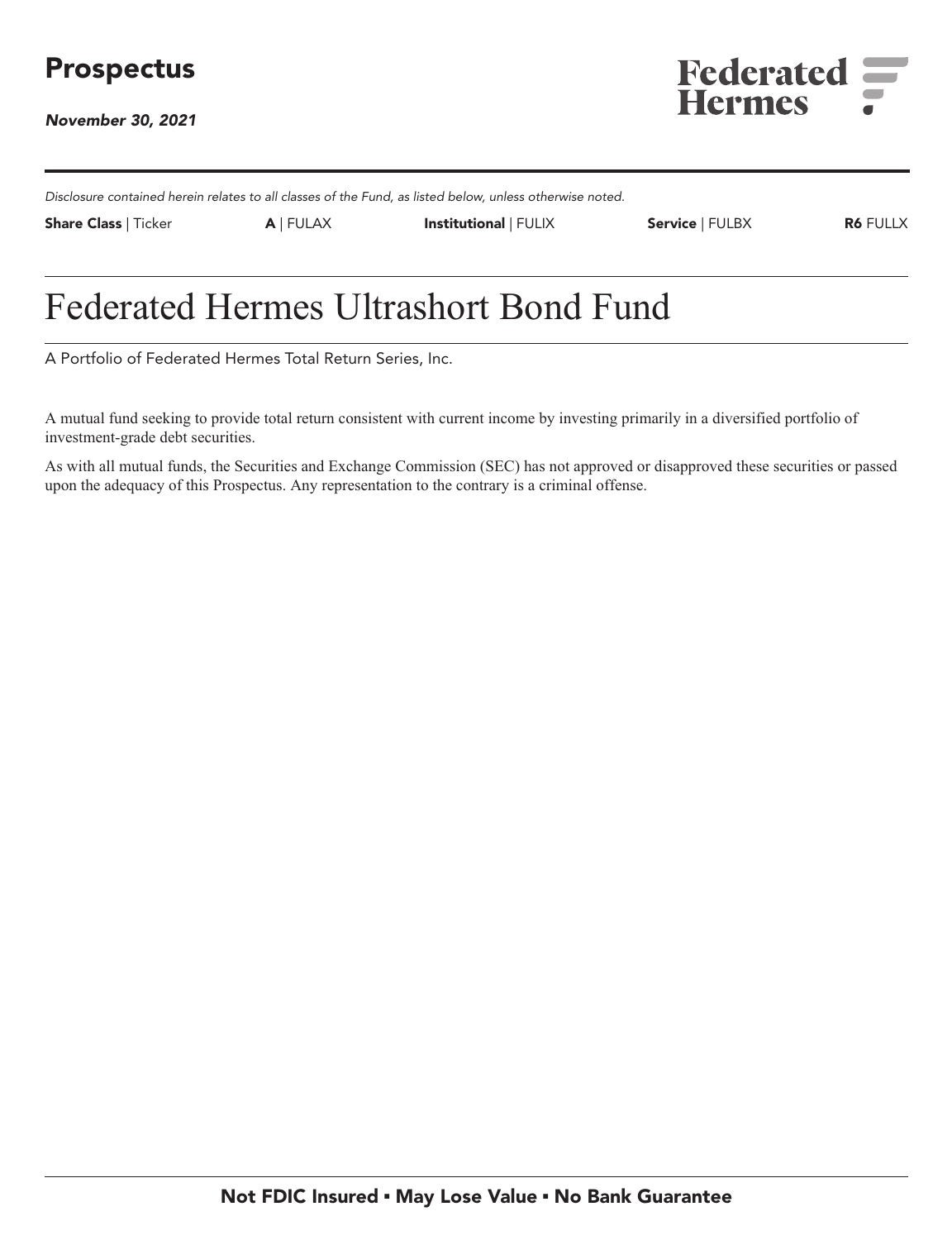# **CLASS A SHARES (TICKER FULAX) INSTITUTIONAL SHARES (TICKER FULIX) SERVICE SHARES (TICKER FULBX) CLASS R6 SHARES (TICKER FULLX)**

# **SUPPLEMENT TO PROSPECTUS DATED NOVEMBER 30, 2021**

**Please make the following changes, effective June 28, 2022.**

**1. Under the section entitled "FUND SUMMARY INFORMATION" in the sub-section entitled "FUND MANAGEMENT:"**

**Please update the information for Nicholas S. Tripodes to read as follows:**

**"Nicholas S. Tripodes, CFA, Senior Portfolio Manager, has been the Fund's portfolio manager since November of 2017."**

**Please add Daniel Mastalski as a portfolio manager of the Fund immediately following Nicholas S. Tripodes:**

**"Daniel Mastalski, CFA, Portfolio Manager, has been the Fund's portfolio manager since June of 2022."**

**2. In the section entitled "PORTFOLIO MANAGEMENT INFORMATION," please make the following changes:**

**Please update the information for Nicholas S. Tripodes to read as follows:**

# **"Nicholas S. Tripodes**

**Nicholas S. Tripodes, CFA, Senior Portfolio Manager, has been the Fund's portfolio manager since November of 2017. Mr. Tripodes is responsible for day-to-day management of the Fund focusing on asset allocation, interest rate strategy and security selection. He has been with the Adviser or an affiliate since 1993; has worked in investment management since 2002; has managed investment portfolios since 2013. Education: B.S., Carnegie Mellon University; M.B.A., University of Pittsburgh."**

**Please add Mr. Mastalski after Nicholas S. Tripodes:**

# **"Daniel Mastalski**

**Daniel Mastalski, CFA, Portfolio Manager, has been the Fund's portfolio manager since June of 2022. Mr. Mastalski is responsible for providing research and advice on sector allocation and security selection. He has been with the Adviser or an affiliate since 2008; has worked in investment management since 2008; and has managed investment portfolios since 2022. Education: B.S., Carnegie Mellon University; M.B.A., Tepper School of Business, Carnegie Mellon University."**

**In addition to Mr. Tripodes and the addition of Mr. Mastalski, Randall S. Bauer, CFA, Senior Portfolio Manager will continue to manage the Fund's portfolio as currently described in the Prospectus.**

**June 27, 2022**



**Federated Hermes Ultrashort Bond Fund Federated Hermes Funds 4000 Ericsson Drive Warrendale, PA 15086-7561**

**Contact us at [FederatedInvestors.com](https://www.federatedinvestors.com/home.do) or call 1-800-341-7400.**

**Federated Securities Corp., Distributor Q455745 (6/22)**

**© 2022 Federated Hermes, Inc.**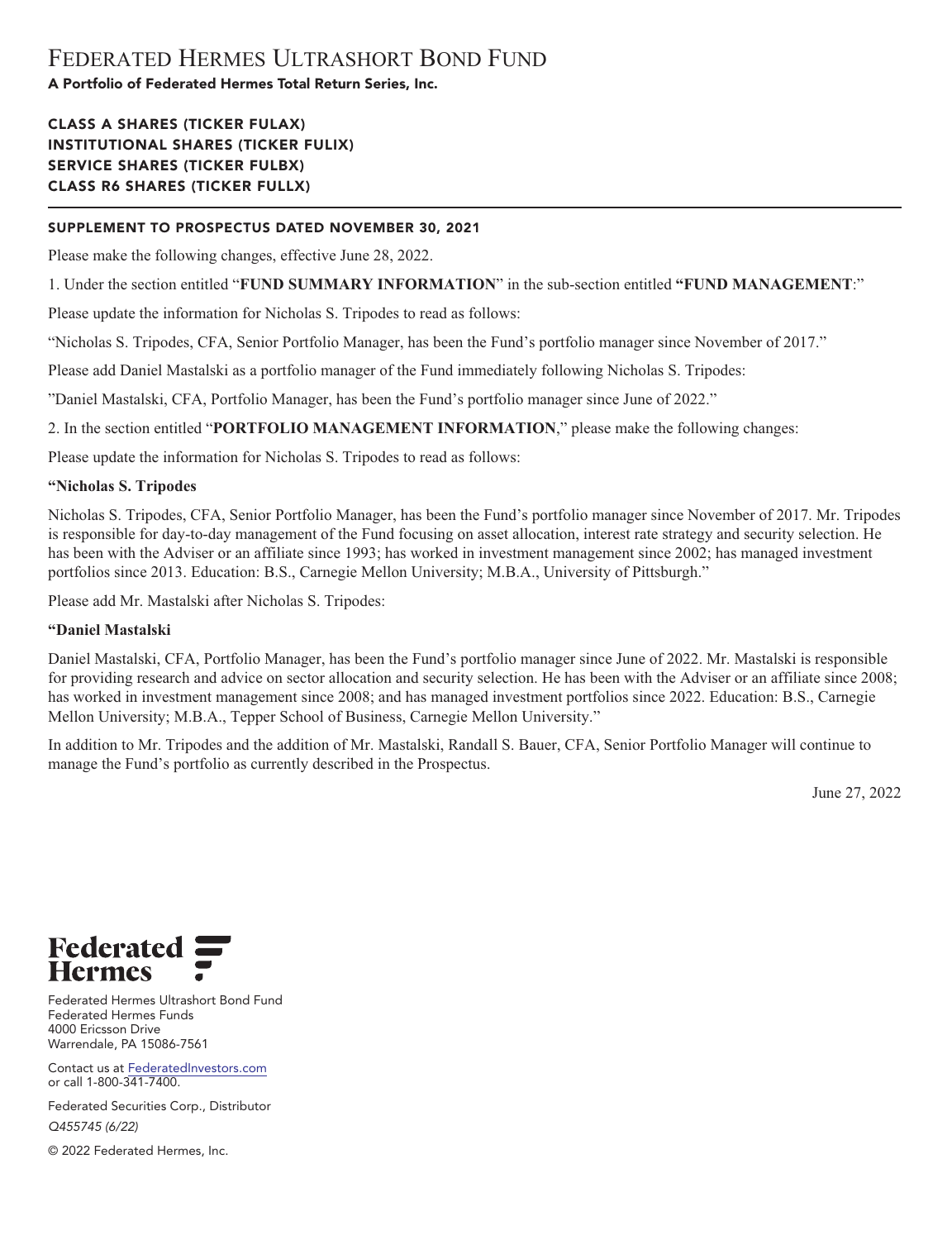# **CONTENTS**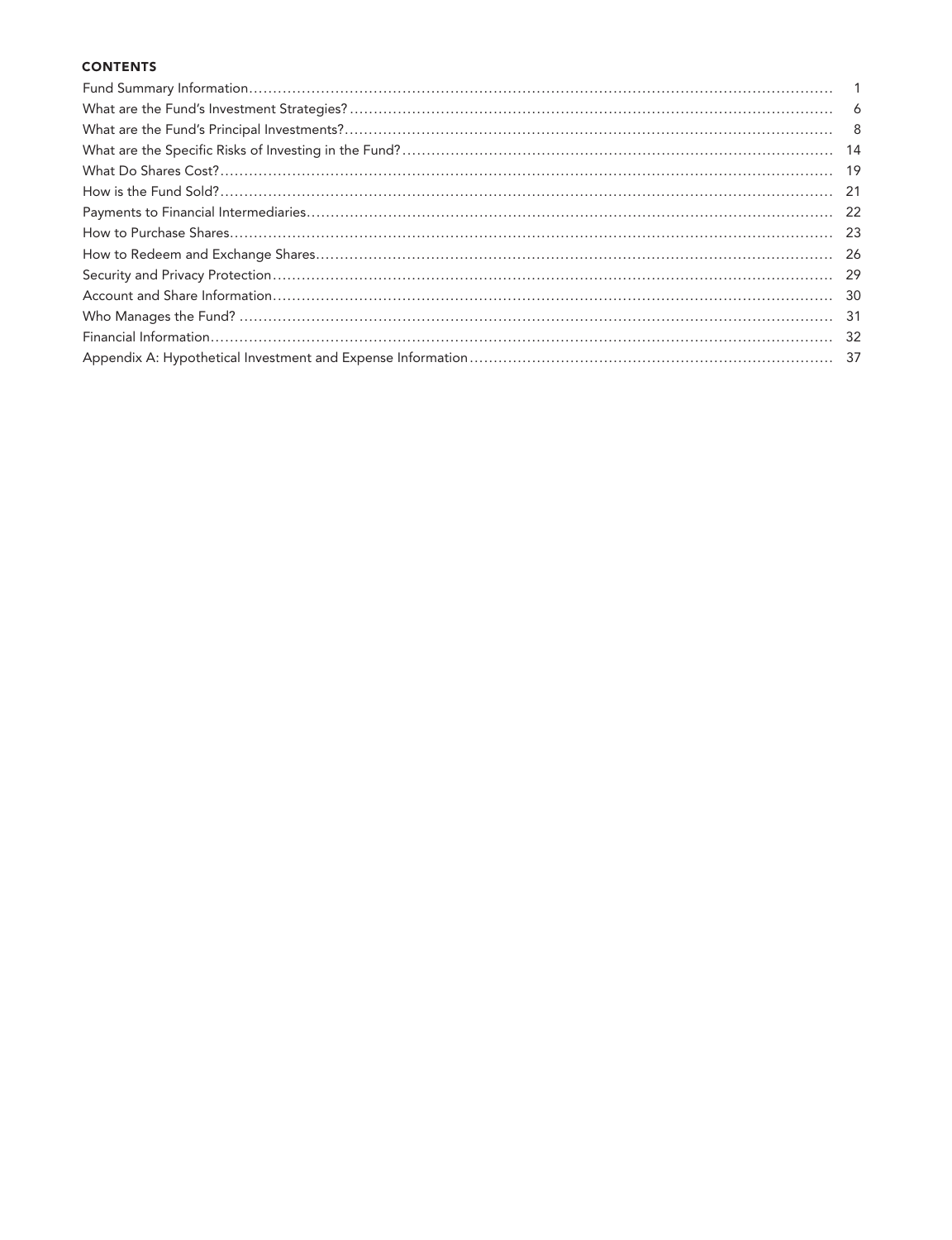# **Fund Summary Information**

# **Federated Hermes Ultrashort Bond Fund (the "Fund")**

#### **RISK/RETURN SUMMARY: INVESTMENT OBJECTIVE**

**The Fund's investment objective is to provide total return consistent with current income.**

#### **RISK/RETURN SUMMARY: FEES AND EXPENSES**

**This table describes the fees and expenses that you may pay if you buy, hold and sell Class A Shares (A), Institutional Shares (IS), Service Shares (SS) and Class R6 Shares (R6) of the Fund. You may pay other fees, such as brokerage commissions and other fees to financial intermediaries, which are not reflected in the tables and examples below.**

### **Shareholder Fees (fees paid directly from your investment)**

|                                                                                                                                                |  | A IS SS R6          |  |
|------------------------------------------------------------------------------------------------------------------------------------------------|--|---------------------|--|
|                                                                                                                                                |  |                     |  |
| Maximum Deferred Sales Charge (Load) (as a percentage of original purchase price or redemption proceeds, as applicable)  None None None None   |  |                     |  |
| Maximum Sales Charge (Load) Imposed on Reinvested Dividends (and other Distributions) (as a percentage of offering price). None None None None |  |                     |  |
|                                                                                                                                                |  |                     |  |
|                                                                                                                                                |  | None None None None |  |

# **Annual Fund Operating Expenses (expenses that you pay each year as a percentage of the value of your investment)**

|  | A IS SS |          | R6    |
|--|---------|----------|-------|
|  | 0.30%   | $0.30\%$ | 0.30% |
|  | None    | None     | None  |
|  |         |          |       |
|  |         |          |       |
|  |         |          |       |
|  |         |          |       |
|  |         |          |       |

**1 The Fund will only incur and pay up to 0.15% of certain service fees (shareholder services/account administrations fees) for the A class of the Fund. The Fund may incur and pay such fees on its A class of up to a maximum of 0.25%. The A class of the Fund will not incur and pay such fees to exceed 0.15% until such time as approved by the Fund's Board of Directors (the "Directors").**

**2 The Fund may incur and pay certain service fees (shareholder services/account administration fees) on its IS class of up to a maximum amount of 0.25%. No such fees are currently incurred and paid by the IS class of the Fund. The IS class of the Fund will not incur and pay such fees until such time as approved by the Directors.**

**3 The Fund will only incur and pay up to 0.10% of certain service fees (shareholder services/account administrations fees) for the SS class of the Fund. The Fund may incur and pay such fees on its SS class of up to a maximum of 0.25%. The SS class of the Fund will not incur and pay such fees to exceed 0.10% until such time as approved by the Directors.**

**4 The Adviser and certain of its affiliates on their own initiative have agreed to waive certain amounts of their respective fees and/or reimburse expenses. Total annual fund operating expenses (excluding Acquired Fund Fees and Expenses, interest expense, extraordinary expenses and proxy-related expenses paid by the Fund, if any) paid by the Fund's A, IS, SS and R6 classes (after the voluntary waivers and/or reimbursements) will not exceed 0.51%, 0.36%, 0.46% and 0.35% (the "Fee Limit"), respectively, up to but not including the later of (the "Termination Date"): (a) December 1, 2022; or (b) the date of the Fund's next effective Prospectus. While the Adviser and its affiliates currently do not anticipate terminating or increasing these arrangements prior to the Termination Date, these arrangements may only be terminated or the Fee Limit increased prior to the Termination Date with the agreement of the Directors.**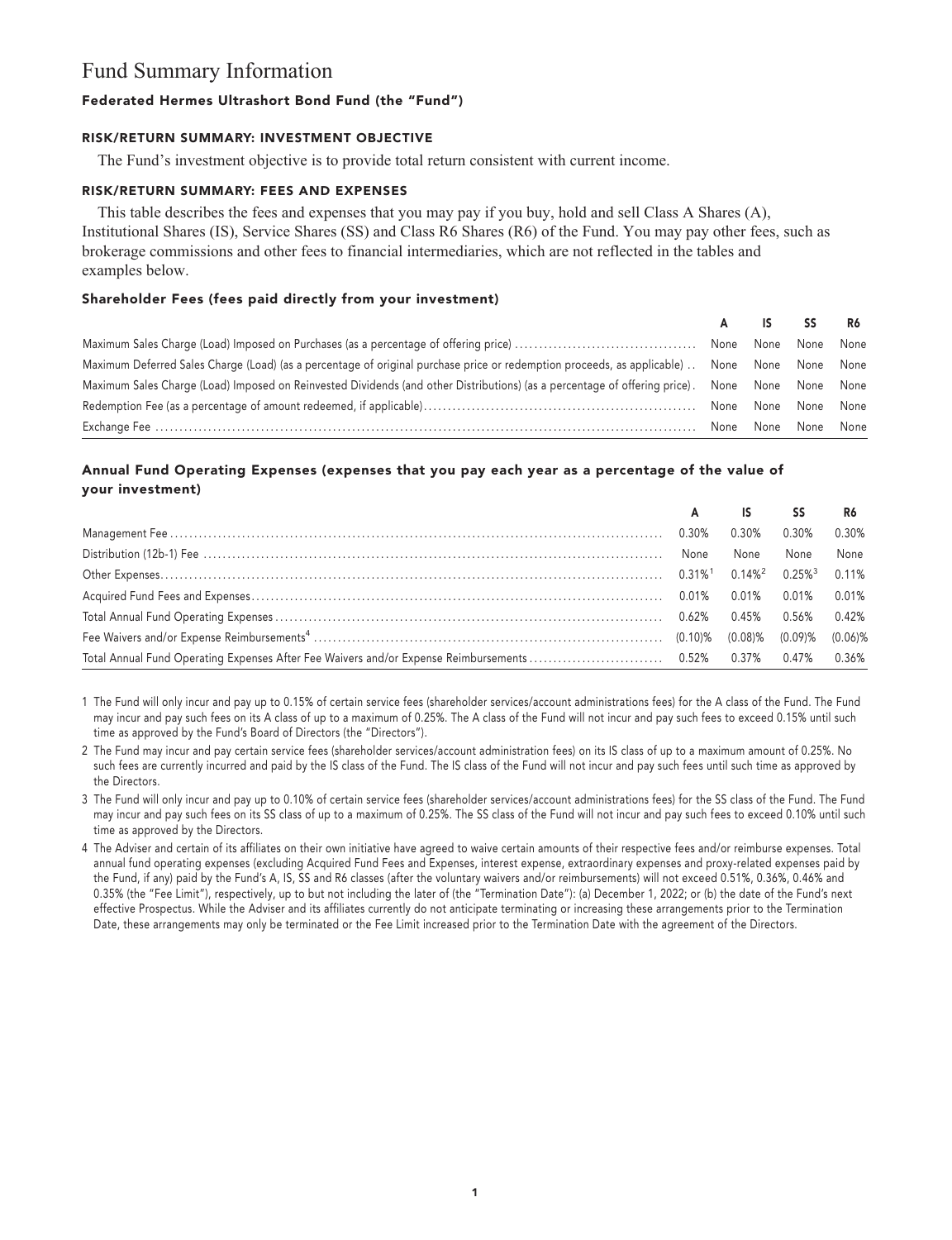#### **Example**

**This Example is intended to help you compare the cost of investing in the Fund with the cost of investing in other mutual funds.**

**The Example assumes that you invest \$10,000 for the time periods indicated and then redeem or hold all of your Shares at the end of those periods. The Example also assumes that your investment has a 5% return each year and that operating expenses (excluding any fee waivers and/or expense reimbursements) are as shown in the table above and remain the same. The expenses used to calculate the Fund's examples do not include fee waivers or expense reimbursements. Although your actual costs and returns may be higher or lower, based on these assumptions your costs would be:**

| <b>Share Class</b> |      |       |       | 1 Year 3 Years 5 Years 10 Years |
|--------------------|------|-------|-------|---------------------------------|
| Α                  | \$63 | \$199 | \$346 | \$774                           |
| IS                 | \$46 | \$144 | \$252 | \$567                           |
| SS                 | \$57 | \$179 | \$313 | \$701                           |
| R6                 | \$43 | \$135 | \$235 | \$530                           |

### **Portfolio Turnover**

**The Fund pays transaction costs, such as commissions, when it buys and sells securities (or "turns over" its portfolio). A higher portfolio turnover rate may indicate higher transaction costs and may result in higher taxes when Fund Shares are held in a taxable account. These costs, which are not reflected in Annual Fund Operating Expenses or in the Example, affect the Fund's performance. During the most recent fiscal year, the Fund's portfolio turnover rate was 26% of the average value of its portfolio.**

#### **RISK/RETURN SUMMARY: INVESTMENTS, RISKS AND PERFORMANCE**

#### **What are the Fund's Main Investment Strategies?**

**The Fund invests primarily (that is, more than 50%) in investment-grade, fixed-income securities, including but not limited to asset-backed (including mortgage-backed) securities and corporate debt securities, but may invest up to 35% of its assets in noninvestment-grade, fixed-income securities. When selecting investments for the Fund, the Fund can invest in securities directly or in other investment companies, including, for example, funds advised by the Fund's investment adviser (the "Adviser") or its affiliates ("Underlying Funds"). The Adviser seeks to enhance the Fund's performance by allocating relatively more of its portfolio to the sector that the Adviser expects to offer the best balance between total return and risk. The Adviser may invest a portion of the Fund's assets in foreign securities (both investment-grade and noninvestment-grade, including, but not limited to, government and corporate investments). The Fund may invest in hybrid instruments and derivative contracts to implement its investment strategies as more fully described below. There can be no assurance that the Fund's use of derivative contracts or hybrid instruments will work as intended. Derivative investments made by the Fund are included within the Fund's 80% policy (as described below) and are calculated at market value. The Fund may also use Collateralized Mortgage Obligations (CMOs) for hedging purposes.**

**Although the value of the Fund's Shares will fluctuate, the Adviser actively manages the Fund's portfolio seeking to manage the magnitude of fluctuation by limiting the Fund's dollar-weighted average effective duration to one year or less. Duration measures the price sensitivity of a fixed-income security to changes in interest rates. Under normal market conditions, the Fund's dollar-weighted average effective maturity is expected to be 18 months or less.**

**Certain of the government securities in which the Fund invests are not backed by the full faith and credit of the U.S. government, such as those issued by the Federal Home Loan Mortgage Corporation ("Freddie Mac"), the Federal National Mortgage Association ("Fannie Mae") and the Federal Home Loan Bank System. These entities are, however, supported through federal subsidies, loans or other benefits. The Fund may also invest in government securities that are supported by the full faith and credit of the U.S. government, such as those issued by the Government National Mortgage Association ("Ginnie Mae"). Finally, the Fund may invest in government securities that have no explicit financial support, but that are regarded as having implied support because the federal government sponsors their activities.**

**The Fund will invest at least 80% of its net assets (plus the amount of any borrowings for investment purposes) in fixed-income investments. The Fund will notify shareholders at least 60 days in advance of any change in its investment policy that would enable the Fund to normally invest less than 80% of its net assets (plus the amount of any borrowings for investment purposes) in fixed-income investments.**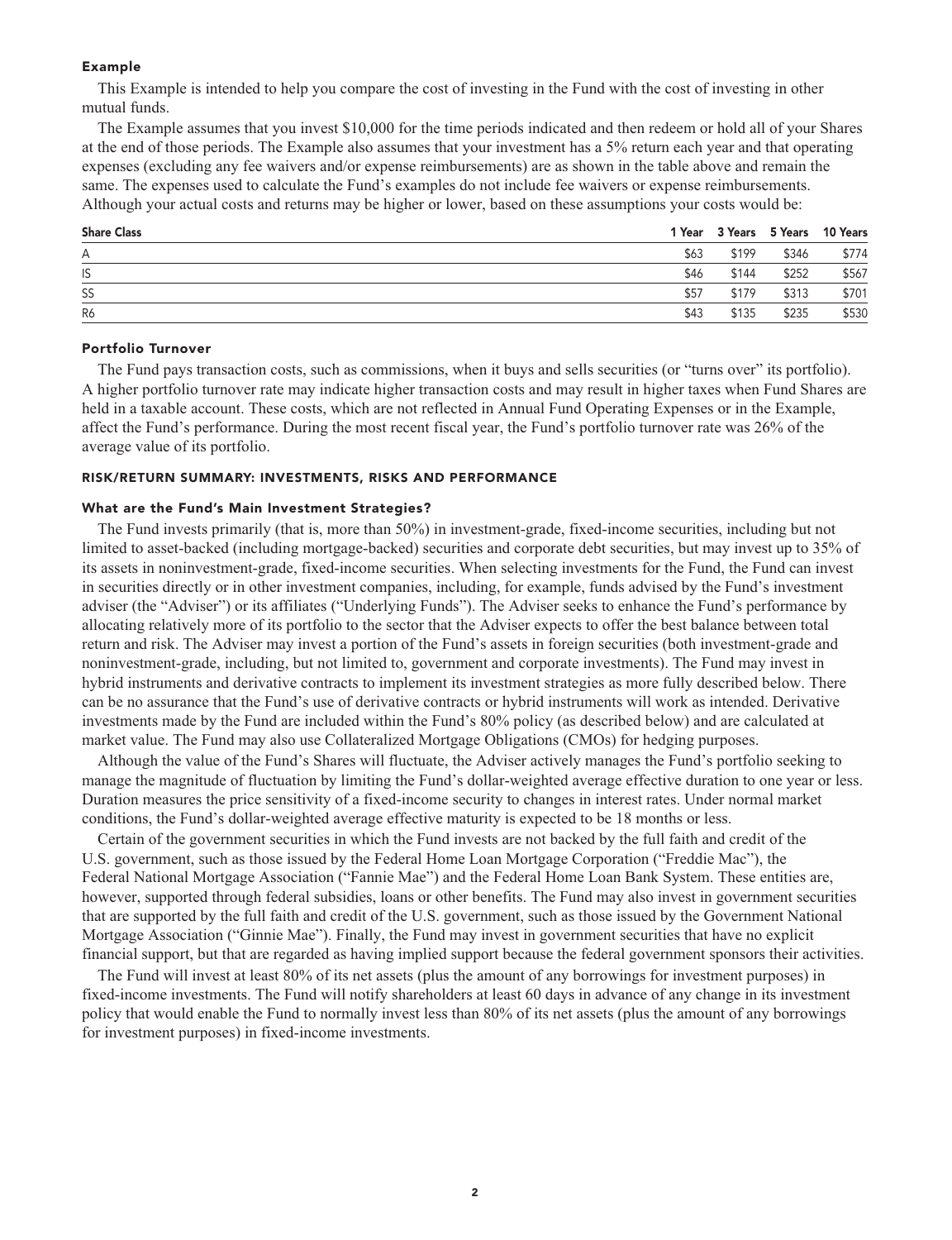### **What are the Main Risks of Investing in the Fund?**

**All mutual funds take investment risks. Therefore, it is possible to lose money by investing in the Fund. The primary factors that may reduce the Fund's returns include:**

- **■ Interest Rate Risk. Prices of fixed-income securities generally fall when interest rates rise. The longer the duration of a fixed-income security, the more susceptible it is to interest-rate risk. Recent and potential future changes in monetary policy made by central banks and/or their governments are likely to affect the level of interest rates.**
- **■ Issuer Credit Risk. It is possible that interest or principal on securities will not be paid when due. Non-investment grade securities generally have a higher default risk than investment grade securities. Such non-payment or default may reduce the value of the Fund's portfolio holdings, its share price and its performance.**
- **Counterparty Credit Risk.** Credit risk includes the possibility that a party to a transaction involving the Fund will fail **to meet its obligations. This could cause the Fund to lose money or to lose the benefit of the transaction or prevent the Fund from selling or buying other securities to implement its investment strategy.**
- **Prepayment and Extension Risk.** When homeowners prepay their mortgages in response to lower interest rates, the **Fund will be required to reinvest the proceeds at the lower interest rates available. Also, when interest rates fall, the price of mortgage-backed securities may not rise to as great an extent as that of other fixed-income securities. When interest rates rise, homeowners are less likely to prepay their mortgages. A decreased rate of prepayments lengthens the expected maturity of a mortgage-backed security, and the price of mortgage-backed securities may decrease more than the price of other fixed income securities when interest rates rise.**
- **Call Risk.** Call risk is the possibility that an issuer may redeem a fixed-income security before maturity (a "call") at a **price below its current market price. An increase in the likelihood of a call may reduce the security's price.**
- **■ Liquidity Risk. The noninvestment-grade securities and collateralized mortgage obligations (CMOs) in which the Fund invests may be less readily marketable and may be subject to greater fluctuation in price than other securities. Liquidity risk also refers to the possibility that the Fund may not be able to sell a security or close out a derivative contract when it wants to. If this happens, the Fund will be required to continue to hold the security or keep the position open, and the Fund could incur losses.**
- **Risk Associated with Complex CMOs.** CMOs with complex or highly variable prepayment terms, such as companion **classes, IOs, POs, Inverse Floaters and residuals, generally entail greater market, prepayment and liquidity risks than other mortgage-backed securities.**
- **■ Risk Associated with Noninvestment-Grade Securities. Securities rated below investment grade, may be subject to greater economic, interest rate, credit and liquidity risks than investment-grade securities. These securities are considered speculative with respect to the issuer's ability to pay interest and repay principal.**
- **Risk Related to the Economy.** The value of the Fund's portfolio may decline in tandem with a drop in the overall **value of the markets in which the Fund invests and/or other markets. Economic, political and financial conditions, industry or economic trends and developments or public health risks, such as epidemics or pandemics, may, from time to time and for varying periods of time, cause the Fund to experience volatility, illiquidity, shareholder redemptions or other potentially adverse effects. Among other investments, lower-grade bonds may be particularly sensitive to changes in the economy.**
- **Risk of Foreign Investing.** Because the Fund invests in securities issued by foreign companies and national **governments, the Fund's Share price may be more affected by foreign economic and political conditions, taxation policies and accounting and auditing standards than would otherwise be the case.**
- **■ Leverage Risk. Leverage risk is created when an investment, which includes, for example, an investment in a derivative contract, exposes the Fund to a level of risk that exceeds the amount invested. Changes in the value of such an investment magnify the Fund's risk of loss and potential for gain.**
- **■ Risk of Investing in Derivative Contracts and Hybrid Instruments. Derivative contracts and hybrid instruments involve risks different from, or possibly greater than, risks associated with investing directly in securities and other traditional investments. Specific risk issues related to the use of such contracts and instruments include valuation and tax issues, increased potential for losses and/or costs to the Fund and a potential reduction in gains to the Fund. Each of these issues is described in greater detail in this Prospectus. Derivative contracts and hybrid instruments may also involve other risks described in this Prospectus, such as interest rate, credit, liquidity and leverage risks.**
- **■ Mortgage-Backed Securities (MBS) Risk. MBS have unique risks. A rise in interest rates may cause the value of MBS held by the Fund to decline. The mortgage loans underlying MBS generally are subject to a greater rate of principal prepayments in a declining interest rate environment and to a lesser rate of principal prepayments in an increasing interest rate environment.**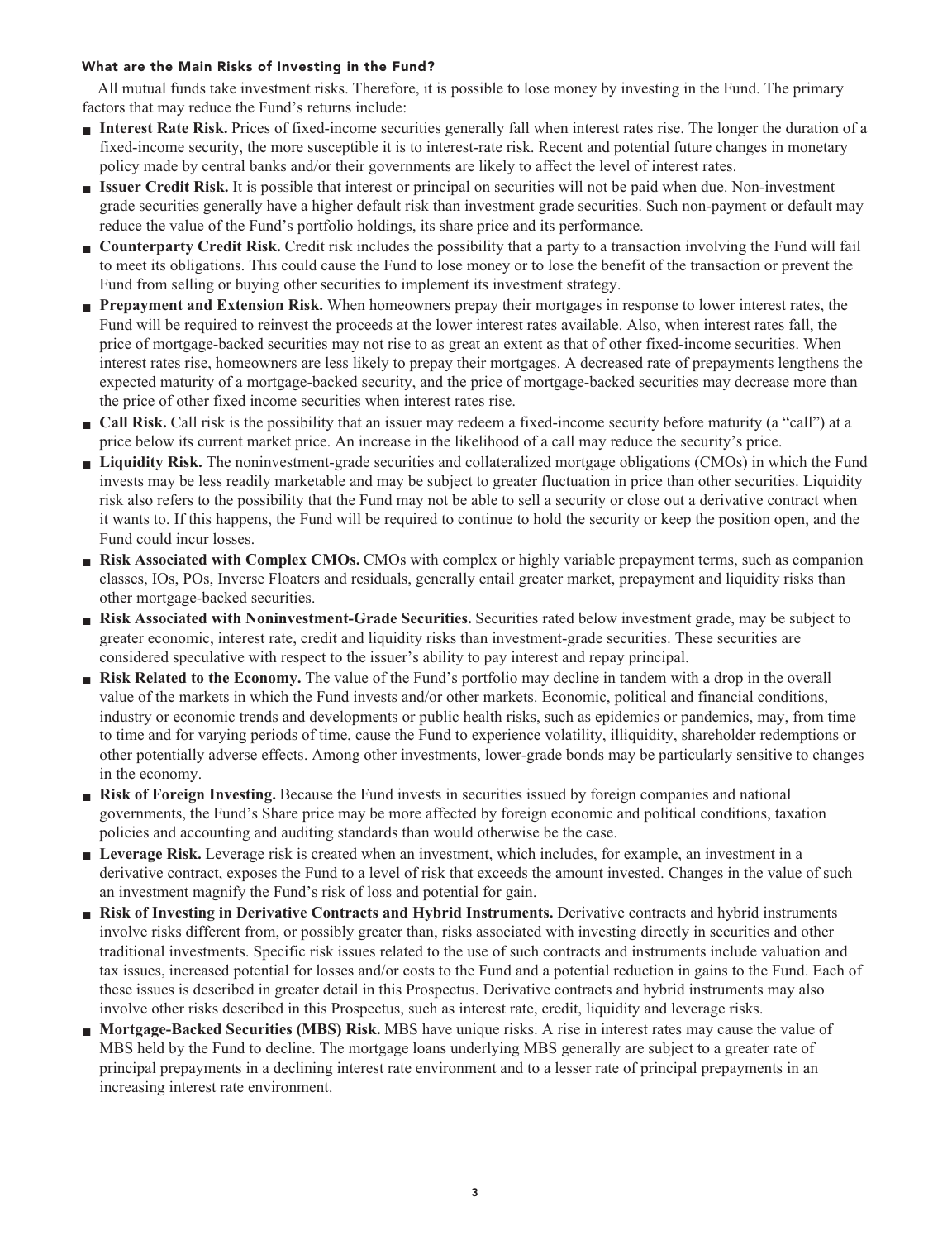- **■ Asset-Backed Securities (ABS) Risk. The value of asset-backed securities (ABS) may be affected by certain factors such as interest rate risk, credit risk, prepayment risk and the availability of information concerning the pool of underlying assets and its structure. Under certain market conditions, ABS may be less liquid and may be difficult to value. Movements in interest rates (both increases and decreases) may quickly and significantly reduce the value of certain types of ABS. ABS can also be subject to the risk of default on the underlying assets.**
- **■ Credit Enhancement Risk. The securities in which the Fund invests may be subject to credit enhancement (for example, guarantees, letters of credit or bond insurance). If the credit quality of the credit enhancement provider (for example, a bank or bond insurer) is downgraded, the rating on a security credit enhanced by such credit enhancement provider also may be downgraded. Having multiple securities credit enhanced by the same enhancement provider will increase the adverse effects on the Fund that are likely to result from a downgrading of, or a default by, such an enhancement provider. Adverse developments in the banking and bond insurance industries also may negatively affect the Fund.**
- **■ Underlying Fund Risk. The risk that the Fund's performance is closely related to the risks associated with the securities and other investments held by the Underlying Fund and that the ability of the Fund to achieve its investment objective will depend upon the ability of the Underlying Fund to achieve its investment objectives.**
- **■ Technology Risk. The Adviser uses various technologies in managing the Fund, consistent with its investment objective(s) and strategy described in this Prospectus. For example, proprietary and third-party data and systems are utilized to support decision making for the Fund. Data imprecision, software or other technology malfunctions, programming inaccuracies and similar circumstances may impair the performance of these systems, which may negatively affect Fund performance.**

**The Shares offered by this Prospectus are not deposits or obligations of any bank, are not endorsed or guaranteed by any bank and are not insured or guaranteed by the U.S. government, the Federal Deposit Insurance Corporation, the Federal Reserve Board or any other government agency.**

#### **PERFORMANCE: BAR CHART AND TABLE**

#### **Risk/Return Bar Chart**

**The bar chart and performance table below reflect historical performance data for the Fund and are intended to help you analyze the Fund's investment risks in light of its historical returns. The bar chart shows the variability of the Fund's IS class total returns on a calendar year-by-year basis. The Average Annual Total Return table shows returns averaged over the stated periods, and includes comparative performance information for each class shown.** *The Fund's performance will fluctuate, and past performance (before and after taxes) is not necessarily an indication of future results.* **Updated performance information for the Fund is available under the "Products" section at [FederatedInvestors.com](https://www.federatedinvestors.com/home.do) or by calling 1-800-341-7400.**



**The Fund's IS class total return for the nine-month period from January 1, 2021 to September 30, 2021, was 0.60%.** Within the periods shown in the bar chart, the Fund's IS class highest quarterly return was 3.49% (quarter ended June 30, 2020). Its lowest quarterly return **was (2.76)% (quarter ended March 31, 2020).**

#### **Average Annual Total Return Table**

**The Fund's R6 class commenced operations on May 29, 2019. For the periods prior to the commencement of operations of the Fund's R6 class, the performance information shown below is for the Fund's IS class. The performance of the IS class has not been adjusted to reflect the expenses applicable to the R6 class since the R6 class has a lower expense ratio than the expense ratio of the IS class. In addition to Return Before Taxes, Return After Taxes is shown for the Fund's IS class to illustrate the effect of federal taxes on Fund returns. After-Tax returns are shown only for IS class, and after-tax returns for A, SS and R6 classes will differ from those shown for the IS class.** *Actual after-tax returns depend on*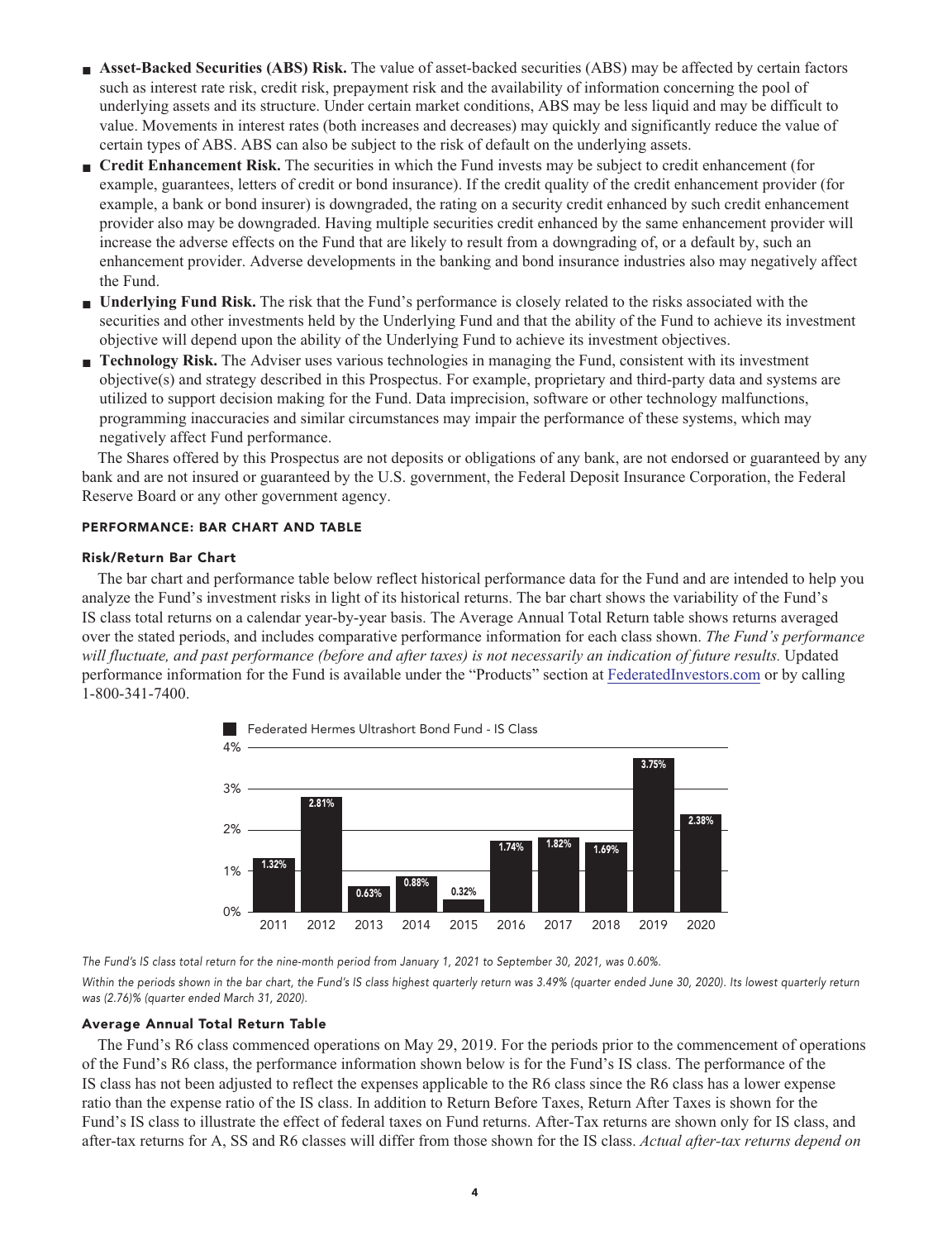*each investor's personal tax situation, and are likely to differ from those shown.* **After-tax returns are calculated using a standard set of assumptions. The stated returns assume the highest historical federal income and capital gains tax rates. These after-tax returns do not reflect the effect of any applicable state and local taxes. After-tax returns are not relevant to investors holding Shares through a 401(k) plan, an Individual Retirement Account or other tax-advantaged investment plan.**

**(For the Period Ended December 31, 2020)**

| <b>Share Class</b>                                                                                                     | 1 Year | 5 Years | 10 Years |
|------------------------------------------------------------------------------------------------------------------------|--------|---------|----------|
| А:                                                                                                                     |        |         |          |
| Return Before Taxes <sup>1</sup>                                                                                       | 2.23%  | 1.80%   | 1.22%    |
| IS:                                                                                                                    |        |         |          |
| Return Before Taxes                                                                                                    | 2.38%  | 2.28%   | 1.73%    |
| Return After Taxes on Distributions                                                                                    | 1.72%  | 1.47%   | 1.04%    |
| Return After Taxes on Distributions and Sale of Fund Shares                                                            | 1.40%  | 1.39%   | 1.03%    |
| SS:                                                                                                                    |        |         |          |
| Return Before Taxes                                                                                                    | 2.28%  | 1.89%   | 1.31%    |
| R6:                                                                                                                    |        |         |          |
| Return Before Taxes                                                                                                    | 2.39%  | 2.28%   | 1.73%    |
| Bloomberg US Short-Term Government/Corporate Index <sup>2</sup><br>(reflects no deduction for fees, expenses or taxes) | 1.31%  | 1.55%   | 0.92%    |
| ICE BofA 1-Year US Treasury Note Index <sup>3</sup><br>(reflects no deduction for fees, expenses or taxes)             | 1.82%  | 1.58%   | 0.93%    |
| Lipper Ultra-Short Obligations Funds Average <sup>4</sup>                                                              | 1.43%  | 1.70%   | 1.15%    |

**1 Effective December 1, 2019, the maximum 2% sales charge (load) imposed on Class A Shares purchases (as a percentage of offering price) has been eliminated. The performance of the A class has been adjusted to reflect the elimination of the sales charge.**

**2 The Bloomberg US Short-Term Government/Corporate Index represents securities that have fallen out of the U.S. Government/Corporate Index because of the standard minimum one year maturity constraint. Sectors include treasuries, agencies, industrials, utilities and financial institutions. Effective August 24, 2021, the name of the index changed from "Bloomberg Barclays US Short-Term Government/Corporate Index" to "Bloomberg US Short-Term Government/Corporate Index."**

**3 The ICE Bank of America 1-Year US Treasury Note Index is an unmanaged index tracking U.S. government securities.**

**4 Lipper figures represent the average of the total returns reported by all the mutual funds designated by Lipper, Inc. as falling into the respective category indicated. They do not reflect sales charges.**

#### **FUND MANAGEMENT**

**The Fund's Investment Adviser is Federated Investment Management Company.**

**Randall S. Bauer, CFA, Senior Portfolio Manager, has been the Fund's portfolio manager since October of 1998. Nicholas S. Tripodes, CFA, has been the Fund's portfolio manager since November of 2017.**

#### **PURCHASE AND SALE OF FUND SHARES**

**You may purchase, redeem or exchange Shares of the Fund on any day the New York Stock Exchange is open. Shares may be purchased through a financial intermediary firm that has entered into a Fund selling and/or servicing agreement with the Distributor or an affiliate ("Financial Intermediary") or directly from the Fund, by wire or by check. Please note that certain purchase restrictions may apply. Redeem or exchange Shares through a financial intermediary or directly from the Fund by telephone at 1-800-341-7400 or by mail.**

#### **A Class**

**The minimum investment amount for the Fund's A class is generally \$1,500 for initial investments and \$100 for subsequent investments. The minimum initial and subsequent investment amounts for Individual Retirement Accounts are generally \$250 and \$100, respectively. There is no minimum initial or subsequent investment amount for employersponsored retirement plans. Certain types of accounts are eligible for lower minimum investments. The minimum investment for Systematic Investment Programs is \$50.**

#### **IS & SS Class**

**The minimum initial investment amount for the Fund's IS and SS classes is generally \$1,000,000 and there is no minimum subsequent investment amount. Certain types of accounts are eligible for lower minimum investments. The minimum investment amount for Systematic Investment Programs is \$50.**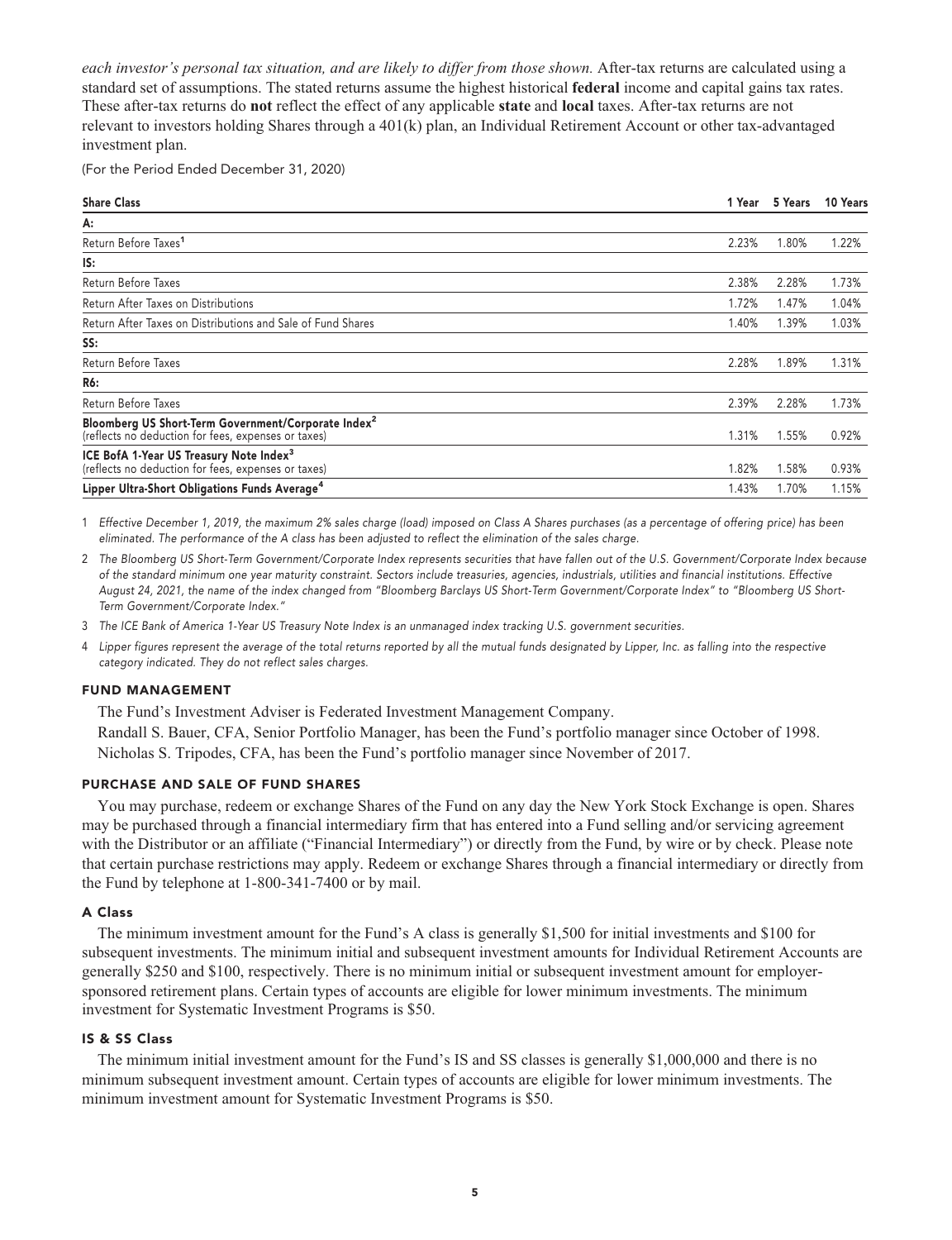# **R6 Class**

**There are no minimum initial or subsequent investment amounts required. The minimum investment amount for Systematic Investment Programs is \$50.**

#### **TAX INFORMATION**

#### **A, IS & SS Classes**

**The Fund's distributions are taxable as ordinary income or capital gains except when your investment is through a 401(k) plan, an Individual Retirement Account or other tax-advantaged investment plan.**

#### **R6 Class**

**The Fund's distributions are taxable as ordinary income or capital gains except when your investment is through a tax-advantaged investment plan.**

#### **PAYMENTS TO BROKER-DEALERS AND OTHER FINANCIAL INTERMEDIARIES**

#### **A, IS & SS Classes**

**If you purchase the Fund through a broker-dealer or other financial intermediary (such as a bank), the Fund and/or its related companies may pay the intermediary for the sale of Fund Shares and related services. These payments may create a conflict of interest by influencing the broker-dealer or other intermediary and your salesperson to recommend the Fund over another investment. Ask your salesperson or visit your financial intermediary's website for more information.**

#### **R6 Class**

**Class R6 Shares do not make any payments to financial intermediaries, either from Fund assets or from the investment adviser and its affiliates.**

# **What are the Fund's Investment Strategies?**

**The Fund's investment objective is to provide total return consistent with current income. While there is no assurance that the Fund will achieve its investment objective, it endeavors to do so by following the principal strategies and policies described in this Prospectus. The Fund's Statement of Additional Information (SAI) provides information about the Fund's non-principal strategies.**

**The Fund invests in a diversified portfolio of fixed-income securities. When selecting investments for the Fund, the Fund can invest in securities directly or in other investment companies, including, for example, funds advised by the Fund's investment adviser (the "Adviser") or its affiliates ("Underlying Funds"). The Adviser actively manages the Fund's portfolio seeking to limit fluctuation in the Fund's Share price due to changes in market interest rates while selecting investments that should offer enhanced returns based upon the Adviser's credit analysis. The Adviser attempts to limit fluctuation in the Fund's Share price by limiting the dollar-weighted average effective duration of the Fund's portfolio to one year or less. The Adviser then seeks higher returns through security selection than are possible in a portfolio limited exclusively to very high credit-quality securities. The Fund is not a money market fund and is not subject to the special regulatory requirements (including maturity and credit-quality constraints) designed to enable money market funds to maintain a stable share price. A description of the various types of securities in which the Fund invests, and their risks, immediately follows this section.**

**The Fund invests primarily (that is, more than 50%) in investment-grade, fixed-income securities, but may invest up to 35% of its assets in noninvestment-grade, fixed income securities. Investment-grade securities are those rated BBB- or higher by a nationally recognized statistical rating organization (NRSRO) or, if the securities are unrated, if they are deemed to be of equal quality by the Adviser. The Adviser attempts to select securities offering attractive risk-adjusted yields over comparable Treasury securities. Corporate and asset-backed securities offer higher yields compared to Treasury securities to compensate for their additional risks, such as credit risk. Mortgage-backed securities have higher yields due to their risk that the principal will be repaid faster than expected if the underlying mortgages are prepaid. Non-governmental, mortgage-backed securities also involve credit risk. In selecting securities, the Adviser seeks the higher relative returns of corporate and asset-backed (including mortgage-backed) securities, while attempting to limit or manage their additional credit or prepayment risks. The Adviser may invest a portion of the Fund's assets in foreign securities (both investment-grade and noninvestment-grade, including, but not limited to, government and corporate investments).**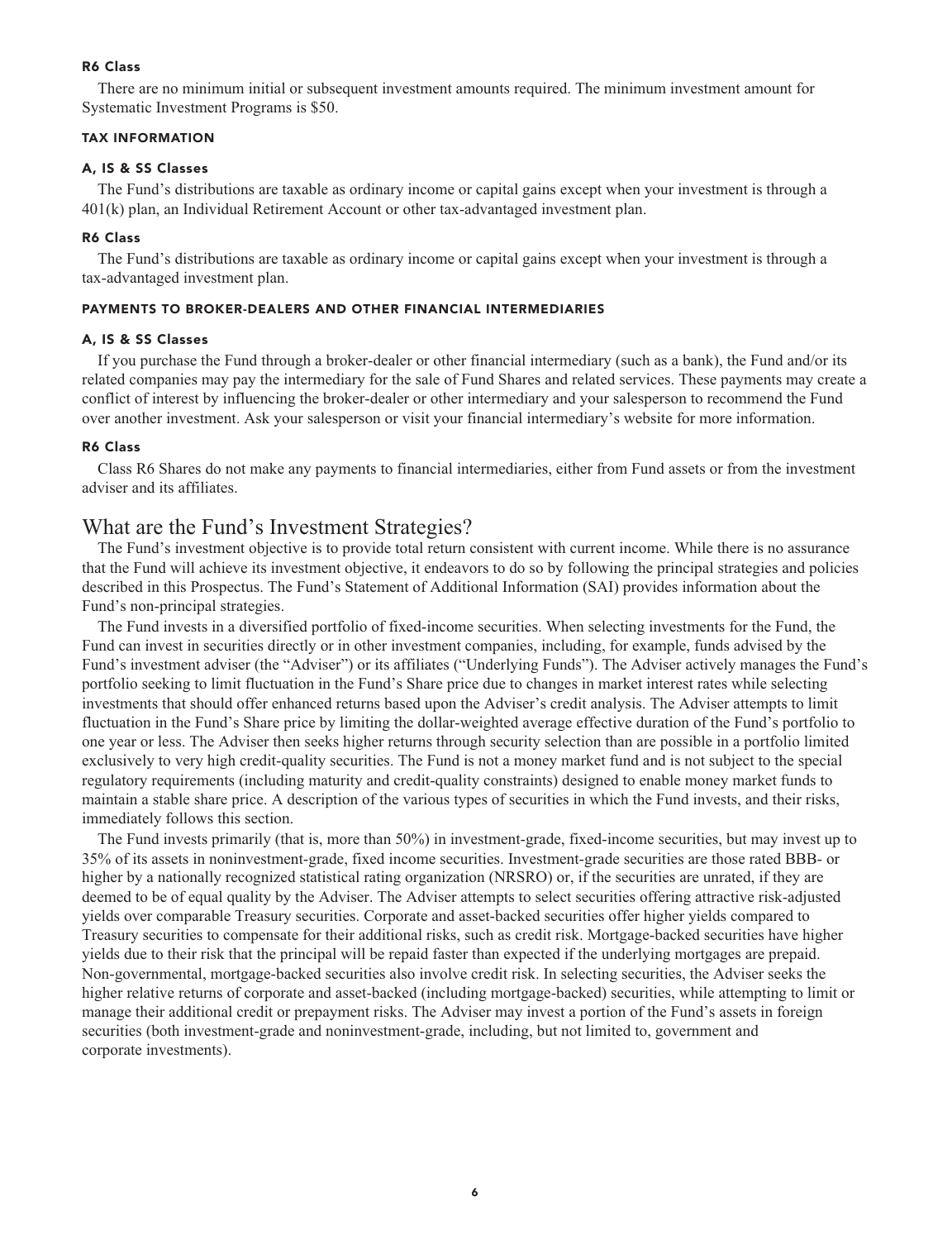**The Adviser's investment process first allocates the Fund's portfolio among fixed-income sectors. The Adviser makes a greater allocation of the Fund's portfolio to those sectors that the Adviser expects to offer the best balance between current income and risk and thus offer the greatest potential for return. The allocation process is based on the Adviser's continuing analysis of a variety of economic and market indicators in order to arrive at what the Adviser believes the yield "spread" should be for each security type. (The spread is the difference between the yield of a security versus the yield of a comparable U.S. Treasury security.)**

**Securities are selected by weighing projected spreads against the spreads at which the securities can currently be purchased. The Adviser also analyzes the prepayment risks and credit risks of individual securities in order to complete the analysis.**

**The Adviser attempts to manage the Fund's prepayment risk by selecting mortgage-backed securities with characteristics that make prepayment fluctuations less likely. Characteristics that the Adviser may consider in selecting securities include the average interest rates of the underlying loans and the characteristics of the federal agencies (if any) that support the loans. The Adviser attempts to assess the relative returns and risks for mortgage-backed securities by analyzing how the timing, amount and allocation of cash flows might change in response to changing economic and market conditions.**

**The Adviser attempts to manage the Fund's credit risk by selecting securities that make default in the payment of principal and interest less likely. The Adviser analyzes a variety of factors, including macroeconomic analysis and corporate earnings analysis to determine which business sectors and credit ratings are most advantageous for investment by the Fund. In selecting individual corporate fixed-income securities, the Adviser analyzes the issuer's business, competitive position and general financial condition to assess whether the security's credit risk is commensurate with its potential return. In order to enhance returns, the Adviser may purchase lower-rated securities, including noninvestmentgrade securities, that provide better returns than investment-grade securities. There is no assurance that the Adviser's efforts to enhance returns will be successful.**

**Within the Fund's one-year portfolio duration constraint, the Adviser may further manage interest rate risk by lengthening or shortening duration from time to time based on its interest rate outlook. If the Adviser expects interest rates to decline, it will generally lengthen the Fund's duration, and if the Adviser expects interest rates to increase, it will generally shorten the Fund's duration. Because the Fund will typically invest in fixed-income securities with remaining maturities greater than one year, the Fund may use derivative contracts and certain collateralized mortgage obligations (CMOs) in an effort to maintain the Fund's targeted duration. Under normal market conditions, the Fund's dollar-weighted average effective maturity is expected to be 18 months or less. The Adviser formulates its interest rate outlook and otherwise attempts to anticipate changes in economic and market conditions by analyzing a variety of factors, such as:**

- **■ current and expected U.S. growth;**
- **■ current and expected interest rates and inflation;**
- **the U.S. Federal Reserve Board's monetary policy; and**
- **changes** in the supply of or demand for U.S. government securities.

**The Fund's average effective portfolio maturity represents an average based on the actual stated maturity dates of the debt securities in the Fund's portfolio, except that: (1) variable rate securities are deemed to mature at the next interest-rate adjustment date, unless subject to a demand feature or in the judgment of the Adviser, the security is sufficiently creditsensitive that an interest rate adjustment would be less important to the valuation of the security than credit-spread movements (rationale generally applied in the case of non-investment grade securities); (2) variable rate securities subject to a demand feature are deemed to mature on the longer of the next interest rate adjustment date or the date on which principal can be recovered through demand; (3) floating rate securities subject to a demand feature are deemed to mature on the date on which the principal can be recovered through demand; (4) the maturity of mortgage-backed and certain other asset-backed securities is determined on an "expected life" basis by the Adviser; and (5) the use of derivative contracts and certain CMOs for hedging transactions may cause certain securities to be deemed to have a longer or shorter maturity than they would otherwise have if such instruments were not used. In addition, a security that is subject to redemption at the option of the issuer on a particular date ("call date"), which is prior to the security's stated maturity, may be deemed to mature on the call date rather than on its stated maturity date. The call date of a security will be used to calculate average portfolio maturity when the Adviser reasonably anticipates, based upon information available to it, that the issuer will exercise its right to redeem the security. The average portfolio maturity of the Fund is dollar-weighted based upon the market value of the Fund's securities at the time of calculation.**

**There is no assurance that the Adviser's efforts to forecast market interest rates and assess the impact of market interest rates on particular securities will be successful.**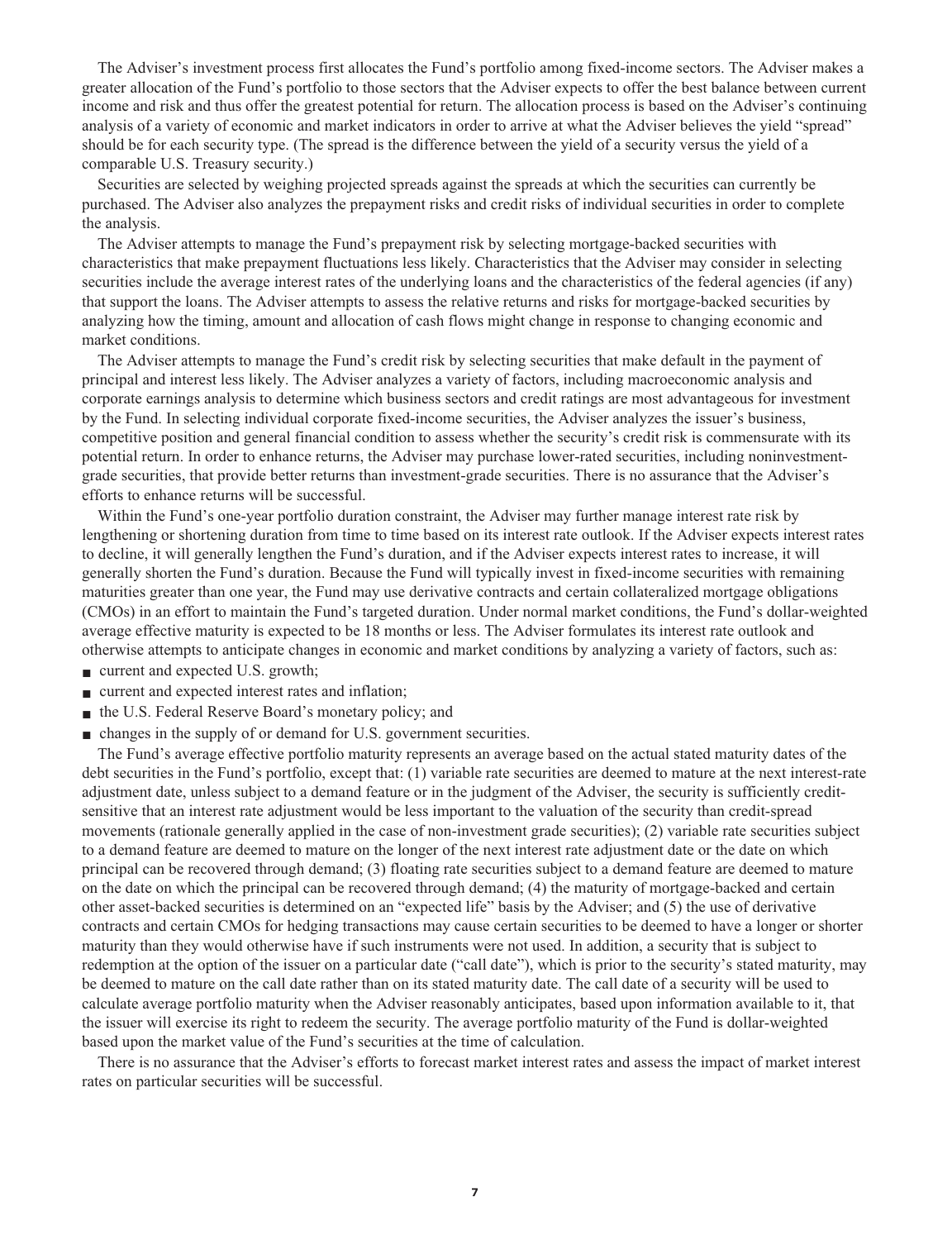**The Fund may use derivative contracts and/or hybrid instruments to implement elements of its investment strategy. For example, the Fund may use derivative contracts or hybrid instruments to increase or decrease the portfolio's exposure to the investment(s) underlying the derivative or hybrid instrument in an attempt to benefit from changes in the value of the underlying investment(s). Additionally, by way of example, the Fund may use derivative contracts in an attempt to:**

- **increase** or decrease the effective duration of the Fund's portfolio;
- **■ obtain premiums from the sale of derivative contracts;**
- **realize gains from trading a derivative contract; or**
- **■ hedge against potential losses.**

**There can be no assurance that the Fund's use of derivative contracts or hybrid instruments will work as intended. Derivative investments made by the Fund are included within the Fund's 80% policy (as described below) and are calculated at market value.**

**The Fund will invest at least 80% of its net assets (plus the amount of any borrowings for investment purposes) in fixedincome investments. The Fund will notify shareholders at least 60 days in advance of any change in its investment policy that would enable the Fund to normally invest less than 80% of its net assets (plus the amount of any borrowings for investment purposes) in fixed-income investments.**

#### **TEMPORARY INVESTMENTS**

**The Fund may temporarily depart from its principal investment strategies by investing its assets in shorter-term debt securities and similar obligations or holding cash. It may do this in response to unusual circumstances, such as: adverse market, economic or other conditions (for example, to help avoid potential losses, or during periods when there is a shortage of appropriate securities); to maintain liquidity to meet shareholder redemptions; or to accommodate cash inflows. It is possible that such investments could affect the Fund's investment returns and/or the ability to achieve the Fund's investment objective.**

# **What are the Fund's Principal Investments?**

**The following provides general information on the Fund's principal investments. The Fund's Statement of Additional Information (SAI) provides information about the Fund's non-principal investments and may provide additional information about the Fund's principal investments.**

#### **FIXED-INCOME SECURITIES**

**Fixed-income securities pay interest, dividends or distributions at a specified rate. The rate may be a fixed percentage of the principal or may be adjusted periodically. In addition, the issuer of a fixed-income security must repay the principal amount of the security, normally within a specified time. Fixed-income securities provide more regular income than equity securities. However, the returns on fixed-income securities are limited and normally do not increase with the issuer's earnings. This limits the potential appreciation of fixed-income securities as compared to equity securities.**

**A security's yield measures the annual income earned on a security as a percentage of its price. A security's yield will increase or decrease depending upon whether it costs less (a "discount") or more (a "premium") than the principal amount. If the issuer may redeem the security before its scheduled maturity, the price and yield on a discount or premium security may change based upon the probability of an early redemption. Securities with higher risks generally have higher yields.**

**The following describes the fixed-income securities in which the Fund principally invests:**

#### **Treasury Securities (A Type of Fixed-Income Security)**

**Treasury securities are direct obligations of the federal government of the United States. Treasury securities are generally regarded as having minimal credit risks.**

#### **Government Securities (A Type of Fixed-Income Security)**

**Government securities are issued or guaranteed by a federal agency or instrumentality acting under federal authority. Some government securities, including those issued by Government National Mortgage Association ("Ginnie Mae"), are supported by the full faith and credit of the United States and are guaranteed only as to the timely payment of interest and principal.**

**Other government securities receive support through federal subsidies, loans or other benefits, but are not backed by the full faith and credit of the United States. For example, the U.S. Treasury is authorized to purchase specified amounts of securities issued by (or otherwise make funds available to) the Federal Home Loan Bank System, Federal Home Loan Mortgage Corporation ("Freddie Mac") and Federal National Mortgage Association ("Fannie Mae") in support of such obligations.**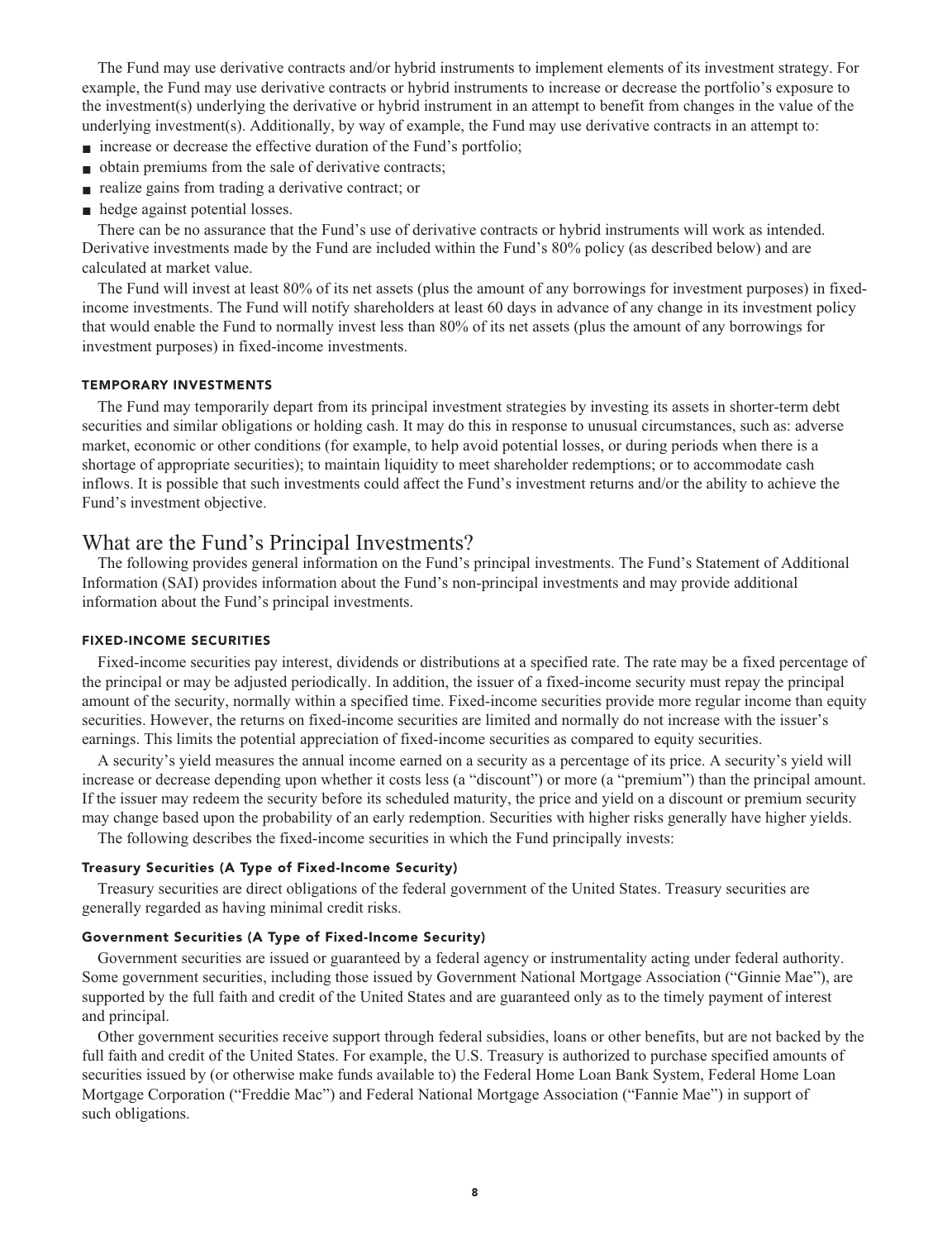**Some government agency securities have no explicit financial support and are supported only by the credit of the applicable agency, instrumentality or corporation. The U.S. government has provided financial support to Freddie Mac and Fannie Mae, but there is no assurance that it will support these or other agencies in the future.**

**The Fund treats mortgage-backed securities guaranteed by a federal agency or instrumentality as government securities. Although such a guarantee protects against credit risk, it does not eliminate it entirely or reduce other risks.**

#### **Corporate Debt Securities (A Type of Fixed-Income Security)**

**Corporate debt securities are fixed-income securities issued by businesses. Notes, bonds, debentures and commercial paper are the most prevalent types of corporate debt securities. The Fund may also purchase interests in bank loans to companies. The credit risks of corporate debt securities vary widely among issuers.**

**In addition, the credit risk of an issuer's debt security may vary based on its priority for repayment. For example, higher ranking ("senior") debt securities have a higher priority than lower ranking ("subordinated") securities. This means that the issuer might not make payments on subordinated securities while continuing to make payments on senior securities. In addition, in the event of bankruptcy, holders of senior securities may receive amounts otherwise payable to the holders of subordinated securities. Some subordinated securities, such as trust-preferred and capital-securities notes, also permit the issuer to defer payments under certain circumstances. For example, insurance companies issue securities known as surplus notes that permit the insurance company to defer any payment that would reduce its capital below regulatory requirements.**

#### **Mortgage-Backed Securities (MBS) (A Type of Fixed-Income Security)**

**An MBS is a type of pass-through security, which is a pooled debt obligation repackaged as interests that pass principal and interest through an intermediary to investors. In the case of MBS, the ownership interest is in a pool of mortgage loans. MBS represent participation interests in pools of adjustable and fixed-rate mortgage loans. MBS are most commonly issued or guaranteed by the U.S. government (or one of its agencies or instrumentalities), but also may be issued or guaranteed by other private issuers ("non-agency MBS"). Unlike conventional debt obligations, MBS provide monthly payments derived from the monthly interest and principal payments (including any prepayments) made by the individual borrowers on the pooled mortgage loans. Most MBS make these payments monthly; however, certain MBS are backed by mortgage loans which do not generate monthly payments but rather generate payments less frequently.**

# **Collateralized Mortgage Obligations (CMOs) (A Type of Mortgage-Backed Security)**

**CMOs, including interests in real estate mortgage investment conduits (REMICs), allocate payments and prepayments from an underlying pass-through certificate among holders of different classes of mortgage-backed securities. This creates different prepayment and interest rate risks for each CMO class. The degree of increased or decreased prepayment risks depends upon the structure of the CMOs. However, the actual returns on any type of mortgage-backed security depend upon the performance of the underlying pool of mortgages, which no one can predict with certainty and will vary among pools.**

#### **Sequential CMOs (A Type of CMO)**

**In a sequential pay CMO, one class of CMOs receives all principal payments and prepayments. The next class of CMOs receives all principal payments after the first class is paid off. This process repeats for each sequential class of CMO. As a result, each class of sequential pay CMOs reduces the prepayment risks of subsequent classes.**

#### **PACs, TACs and Companion Classes (Types of CMOs)**

**More sophisticated CMOs include planned amortization classes (PACs) and targeted amortization classes (TACs). PACs and TACs are issued with companion classes. PACs and TACs receive principal payments and prepayments at a specified rate. The companion classes receive principal payments and prepayments in excess of the specified rate. In addition, PACs will receive the companion classes' share of principal payments, if necessary, to cover a shortfall in the prepayment rate. This helps PACs and TACs to control prepayment risks by increasing the risks to their companion classes.**

#### **IOs and POs (Types of CMOs)**

**CMOs may allocate interest payments to one class ("Interest Only" or IOs) and principal payments to another class ("Principal Only" or POs). POs increase in value when prepayment rates increase. In contrast, IOs decrease in value when prepayments increase, because the underlying mortgages generate less interest payments. However, IOs tend to increase in value when interest rates rise (and prepayments decrease), making IOs a useful hedge against interest rate risks.**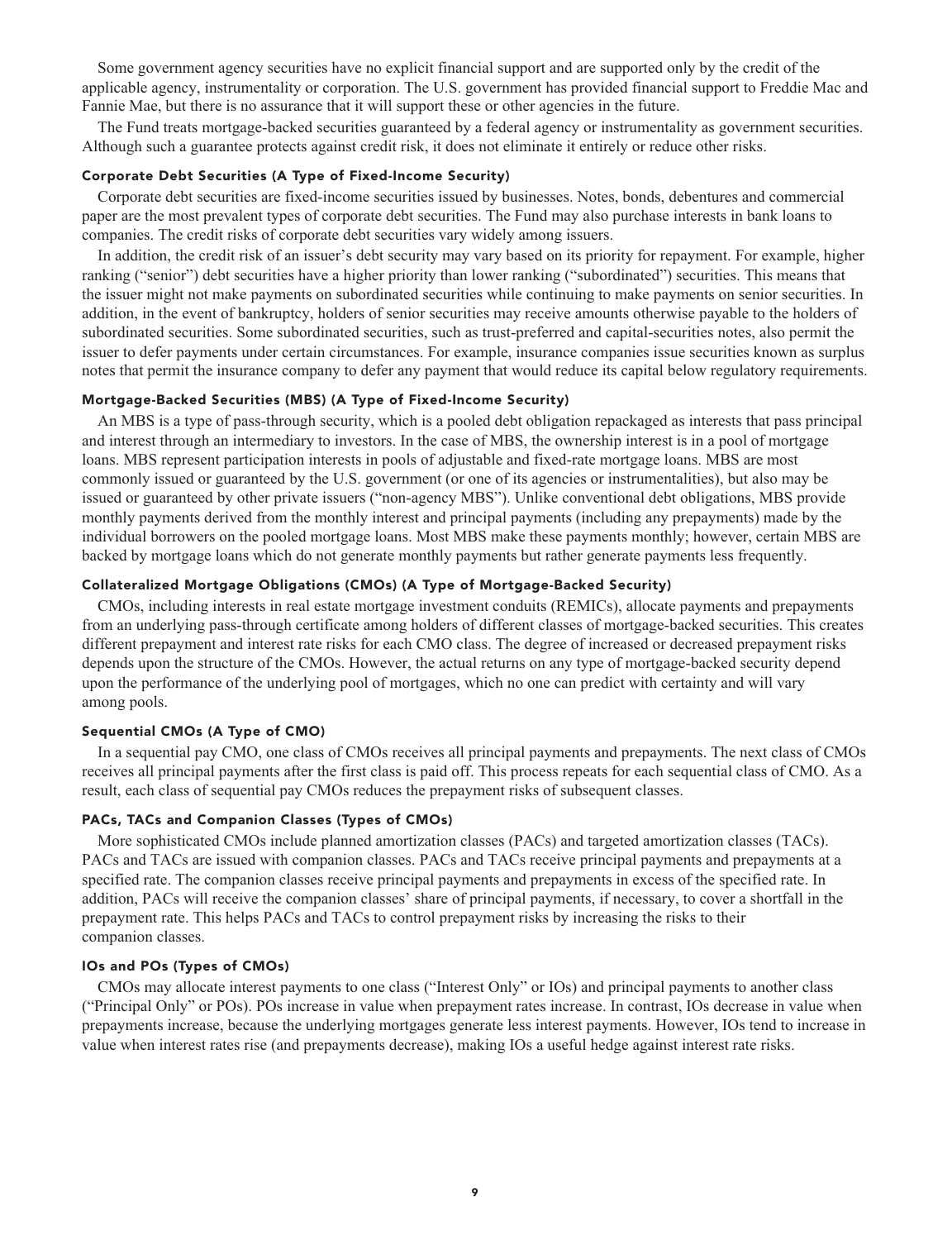#### **Floaters and Inverse Floaters (Types of CMOs)**

**Another variant allocates interest payments between two classes of CMOs. One class ("Floaters") receives a share of interest payments based upon a market index such as the London Interbank Offered Rate (LIBOR). The other class ("Inverse Floaters") receives any remaining interest payments from the underlying mortgages. Floater classes receive more interest (and Inverse Floater classes receive correspondingly less interest) as interest rates rise. This shifts prepayment and interest rate risks from the Floater to the Inverse Floater class, reducing the price volatility of the Floater class and increasing the price volatility of the Inverse Floater class.**

#### **Non-Governmental Mortgage-Backed Securities (A Type of Mortgage-Backed Security)**

**Non-governmental mortgage-backed securities (including non-governmental CMOs) are issued by private entities, rather than by U.S. government agencies. The non-governmental mortgage-backed securities in which the Fund invests will be treated as mortgage-related, asset-backed securities. These securities involve credit risk and liquidity risk. The degree of risks will depend significantly on the ability of borrowers to make payments on the underlying mortgages and the seniority of the security held by the Fund with respect to such payments.**

#### **Asset-Backed Securities (A Type of Fixed-Income Security)**

**Asset-backed securities are payable from pools of obligations other than mortgages. Most asset-backed securities involve consumer or commercial debts with maturities of less than 10 years. However, almost any type of fixed-income assets (including other fixed-income securities) may be used to create an asset-backed security. Asset-backed securities may take the form of commercial paper, notes or pass-through certificates. Asset-backed securities have prepayment risks. Like CMOs, asset-backed securities may be structured like Floaters, Inverse Floaters, IOs and POs.**

#### **Bank Instruments (A Type of Fixed-Income Security)**

**Bank instruments are unsecured, interest-bearing deposits with banks. Bank instruments include, but are not limited to, bank accounts, time deposits, certificates of deposit and banker's acceptances. Yankee instruments are denominated in U.S. dollars and issued by U.S. branches of foreign banks. Eurodollar instruments are denominated in U.S. dollars and issued by non-U.S. branches of U.S. or foreign banks.**

#### **Foreign Securities**

**Foreign securities are securities of issuers based outside the United States. To the extent a Fund invests in securities included in its applicable broad-based securities market index, the Fund may consider an issuer to be based outside the United States if the applicable index classifies the issuer as based outside the United States. Accordingly, the Fund may consider an issuer to be based outside the United States if the issuer satisfies at least one, but not necessarily all, of the following:**

- **■ it is organized under the laws of, or has its principal office located in, another country;**
- **the principal trading market for its securities is in another country;**
- **I** it (directly or indirectly through its consolidated subsidiaries) derived in its most current fiscal year at least 50% of its **total assets, capitalization, gross revenue or profit from goods produced, services performed, or sales made in another country; or**
- **it is classified by an applicable index as based outside the United States.**

**Foreign securities may be denominated in foreign currencies or U.S. dollars. Along with the risks normally associated with domestic securities of the same type, foreign securities are subject to currency risks and risks of foreign investing. Trading in certain foreign markets is also subject to liquidity risks.**

#### **Foreign Corporate Debt Instruments**

**The Fund will also invest in high-yield debt instruments of foreign corporations. Notes, bonds, debentures, loans and commercial paper are the most prevalent types of corporate debt securities.**

**The credit risks of corporate debt instruments vary widely among issuers. The credit risk of an issuer's debt instrument may also vary based on its priority for repayment. For example, higher ranking ("senior") debt instruments have a higher priority than lower ranking ("subordinated") instruments. This means that the issuer might not make payments on subordinated debt instruments while continuing to make payments on senior debt instruments. In addition, in the event of bankruptcy, holders of senior debt instruments may receive amounts otherwise payable to the holders of subordinated debt instruments.**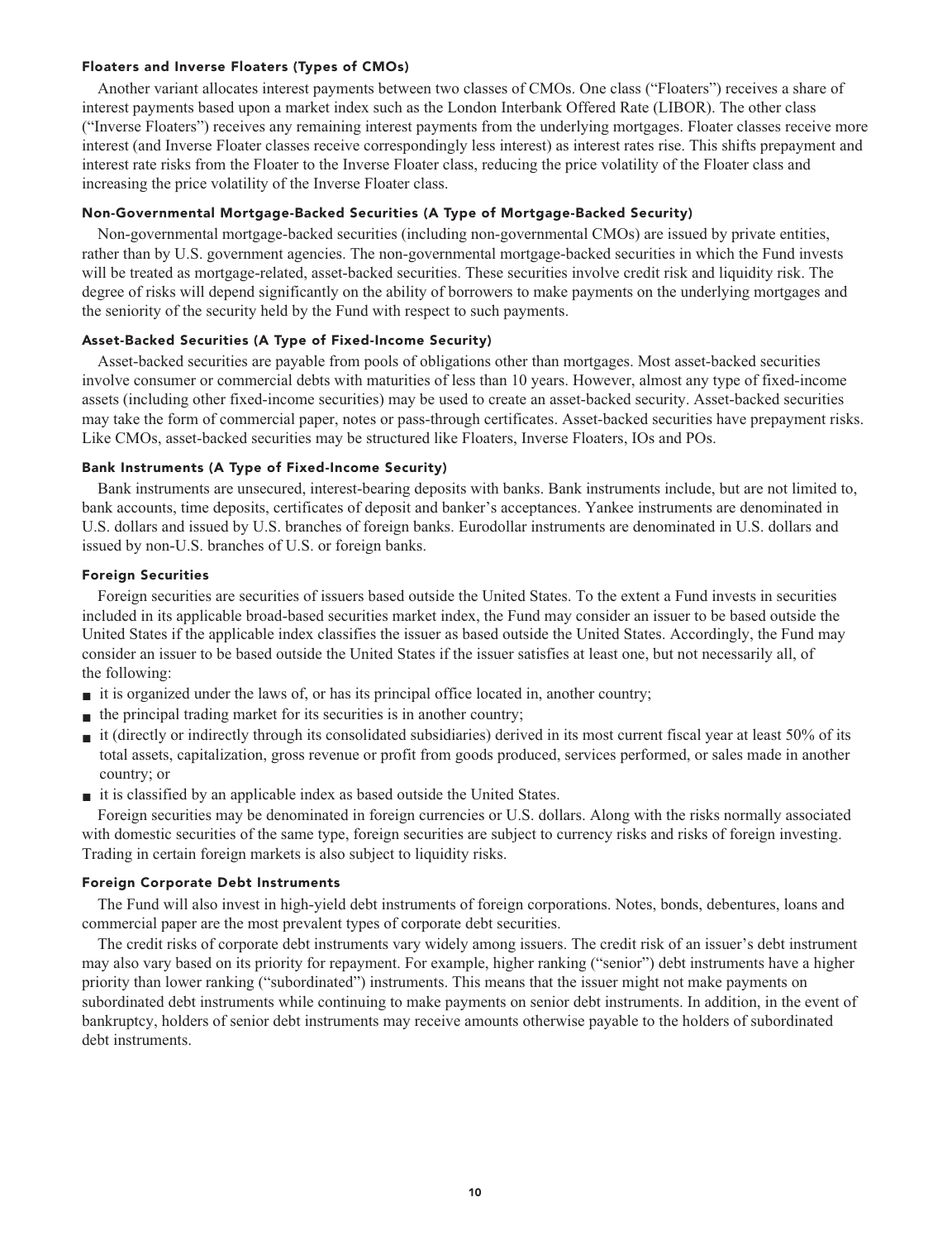#### **DERIVATIVE CONTRACTS**

**Derivative contracts are financial instruments that require payments based upon changes in the values of designated securities, commodities, currencies, indices, or other assets or instruments including other derivative contracts, (each a "Reference Instrument" and collectively, "Reference Instruments"). Each party to a derivative contract may sometimes be referred to as a counterparty. Some derivative contracts require payments relating to an actual, future trade involving the Reference Instrument. These types of derivatives are frequently referred to as "physically settled" derivatives. Other derivative contracts require payments relating to the income or returns from, or changes in the market value of, a Reference Instrument. These types of derivatives are known as "cash-settled" derivatives, since they require cash payments in lieu of delivery of the Reference Instrument.**

**Many derivative contracts are traded on securities or commodities exchanges. In this case, the exchange sets all the terms of the contract except for the price. Investors make payments due under their contracts through the exchange. Most exchanges require investors to maintain margin accounts through their brokers to cover their potential obligations to the exchange. Parties to the contract make (or collect) daily payments to the margin accounts to reflect losses (or gains) in the value of their contracts. This protects investors against potential defaults by the other party to the contract. Trading contracts on an exchange also allows investors to close out their contracts by entering into offsetting contracts.**

**The Fund may also trade derivative contracts over-the-counter (OTC) in transactions negotiated directly between the Fund and a financial institution. OTC contracts do not necessarily have standard terms, so they may be less liquid and more difficult to close out than exchange-traded contracts. In addition, OTC contracts with more specialized terms may be more difficult to value than exchange-traded contracts, especially in times of financial stress.**

**The market for swaps and other OTC derivatives was largely unregulated prior to the enactment of federal legislation known as the Dodd-Frank Wall Street Reform and Consumer Protection Act (the "Dodd-Frank Act"). Regulations enacted by the Commodity Futures Trading Commission (the "CFTC") under the Dodd-Frank Act require the Fund to clear certain swap contracts through a clearing house or central counterparty (a "CCP").**

**To clear a swap through the CCP, the Fund will submit the contract to, and post margin with, a futures commission merchant (FCM) that is a clearing house member. The Fund may enter into the swap with a financial institution other than the FCM and arrange for the contract to be transferred to the FCM for clearing, or enter into the contract with the FCM itself. If the Fund must centrally clear a transaction, the CFTC's regulations also generally require that the swap be executed on a registered exchange or through a market facility that is known as a swap execution facility or SEF. Central clearing is presently required only for certain swaps; the CFTC is expected to impose a mandatory central clearing requirement for additional derivative instruments over time.**

**The CCP, SEF and FCM are all subject to regulatory oversight by the CFTC. In addition, most derivative market participants are now regulated as swap dealers or major swap participants and are subject to certain minimum capital and margin requirements and business conduct standards. Similar regulatory requirements are expected to apply to derivative contracts that are subject to the jurisdiction of the SEC, although the SEC has not yet finalized its regulations. In addition, uncleared OTC swaps will be subject to regulatory collateral requirements that could adversely affect the Fund's ability to enter into swaps in the OTC market. These developments could cause the Fund to terminate new or existing swap agreements or to realize amounts to be received under such instruments at an inopportune time.**

**Until the mandated rulemaking and regulations are implemented completely, it will not be possible to determine the complete impact of the Dodd-Frank Act and related regulations on the Fund.**

**Depending on how the Fund uses derivative contracts and the relationships between the market value of a derivative contract and the Reference Instrument, derivative contracts may increase or decrease the Fund's exposure to the risks of the Reference Instrument, and may also expose the Fund to liquidity and leverage risks. OTC contracts also expose the Fund to credit risks in the event that a counterparty defaults on the contract, although this risk may be mitigated by submitting the contract for clearing through a CCP.**

**Payment obligations arising in connection with derivative contracts are frequently required to be secured with margin (which is commonly called "collateral").**

**The Fund may invest in a derivative contract if it is permitted to own, invest in, or otherwise have economic exposure to the Reference Instrument. The Fund is not required to own a Reference Instrument in order to buy or sell a derivative contract relating to that Reference Instrument. The Fund may trade in the following specific types and/or combinations of derivative contracts:**

#### **Futures Contracts (A Type of Derivative)**

**Futures contracts provide for the future sale by one party and purchase by another party of a specified amount of a Reference Instrument at a specified price, date and time. Entering into a contract to buy a Reference Instrument is commonly referred to as buying a contract or holding a long position in the asset. Entering into a contract to sell a Reference Instrument is commonly referred to as selling a contract or holding a short position in the Reference Instrument.**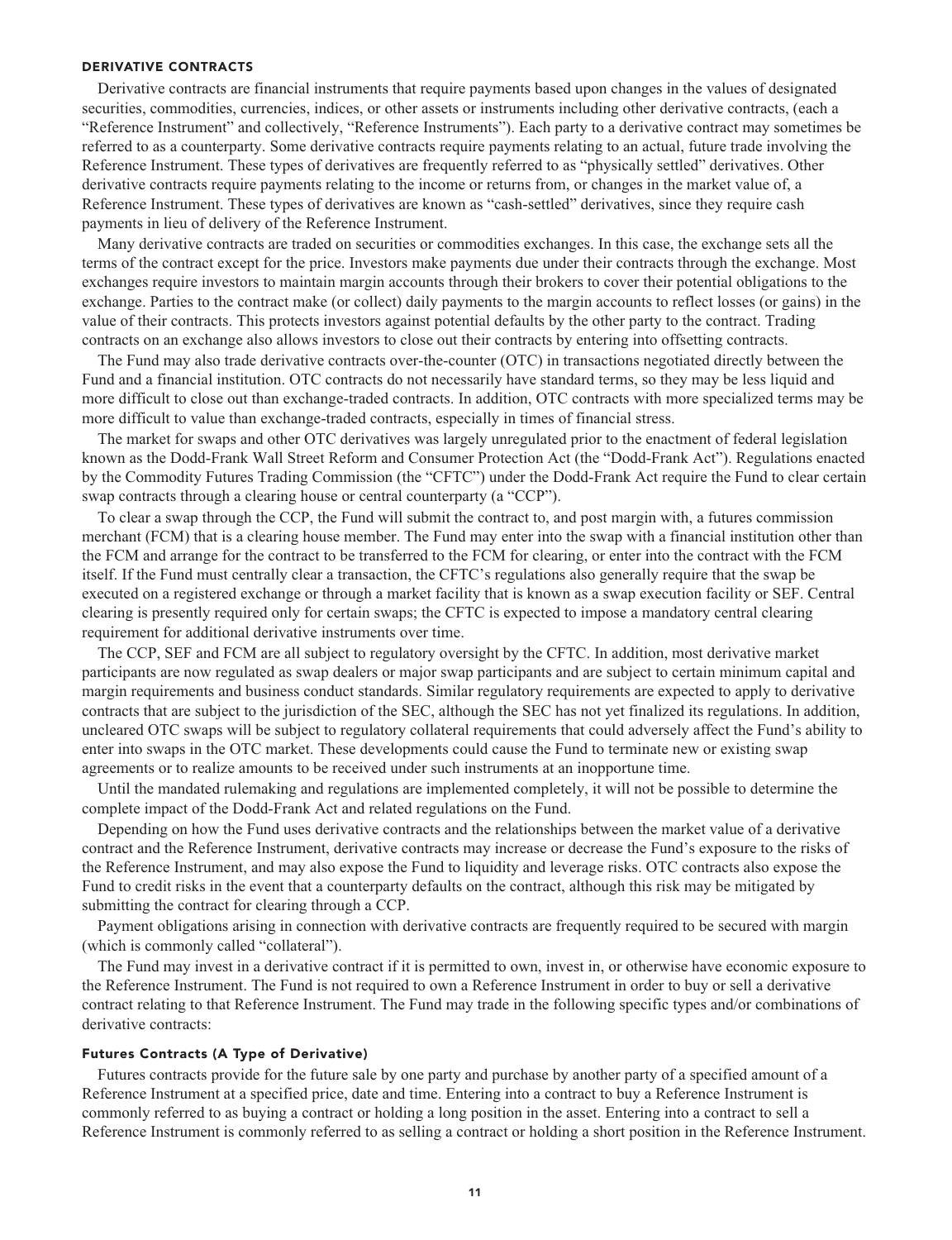**Futures contracts are considered to be commodity contracts. The Adviser has claimed an exclusion from the definition of the term "commodity pool operator" under the Commodity Exchange Act with respect to the Fund and, therefore, is not subject to registration or regulation with respect to the Fund. Futures contracts traded OTC are frequently referred to as forward contracts. The Fund can buy or sell financial futures (such as interest rate futures, index futures and security futures) as well as currency futures and currency forward contracts.**

# **Option Contracts (A Type of Derivative)**

**Option contracts (also called "options") are rights to buy or sell a Reference Instrument for a specified price (the "exercise price") during, or at the end of, a specified period. The seller (or "writer") of the option receives a payment, or premium, from the buyer, which the writer keeps regardless of whether the buyer uses (or exercises) the option. A call option gives the holder (buyer) the right to buy the Reference Instrument from the seller (writer) of the option. A put option gives the holder the right to sell the Reference Instrument to the writer of the option. Options may be bought or sold on a wide variety of Reference Instruments. Options that are written on futures contracts will be subject to margin requirements similar to those applied to futures contracts.**

#### **Swap Contracts (A Type of Derivative)**

**A swap contract (also known as a "swap") is a type of derivative contract in which two parties agree to pay each other (swap) the returns derived from Reference Instruments. Swaps do not always involve the delivery of the Reference Instruments by either party, and the parties might not own the Reference Instruments underlying the swap. The payments are usually made on a net basis so that, on any given day, the Fund would receive (or pay) only the amount by which its payment under the contract is less than (or exceeds) the amount of the other party's payment. Swap agreements are sophisticated instruments that can take many different forms and are known by a variety of names. Common types of swaps in which the Fund may invest include interest rate swaps, caps and floors, total return swaps and credit default swaps.**

#### **Investing in Securities of Other Investment Companies**

**The Fund may invest its assets in securities of other investment companies, including the securities of affiliated money market funds, as an efficient means of implementing its investment strategies, managing its uninvested cash and/or other investment reasons consistent with the Fund's investment objective and investment strategies. The Fund may also invest in mortgage-backed, high-yield and emerging market debt bank loan securities, and trade finance loan instruments primarily by investing in another investment company (which is not available for general investment by the public) that owns those securities and that is advised by an affiliate of the Adviser. The Fund's investment in the trade finance instruments through these other investment vehicles may expose the Fund to risks of loss after redemption. The Fund may also invest in such securities directly. These other investment companies are managed independently of the Fund and incur additional fees and/or expenses which would, therefore, be borne indirectly by the Fund in connection with any such investment. These investments also can create conflicts of interests for the Adviser to the Fund and the investment adviser to the acquired fund. For example, a conflict of interest can arise due to the possibility that the Adviser to the Fund could make a decision to redeem the Fund's investment in the acquired fund. In the case of an investment in an affiliated fund, a conflict of interest can arise if, because of the Fund's investment in the acquired fund, the acquired fund is able to garner more assets, thereby growing the acquired fund and increasing the management fees received by the investment adviser to the acquired fund, which would either be the Adviser or an affiliate of the Adviser. However, the Adviser believes that the benefits and efficiencies of making investments in other investment companies should outweigh the potential additional fees and/or expenses and resulting conflicts of interest. In light of the Fund's investments in other investment companies, other registered investment companies may be limited in their ability to invest in the Fund.**

#### **OTHER INVESTMENTS, TRANSACTIONS, TECHNIQUES**

#### **Credit Enhancement**

**Credit enhancement consists of an arrangement in which a company agrees to pay amounts due on a fixed-income security if the issuer defaults. In some cases, the company providing credit enhancement makes all payments directly to the security holders and receives reimbursement from the issuer. Normally, the credit enhancer may have greater financial resources and liquidity than the issuer. For this reason, the Adviser may evaluate the credit risk of a fixed-income security based solely upon its credit enhancement.**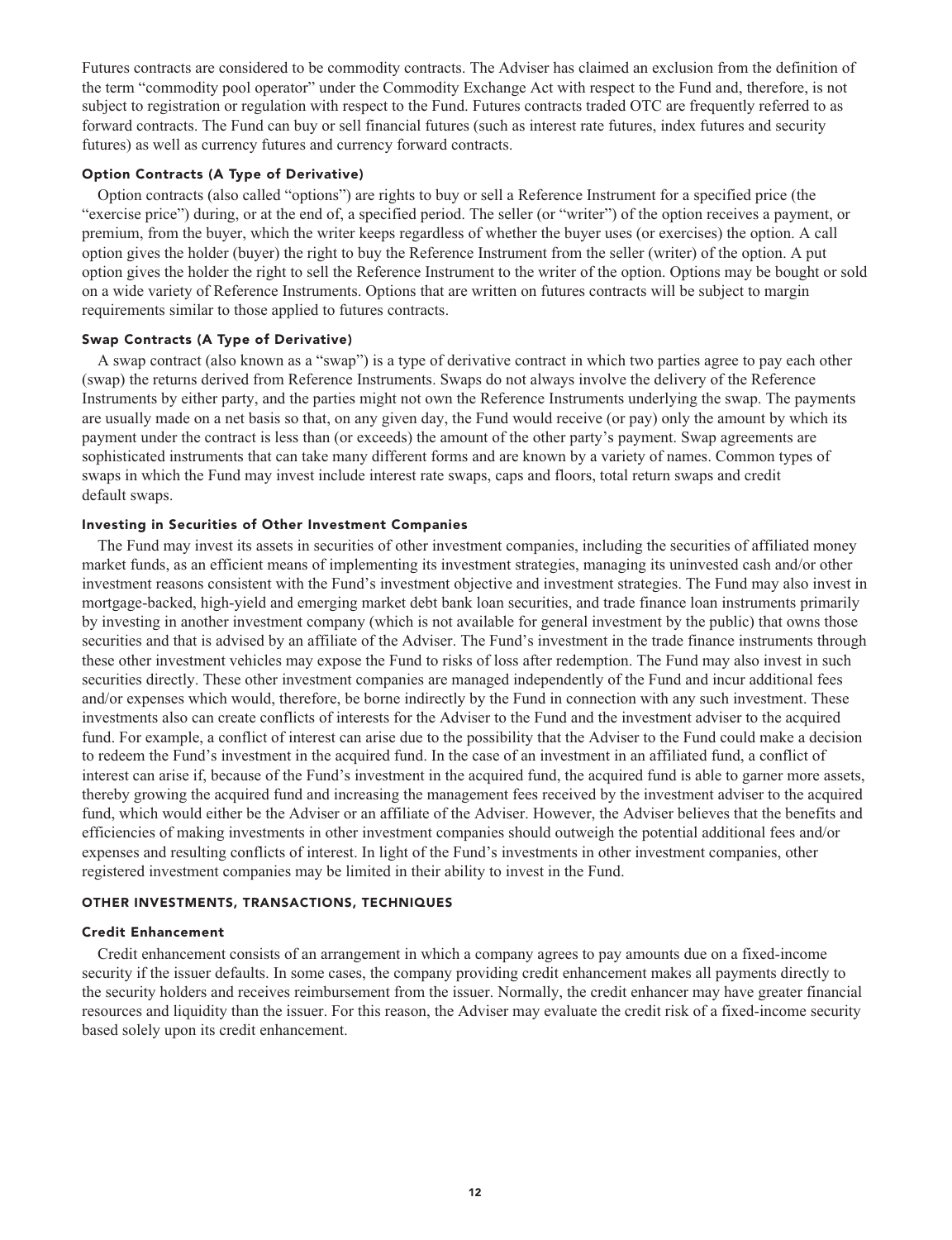#### **Delayed Delivery Transactions**

**Delayed delivery transactions, including when-issued transactions, are arrangements in which the Fund buys securities for a set price, with payment and delivery of the securities scheduled for a future time. During the period between purchase and settlement, no payment is made by the Fund to the issuer and no interest accrues to the Fund. The Fund records the transaction when it agrees to buy the securities and reflects their value in determining the price of its Shares. Settlement dates may be a month or more after entering into these transactions so that the market values of the securities bought may vary from the purchase prices. Therefore, delayed delivery transactions create interest rate risks for the Fund. Delayed delivery transactions also involve credit risks in the event of a counterparty default.**

#### **To Be Announced Securities (TBAs) (A Type of Delayed Delivery Transaction)**

**As with other delayed delivery transactions, a seller agrees to deliver a TBA security at a future date. However, the seller does not specify the particular securities to be delivered. Instead, the Fund agrees to accept any security that meets specified terms. For example, in a TBA mortgage-backed transaction, the Fund and the seller would agree upon the issuer, interest rate and terms of the underlying mortgages. The seller would not identify the specific underlying mortgages until it delivers the security. TBA mortgage-backed securities increase interest rate risks because the underlying mortgages may be less favorable than anticipated by the Fund.**

#### **Dollar Rolls (A Type of Delayed Delivery Transaction)**

**Dollar rolls are transactions where the Fund sells mortgage-backed securities with a commitment to buy similar, but not identical, mortgage-backed securities on a future date at a lower price. Normally, one or both securities involved are TBA mortgage-backed securities. Dollar rolls are subject to interest rate risks and credit risks.**

# **Hybrid Instruments**

**Hybrid instruments combine elements of two different kinds of securities or financial instruments (such as a derivative contract). Frequently, the value of a hybrid instrument is determined by reference to changes in the value of a Reference Instrument (that is a designated security, commodity, currency, index or other asset or instrument including a derivative contract). The Fund may use hybrid instruments only in connection with permissible investment activities. Hybrid instruments can take on many forms including, but not limited to, the following forms. First, a common form of a hybrid instrument combines elements of a derivative contract with those of another security (typically a fixed-income security). In this case all or a portion of the interest or principal payable on a hybrid security is determined by reference to changes in the price of a Reference Instrument. Second, hybrid instruments may include convertible securities with conversion terms related to a Reference Instrument.**

**Depending on the type and terms of the hybrid instrument, its risks may reflect a combination of the risks of investing in the Reference Instrument with the risks of investing in other securities, currencies and derivative contracts. Thus, an investment in a hybrid instrument may entail significant risks in addition to those associated with traditional investments or the Reference Instrument. Hybrid instruments are also potentially more volatile than traditional securities or the Reference Instrument. Moreover, depending on the structure of the particular hybrid, it may expose the Fund to leverage risks or carry liquidity risks.**

#### **Securities Lending**

**The Fund may lend portfolio securities to borrowers that the Adviser deems creditworthy. In return, the Fund receives cash or liquid securities from the borrower as collateral. The borrower must furnish additional collateral if the market value of the loaned securities increases. Also, the borrower must pay the Fund the equivalent of any dividends or interest received on the loaned securities.**

**The Fund will reinvest cash collateral in securities that qualify as an acceptable investment for the Fund. However, the Fund must pay interest to the borrower for the use of cash collateral. An acceptable investment into which the Fund may reinvest cash collateral includes, among other acceptable investments, securities of affiliated money market funds (including affiliated institutional prime money market funds with a "floating" net asset value that can impose redemption fees and liquidity gates, impose certain operational impediments to investing cash collateral, and, if net asset value decreases, result in the Fund having to cover the decrease in the value of the cash collateral).**

**Loans are subject to termination at the option of the Fund or the borrower. The Fund will not have the right to vote on securities while they are on loan. However, the Fund will attempt to terminate a loan in an effort to reacquire the securities in time to vote on matters that are deemed to be material by the Adviser. There can be no assurance that the Fund will have sufficient notice of such matters to be able to terminate the loan in time to vote thereon. The Fund may pay administrative and custodial fees in connection with a loan and may pay a negotiated portion of the interest earned on the cash collateral to a securities lending agent or broker. Securities lending activities are subject to interest rate risks and credit risks. These transactions create leverage risks.**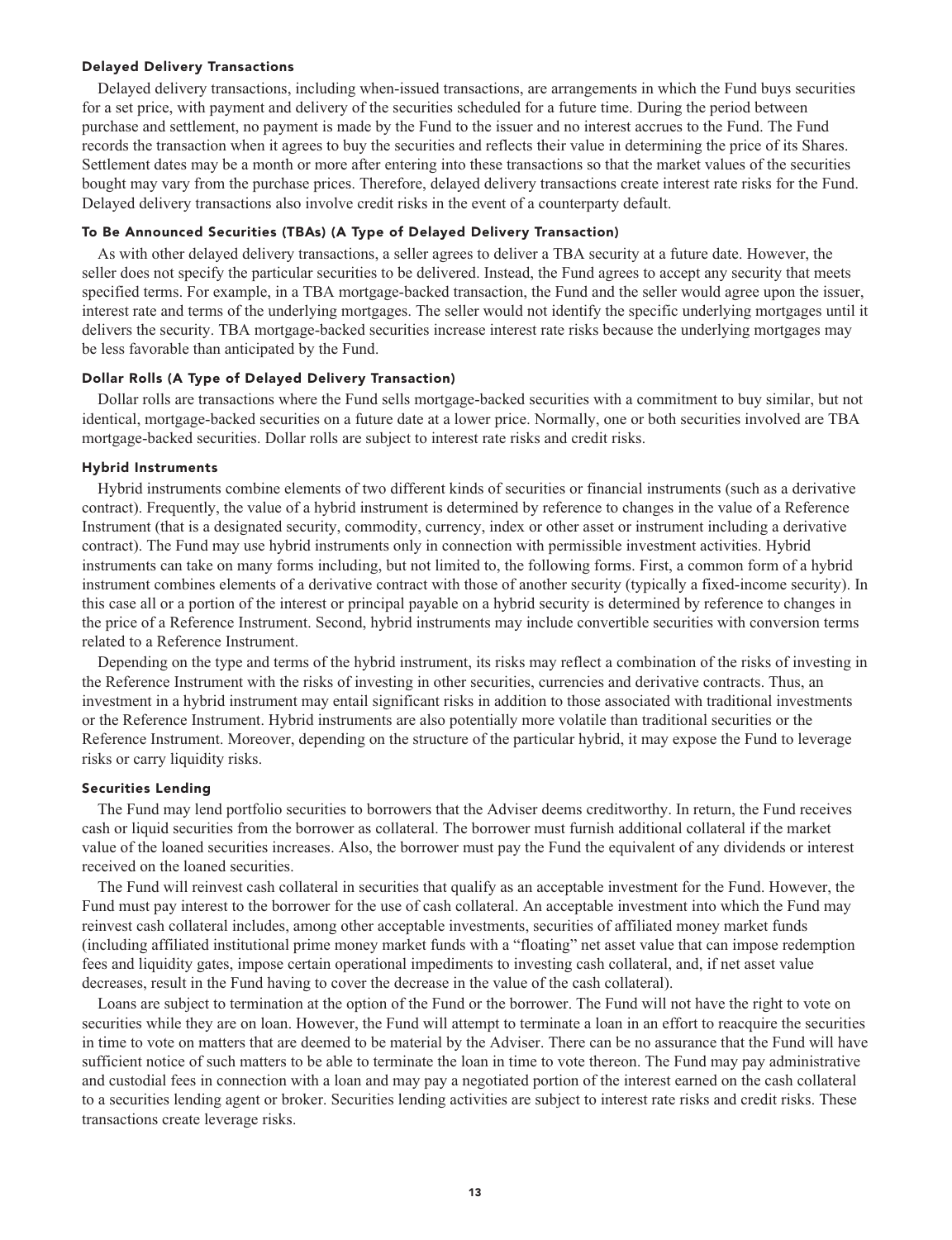#### **Asset Segregation**

**In order to cover its obligations in connection with derivative contracts or special transactions, the Fund will either own the underlying assets, enter into offsetting transactions or set aside cash or readily marketable securities in each case, as provided by the SEC or SEC staff guidance. This requirement may cause the Fund to miss favorable trading opportunities, due to a lack of sufficient cash or readily marketable securities. This requirement may also cause the Fund to realize losses on offsetting or terminated derivative contracts or special transactions.**

#### **Investment Ratings for Investment-Grade Securities**

**The Adviser will determine whether a security is investment grade based upon the credit ratings given by one or more NRSROs. For example, Standard & Poor's, an NRSRO, assigns ratings to investment-grade securities (AAA, AA, A and BBB including modifiers, sub-categories and gradations) based on their assessment of the likelihood of the issuer's inability to pay interest or principal (default) when due on each security. Lower credit ratings correspond to higher credit risk. If a security has not received a rating, the Fund must rely entirely upon the Adviser's credit assessment that the security is comparable to investment grade. The presence of a ratings modifier, sub-category or gradation (for example, a (+) or (-)) is intended to show relative standing within the major rating categories and does not affect the security credit rating for purposes of the Fund's investment parameters. If a security is downgraded below the minimum quality grade discussed above, the Adviser will reevaluate the security, but will not be required to sell it.**

#### **Investment Ratings for Noninvestment-Grade Securities**

**Noninvestment-grade securities are rated below BBB- by an NRSRO. These bonds have greater economic, credit and liquidity risks than investment-grade securities.**

#### **Additional Information Regarding the Security Selection Process**

**As part of analysis inherent in its security selection process, among other factors, the Adviser also evaluates whether environmental, social and governance factors could have positive or negative impact on the risk profiles of many issuers or guarantors in the universe of securities in which the Fund may invest. The Adviser may also consider information derived from active engagements conducted by its in-house stewardship team with certain issuers or guarantors. This qualitative analysis does not automatically result in including or excluding specific securities but may be used by Federated Hermes as an additional input to improve portfolio risk/return characteristics.**

# **What are the Specific Risks of Investing in the Fund?**

**The following provides general information on the risks associated with the Fund's principal investments. Any additional risks associated with the Fund's non-principal investments are described in the Fund's SAI. The Fund's SAI also may provide additional information about the risks associated with the Fund's principal investments.**

#### **INTEREST RATE RISK**

**Prices of fixed-income securities rise and fall in response to changes in interest rates. Generally, when interest rates rise, prices of fixed-income securities fall. However, market factors, such as the demand for particular fixed-income securities, may cause the price of certain fixed-income securities to fall while the prices of other securities rise or remain unchanged.**

**The longer the duration of a fixed-income security, the more susceptible it is to interest rate risk. The duration of a fixed-income security may be equal to or shorter than the stated maturity of a fixed-income security. Recent and potential future changes in monetary policy made by central banks and/or their governments are likely to affect the level of interest rates. Duration measures the price sensitivity of a fixed-income security given a change in interest rates. For example, if a fixed-income security has an effective duration of three years, a 1% increase in general interest rates would be expected to cause the security's value to decline about 3% while a 1% decrease in general interest rates would be expected to cause the security's value to increase about 3%.**

**The impact of interest rate changes on the value of floating rate investments is typically reduced by periodic interest rate resets. Variable and floating rate loans and securities generally are less sensitive to interest rate changes, but may decline in value if their interest rates do not rise as much or as quickly as interest rates in general. Conversely, variable and floating rate loans and securities generally will not increase in value as much as fixed rate debt instruments if interest rates decline.**

#### **ISSUER CREDIT RISK**

**It is possible that interest or principal on securities will not be paid when due. Non-investment grade securities generally have a higher default risk than investment grade securities. Such non-payment or default may reduce the value of the Fund's portfolio holdings, its share price and its performance.**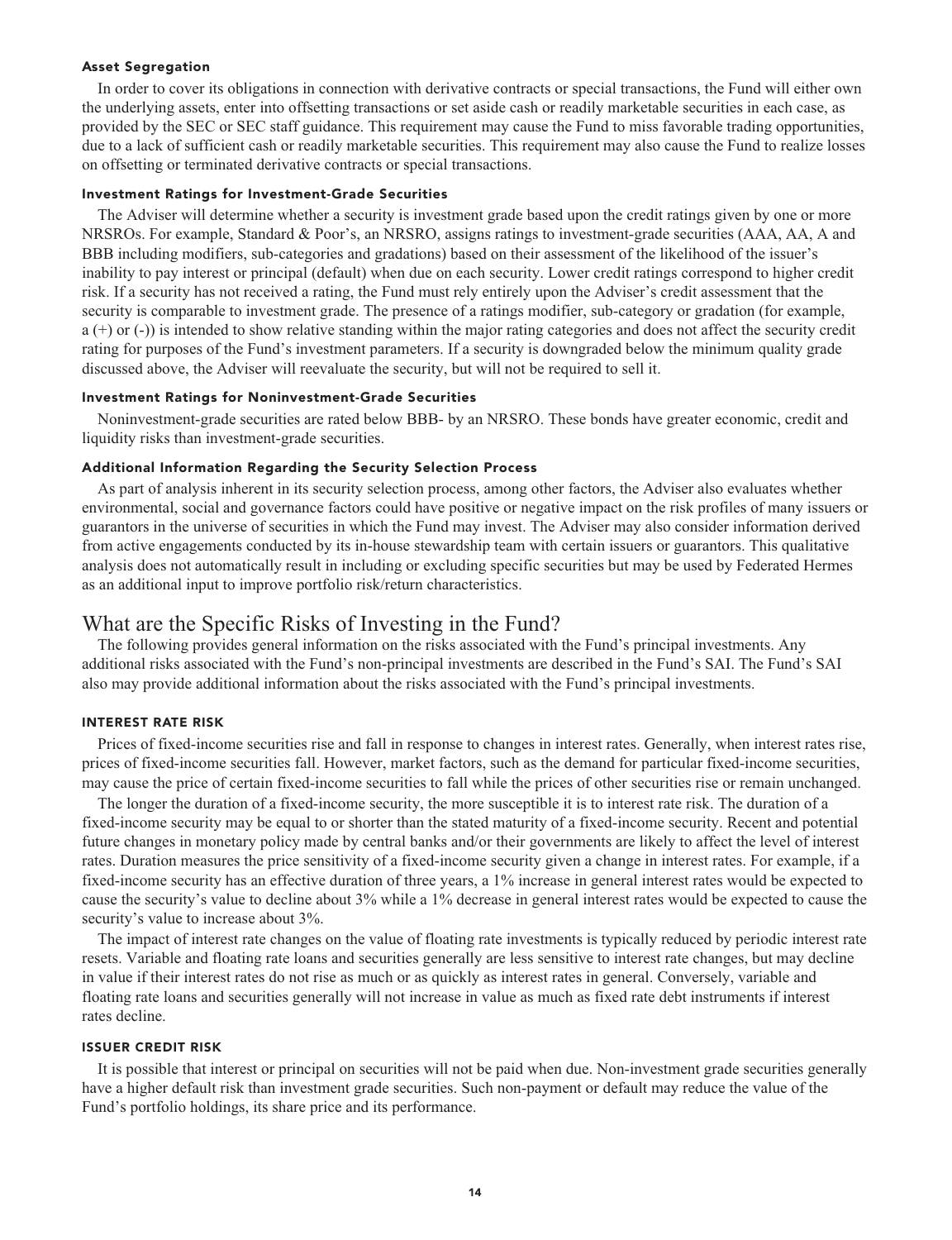**Many fixed-income securities receive credit ratings from nationally recognized statistical rating organizations (NRSROs) such as Fitch Rating Service, Moody's Investor Services, Inc. and Standard & Poor's that assign ratings to securities by assessing the likelihood of an issuer and/or guarantor default. Higher credit ratings correspond to lower perceived credit risk and lower credit ratings correspond to higher perceived credit risk. Credit ratings may be upgraded or downgraded from time to time as an NRSRO's assessment of the financial condition of a party obligated to make payments with respect to such securities and credit risk changes. The impact of any credit rating downgrade can be uncertain. Credit rating downgrades may lead to increased interest rates and volatility in financial markets, which in turn could negatively affect the value of the Fund's portfolio holdings, its share price and its investment performance. Credit ratings are not a guarantee of quality. Credit ratings may lag behind the current financial conditions of the issuer and/or guarantor and do not provide assurance against default or other loss of money. Credit ratings do not protect against a decline in the value of a security. If a security has not received a rating, the Fund must rely entirely upon the Adviser's credit assessment.**

**Fixed-income securities generally compensate for greater credit risk by paying interest at a higher rate. The difference between the yield of a security and the yield of a U.S. Treasury security or other appropriate benchmark with a comparable maturity (the "spread") measures the additional interest paid for risk. Spreads may increase generally in response to adverse economic or market conditions. A security's spread may also increase if the security's rating is lowered, or the security is perceived to have an increased credit risk. An increase in the spread will cause the price of the security to decline if interest rates remain unchanged.**

#### **COUNTERPARTY CREDIT RISK**

**Credit risk includes the possibility that a party to a transaction involving the Fund will fail to meet its obligations. This could cause the Fund to lose money or to lose the benefit of the transaction or prevent the Fund from selling or buying other securities to implement its investment strategy.**

### **PREPAYMENT AND EXTENSION RISK**

**Unlike traditional fixed-income securities, which pay a fixed rate of interest until maturity (when the entire principal amount is due), payments on mortgage-backed securities include both interest and a partial payment of principal. Partial payment of principal may be comprised of scheduled principal payments as well as unscheduled payments from the voluntary prepayment, refinancing or foreclosure of the underlying loans. These unscheduled prepayments of principal create risks that can adversely affect a fund holding mortgage-backed securities.**

**For example, when interest rates decline, the values of mortgage-backed securities generally rise. However, when interest rates decline, unscheduled prepayments can be expected to accelerate, and the Fund would be required to reinvest the proceeds of the prepayments at the lower interest rates then available. Unscheduled prepayments would also limit the potential for capital appreciation on mortgage-backed securities.**

**Conversely, when interest rates rise, the values of mortgage-backed securities generally fall. Since rising interest rates typically result in decreased prepayments, this could lengthen the average lives of mortgage-backed securities, and cause their value to decline more than traditional fixed-income securities.**

**Generally, mortgage-backed securities compensate for the increased risk associated with prepayments by paying a higher yield. The additional interest paid for risk is measured by the difference between the yield of a mortgage-backed security and the yield of a U.S. Treasury security or other appropriate benchmark with a comparable maturity (the "spread"). An increase in the spread will cause the price of the mortgage-backed security to decline. Spreads generally increase in response to adverse economic or market conditions. Spreads may also increase if the security is perceived to have an increased prepayment risk or is perceived to have less market demand.**

#### **CALL RISK**

**Call risk is the possibility that an issuer may redeem a fixed-income security before maturity (a "call") at a price below or above its current market price. An increase in the likelihood of a call may reduce the security's price.**

**If a fixed-income security is called, the Fund may have to reinvest the proceeds in other fixed-income securities with lower interest rates, higher credit risks or other less favorable characteristics.**

#### **LIQUIDITY RISK**

**Trading opportunities are more limited for fixed-income securities that have not received any credit ratings, have received any credit ratings below investment grade or are not widely held.**

**Trading opportunities are more limited for CMOs that have complex terms or that are not widely held.**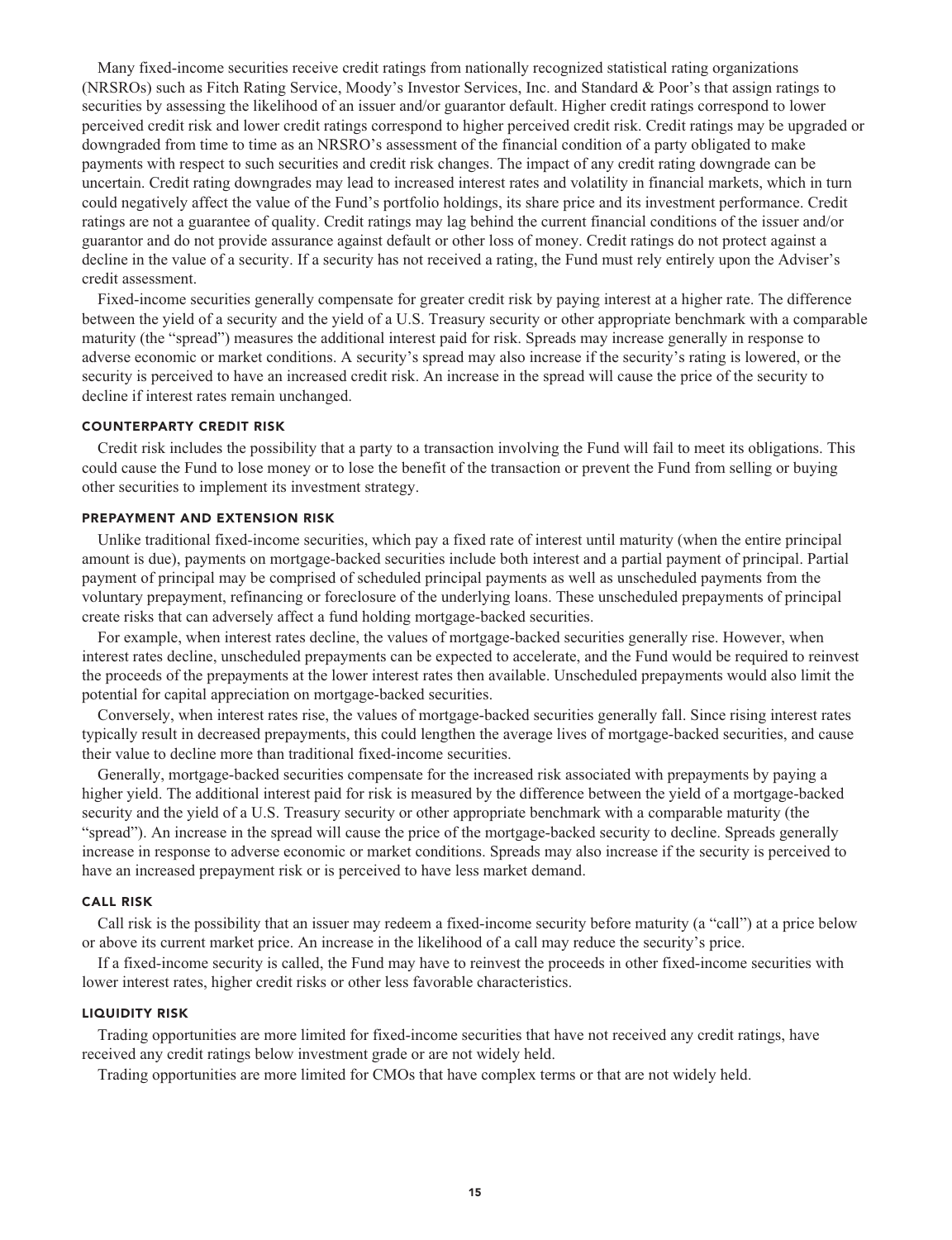**Also, if dealer capacity has not kept, or does not keep, pace with market growth, or if regulatory changes or other certain developments warrant, dealer inventories of securities (such as corporate bonds) may reach low levels and impact a dealer's ability to "make markets" (or buy or sell a security at a quoted bid and ask price). These factors may make it more difficult to sell or buy a security at a favorable price or time. Consequently, the Fund may have to accept a lower price to sell a security or not sell a security, sell other securities to raise cash or give up an investment opportunity, any of which could have a negative effect on the Fund's performance. A significant reduction in dealer inventories or "market makers," or other factors resulting in infrequent trading of securities, can lead to decreased liquidity and may also lead to an increase in their price volatility. These affects may be exacerbated during times of economic or political stress.**

**Liquidity risk also refers to the possibility that the Fund may not be able to sell a security or close out a derivative contract when it wants to. If this happens, the Fund will be required to continue to hold the security or keep the position open, and the Fund could incur losses.**

**OTC derivative contracts generally carry greater liquidity risk than exchange-traded contracts. This risk may be increased in times of financial stress, if the trading market for OTC derivative contracts becomes restricted.**

**Increased Fund redemption activity, which may occur in a rising interest rate environment or for other reasons, also may increase liquidity risk due to the need of the Fund to sell portfolio securities and may negatively impact Fund performance.**

#### **RISK ASSOCIATED WITH COMPLEX CMOS**

**CMOs with complex or highly variable prepayment terms, such as companion classes, IOs, POs, Inverse Floaters and residuals, generally entail greater market, prepayment and liquidity risks than other mortgage-backed securities. For example, their prices are more volatile and their trading market may be more limited.**

#### **RISK ASSOCIATED WITH NONINVESTMENT-GRADE SECURITIES**

**Securities rated below investment grade, also known as junk bonds, generally entail greater economic, credit and liquidity risks than investment-grade securities. For example, their prices are more volatile, economic downturns and financial setbacks may affect their prices more negatively, and their trading market may be more limited. These securities are considered speculative with respect to the issuer's ability to pay interest and repay principal.**

#### **RISK RELATED TO THE ECONOMY**

**The value of the Fund's portfolio may decline in tandem with a drop in the overall value of the markets in which the Fund invests and/or other markets based on negative developments in the U.S. and global economies. Economic, political and financial conditions, or industry or economic trends and developments, may, from time to time, and for varying periods of time, cause volatility, illiquidity or other potentially adverse effects in the financial markets, including the fixed-income market. The commencement, continuation or ending of government policies and economic stimulus programs, changes in monetary policy, increases or decreases in interest rates, or other factors or events that affect the financial markets, including the fixed-income markets, may contribute to the development of or increase in volatility, illiquidity, shareholder redemptions and other adverse effects which could negatively impact the Fund's performance. For example, the value of certain portfolio securities may rise or fall in response to changes in interest rates, which could result from a change in government policies, and has the potential to cause investors to move out of certain portfolio securities, including fixed-income securities, on a large scale. This may increase redemptions from funds that hold large amounts of certain securities and may result in decreased liquidity and increased volatility in the financial markets. Market factors, such as the demand for particular portfolio securities, may cause the price of certain portfolio securities to fall while the prices of other securities rise or remain unchanged. Among other investments, lower-grade bonds and loans may be particularly sensitive to changes in the economy.**

#### **Epidemic and Pandemic Risk**

**An outbreak of respiratory disease caused by a novel coronavirus was first detected in China in late 2019 and subsequently spread globally ("COVID-19"). This coronavirus has resulted in closing borders, enhanced health screenings, disruptions to healthcare service preparation and delivery, quarantines, cancellations, and disruptions to supply chains, workflow operations and consumer activity, as well as general concern and uncertainty. The impact of this coronavirus may be short-term or may last for an extended period of time and has resulted in a substantial economic downturn. Health crises caused by outbreaks, such as the coronavirus outbreak, may exacerbate other pre-existing political, social and economic risks. The impact of this outbreak, and other epidemics and pandemics that may arise in the future, could continue to negatively affect the worldwide economy, as well as the economies of individual countries, individual companies, including certain Fund service providers and issuers of the Fund's investments, and the markets in general in significant and unforeseen ways. Any such impact could adversely affect the Fund's performance.**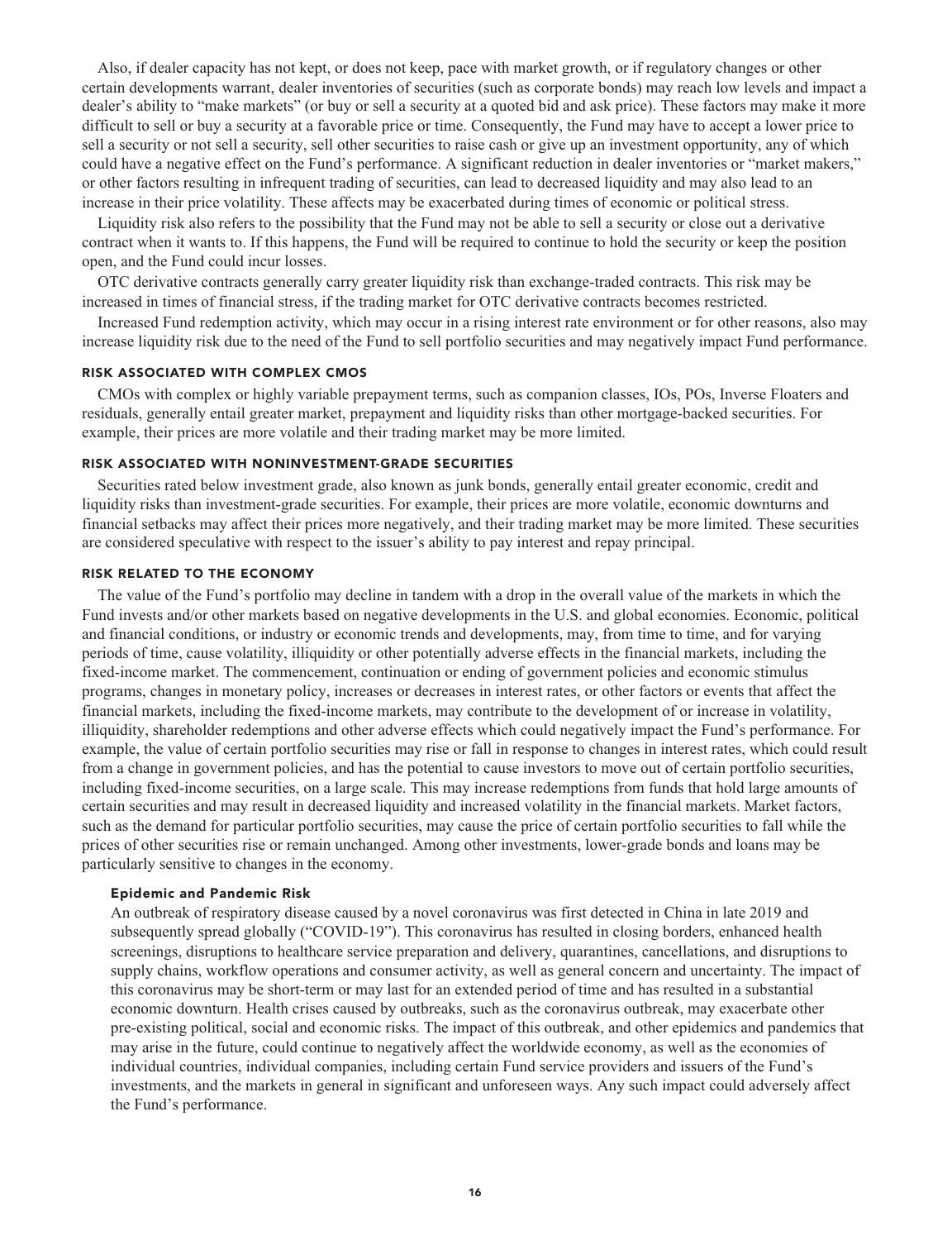**The United States has responded to the COVID-19 pandemic and resulting economic distress with fiscal and monetary stimulus packages. In late March 2020, the government passed the Coronavirus Aid, Relief, and Economic Security Act (the "CARES Act"), a stimulus package providing for over \$2.2 trillion in resources to small businesses, state and local governments, and individuals that have been adversely impacted by the COVID-19 pandemic. In addition, in mid-March 2020 the U.S. Federal Reserve ("Fed") cut interest rates to historically low levels and announced a new round of quantitative easing, including purchases of corporate and municipal government bonds. The Fed also enacted various programs to support liquidity operations and funding in the financial markets, including expanding its reverse repurchase agreement operations, adding \$1.5 trillion of liquidity to the banking system; establishing swap lines with other major central banks to provide dollar funding; establishing a program to support money market funds; easing various bank capital buffers; providing funding backstops for businesses to provide bridging loans for up to four years; and providing funding to help credit flow in asset-backed securities markets. The Fed also plans to extend credit to small- and medium-sized businesses.**

#### **RISK OF FOREIGN INVESTING**

**Foreign securities pose additional risks because foreign economic or political conditions may be less favorable than those of the United States. Securities in foreign markets may also be subject to taxation policies that reduce returns for U.S. investors.**

**Foreign companies may not provide information (including financial statements) as frequently or to as great an extent as companies in the United States. Foreign companies may also receive less coverage than U.S. companies by market analysts and the financial press. In addition, foreign countries may lack uniform accounting, auditing and financial reporting standards or regulatory requirements comparable to those applicable to U.S. companies. These factors may prevent the Fund and its Adviser from obtaining information concerning foreign companies that is as frequent, extensive and reliable as the information available concerning companies in the United States.**

**Foreign countries may have restrictions on foreign ownership of securities or may impose exchange controls, capital flow restrictions or repatriation restrictions which could adversely affect the liquidity of the Fund's investments.**

**Since many loan instruments involve parties (for example, lenders, borrowers and agent banks) located in multiple jurisdictions outside of the United States, there is a risk that a security interest in any related collateral may be unenforceable and obligations under the related loan agreements may not be binding.**

#### **LEVERAGE RISK**

**Leverage risk is created when an investment, which includes, for example, an investment in a derivative contract, exposes the Fund to a level of risk that exceeds the amount invested. Changes in the value of such an investment magnify the Fund's risk of loss and potential for gain. Investments can have these same results if their returns are based on a multiple of a specified index, security or other benchmark.**

### **RISK OF INVESTING IN DERIVATIVE CONTRACTS AND HYBRID INSTRUMENTS**

**The Fund's exposure to derivative contracts and hybrid instruments (either directly or through its investment in another investment company) involves risks different from, or possibly greater than, the risks associated with investing directly in securities and other traditional investments. First, changes in the value of the derivative contracts and hybrid instruments in which the Fund invests may not be correlated with changes in the value of the underlying Reference Instruments or, if they are correlated, may move in the opposite direction than originally anticipated. Second, while some strategies involving derivatives may reduce the risk of loss, they may also reduce potential gains or, in some cases, result in losses by offsetting favorable price movements in portfolio holdings. Third, there is a risk that derivative contracts and hybrid instruments may be erroneously priced or improperly valued and, as a result, the Fund may need to make increased cash payments to the counterparty. Fourth, exposure to derivative contracts and hybrid instruments may have tax consequences to the Fund and its shareholders. For example, derivative contracts and hybrid instruments may cause the Fund to realize increased ordinary income or short-term capital gains (which are treated as ordinary income for Federal income tax purposes) and, as a result, may increase taxable distributions to shareholders. In addition, under certain circumstances certain derivative contracts and hybrid instruments may cause the Fund to: (a) incur an excise tax on a portion of the income related to those contracts and instruments; and/or (b) reclassify, as a return of capital, some or all of the distributions previously made to shareholders during the fiscal year as dividend income. Fifth, a common provision in OTC derivative contracts permits the counterparty to terminate any such contract between it and the Fund, if the value of the Fund's total net assets declines below a specified level over a given time period. Factors that may contribute to such a decline (which usually must be substantial) include significant shareholder redemptions and/or a marked decrease in the market value of the Fund's investments. Any such termination of the Fund's OTC derivative contracts may adversely affect the Fund (for example, by increasing losses and/or costs, and/or preventing the Fund from fully implementing its investment strategies). Sixth, the Fund may use a derivative contract to benefit from a decline in the value of a Reference**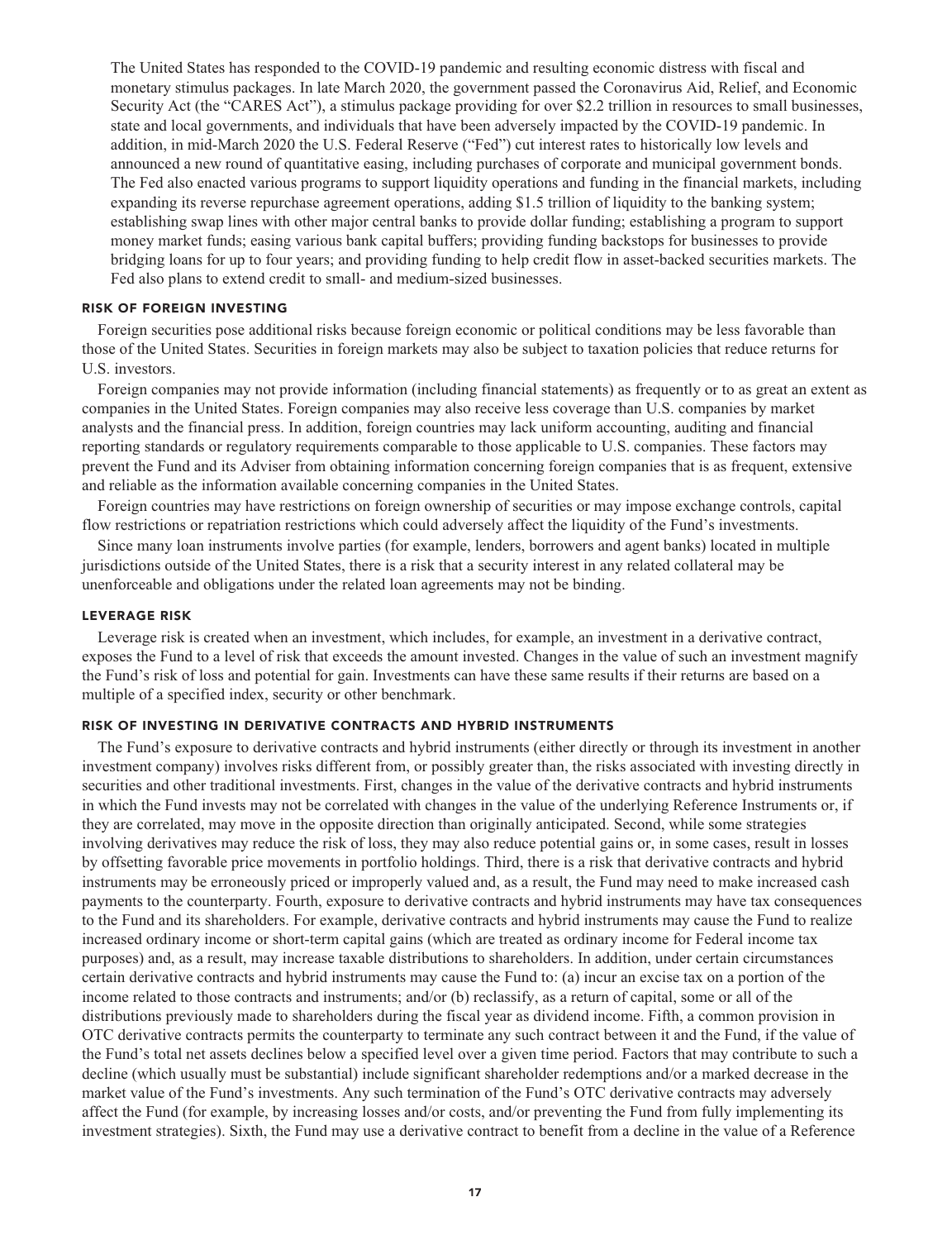**Instrument. If the value of the Reference Instrument declines during the term of the contract, the Fund makes a profit on the difference (less any payments the Fund is required to pay under the terms of the contract). Any such strategy involves risk. There is no assurance that the Reference Instrument will decline in value during the term of the contract and make a profit for the Fund. The Reference Instrument may instead appreciate in value creating a loss for the Fund. Seventh, a default or failure by a CCP or an FCM (also sometimes called a "futures broker"), or the failure of a contract to be transferred from an Executing Dealer to the FCM for clearing, may expose the Fund to losses, increase its costs, or prevent the Fund from entering or exiting derivative positions, accessing margin, or fully implementing its investment strategies. The central clearing of a derivative and trading of a contract over a SEF could reduce the liquidity in, or increase costs of entering into or holding, any contracts. Finally, derivative contracts and hybrid instruments may also involve other risks described in this Prospectus, such as interest rate, credit, liquidity and leverage.**

#### **MORTGAGE-BACKED SECURITIES (MBS) RISK**

**MBS have unique risks. A rise in interest rates may cause the value of MBS held by the Fund to decline. The mortgage loans underlying MBS generally are subject to a greater rate of principal prepayments in a declining interest rate environment and to a lesser rate of principal prepayments in an increasing interest rate environment. If the underlying mortgages are paid off sooner than expected, the Fund may have to reinvest this money in mortgage-backed or other securities that have lower yields. Hybrid ARMs also involve special risks. Like ARMs, hybrid ARMs have periodic and lifetime limitations on the increases that can be made to the interest rates that mortgagors pay. Therefore, if during a floating rate period, interest rates rise above the interest rate limits of the hybrid ARM, the Fund will not benefit from further increases in interest rates. See "Prepayment and Extension Risk" and "Interest Rate Risk." CMOs with complex or highly variable prepayment terms generally entail greater market, prepayment and liquidity risks than other MBS. For example, their prices are more volatile and their trading market may be more limited.**

**MBS are subject to the risk that payments made on a security will not be made when due. Payments on MBS are primarily derived from the interest and principal payments of the underlying mortgages. Some MBS also have guarantees or other structural features that provide additional support for interest and principal payments on the MBS if payments on the underlying mortgages are not made. MBS are subject to the risk that the underlying mortgage borrowers fail to make timely payments of interest and principal and that any guarantee or other structural feature, if present, is insufficient to enable the timely payment of interest and principal on the MBS. Some MBS may also require the repayment of more senior MBS secured by the same underlying mortgages. MBS are most commonly issued or guaranteed by GSEs, but also may be issued or guaranteed by private entities, which generally entail greater risk. Certain MBS issued by GSEs are not backed by the full faith and credit of the U.S. government, but are, however, supported through federal subsidies, loans or other benefits. The Fund also may invest in certain MBS issued by GSEs that have no explicit financial support, but that are regarded as having implied support because the federal government sponsors their activities. See "Credit Risk."**

#### **ASSET-BACKED SECURITIES (ABS) RISK**

**The value of asset-backed securities (ABS) may be affected by certain factors such as interest rate risk, the availability of information concerning the pool of underlying assets and its structure, the creditworthiness of the servicing agent for the pool or the originator of the underlying assets and the ability of the servicing agent to service the underlying collateral. Under certain market conditions, ABS may be less liquid and may be difficult to value. Movements in interest rates (both increases and decreases) may quickly and significantly reduce the value of certain types of ABS. Unscheduled prepayments of ABS may result in a loss of income if the proceeds are invested in lower-yielding securities. Conversely, in a rising interest rate environment, a declining prepayment rate will extend the average life of many ABS, which increases the risk of depreciation due to future increases in market interest rates. ABS can also be subject to the risk of default on the underlying assets.**

### **CREDIT ENHANCEMENT RISK**

**The securities in which the Fund invests may be subject to credit enhancement (for example, guarantees, letters of credit or bond insurance). Credit enhancement is designed to help assure timely payment of the security; it does not protect the Fund against losses caused by declines in a security's value due to changes in market conditions. Securities subject to credit enhancement generally would be assigned a lower credit rating if the rating were based primarily on the credit quality of the issuer without regard to the credit enhancement. If the credit quality of the credit enhancement provider (for example, a bank or bond insurer) is downgraded, the rating on a security credit enhanced by such credit enhancement provider also may be downgraded.**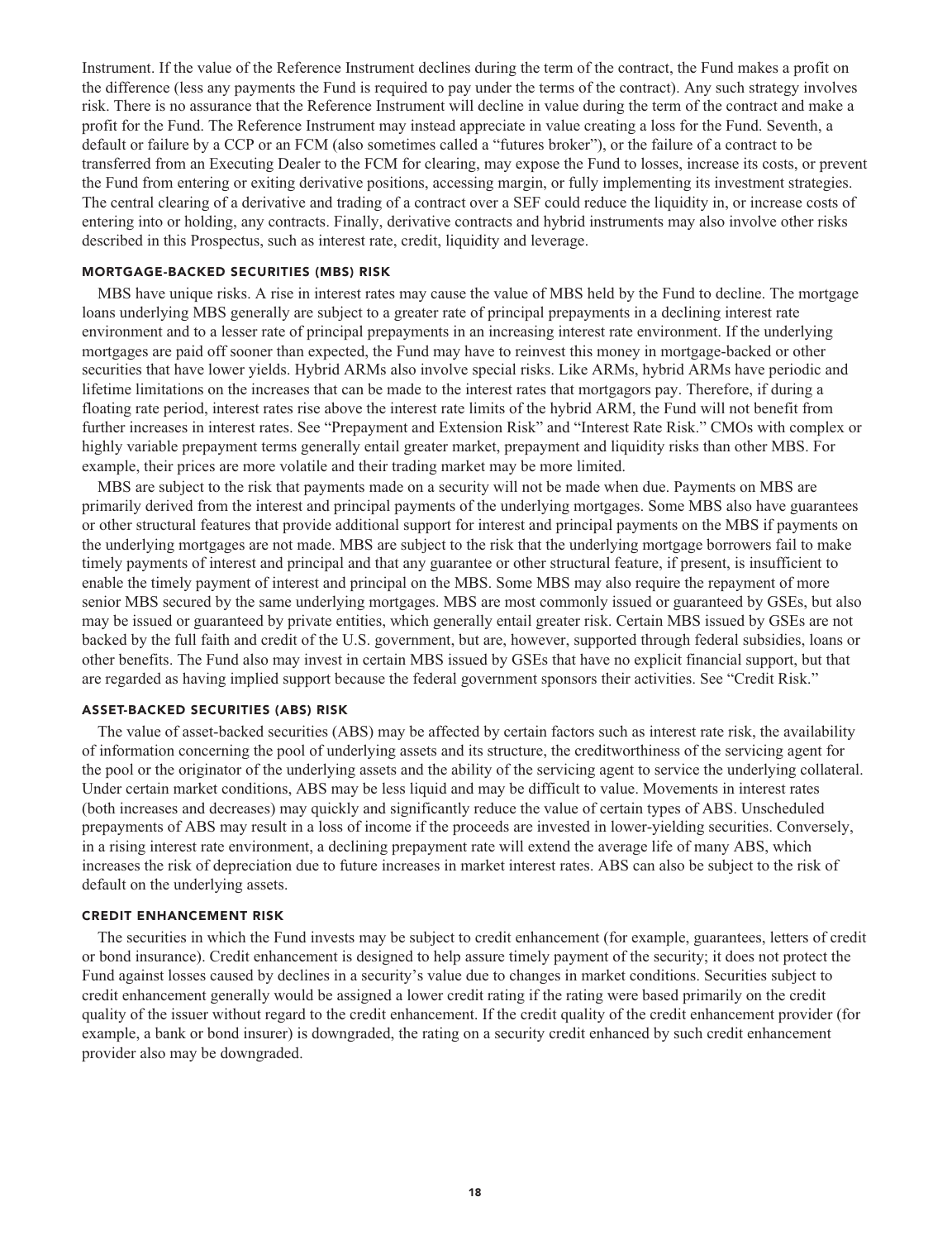**A single enhancement provider may provide credit enhancement to more than one of the Fund's investments. Having multiple securities credit enhanced by the same enhancement provider will increase the adverse effects on the Fund that are likely to result from a downgrading of, or a default by, such an enhancement provider. Adverse developments in the banking or bond insurance industries also may negatively affect the Fund, as the Fund may invest in securities credit enhanced by banks or by bond insurers without limit. Bond insurers that provide credit enhancement for large segments of the fixed-income markets, including the municipal bond market, may be more susceptible to being downgraded or defaulting during recessions or similar periods of economic stress.**

#### **UNDERLYING FUND RISK**

**The risk that the Fund's performance is closely related to, the risks associated with the securities and other investments held by the underlying funds and that the ability of a Fund to achieve its investment objective will depend upon the ability of the underlying funds to achieve their investment objectives. The Fund bears Underlying Fund fees and expenses indirectly.**

#### **TECHNOLOGY RISK**

**The Adviser uses various technologies in managing the Fund, consistent with its investment objective(s) and strategy described in this Prospectus. For example, proprietary and third-party data and systems are utilized to support decision-making for the Fund. Data imprecision, software or other technology malfunctions, programming inaccuracies and similar circumstances may impair the performance of these systems, which may negatively affect Fund performance.**

# **What Do Shares Cost?**

#### **CALCULATION OF NET ASSET VALUE**

**When the Fund receives your transaction request in proper form (as described in this Prospectus under the sections entitled "How to Purchase Shares" and "How to Redeem and Exchange Shares"), it is processed at the next calculated net asset value of a Share (NAV) plus any applicable front-end sales charge ("public offering price"). A Share's NAV is determined as of the end of regular trading on the New York Stock Exchange (NYSE) (normally 4:00 p.m. Eastern time), each day the NYSE is open. The Fund calculates the NAV of each class by valuing the assets allocated to the Share's class, subtracting the liabilities allocated to each class and dividing the balance by the number of Shares of the class outstanding. The NAV for each class of Shares may differ due to the level of expenses allocated to each class as well as a result of the variance between the amount of accrued investment income and capital gains or losses allocated to each class and the amount actually distributed to shareholders of each class. The Fund's current NAV and/or public offering price may be found at [FederatedInvestors.com,](https://www.federatedinvestors.com/home.do) via online news sources and in certain newspapers.**

**You can purchase, redeem or exchange Shares any day the NYSE is open.**

**When the Fund holds securities that trade principally in foreign markets on days the NYSE is closed, the value of the Fund's assets may change on days you cannot purchase or redeem Shares. This may also occur when the U.S. markets for fixed-income securities are open on a day the NYSE is closed.**

**In calculating its NAV, the Fund generally values investments as follows:**

- **■ Fixed-income securities are fair valued using price evaluations provided by a pricing service approved by the Board of Directors ("Board").**
- Derivative contracts listed on exchanges are valued at their reported settlement or closing price, except that options are **valued at the mean of closing bid and asked quotations.**
- **■ Over-the-counter (OTC) derivative contracts are fair valued using price evaluations provided by a pricing service approved by the Board.**

**If any price, quotation, price evaluation or other pricing source is not readily available when the NAV is calculated, if the Fund cannot obtain price evaluations from a pricing service or from more than one dealer for an investment within a reasonable period of time as set forth in the Fund's valuation policies and procedures, or if information furnished by a pricing service, in the opinion of the Valuation Committee, is deemed not representative of the fair value of such security, the Fund uses the fair value of the investment determined in accordance with the procedures generally described below. There can be no assurance that the Fund could obtain the fair value assigned to an investment if it sold the investment at approximately the time at which the Fund determines its NAV per share.**

**Shares of other mutual funds are valued based upon their reported NAVs. The prospectuses for these mutual funds explain the circumstances under which they will use fair value pricing and the effects of using fair value pricing.**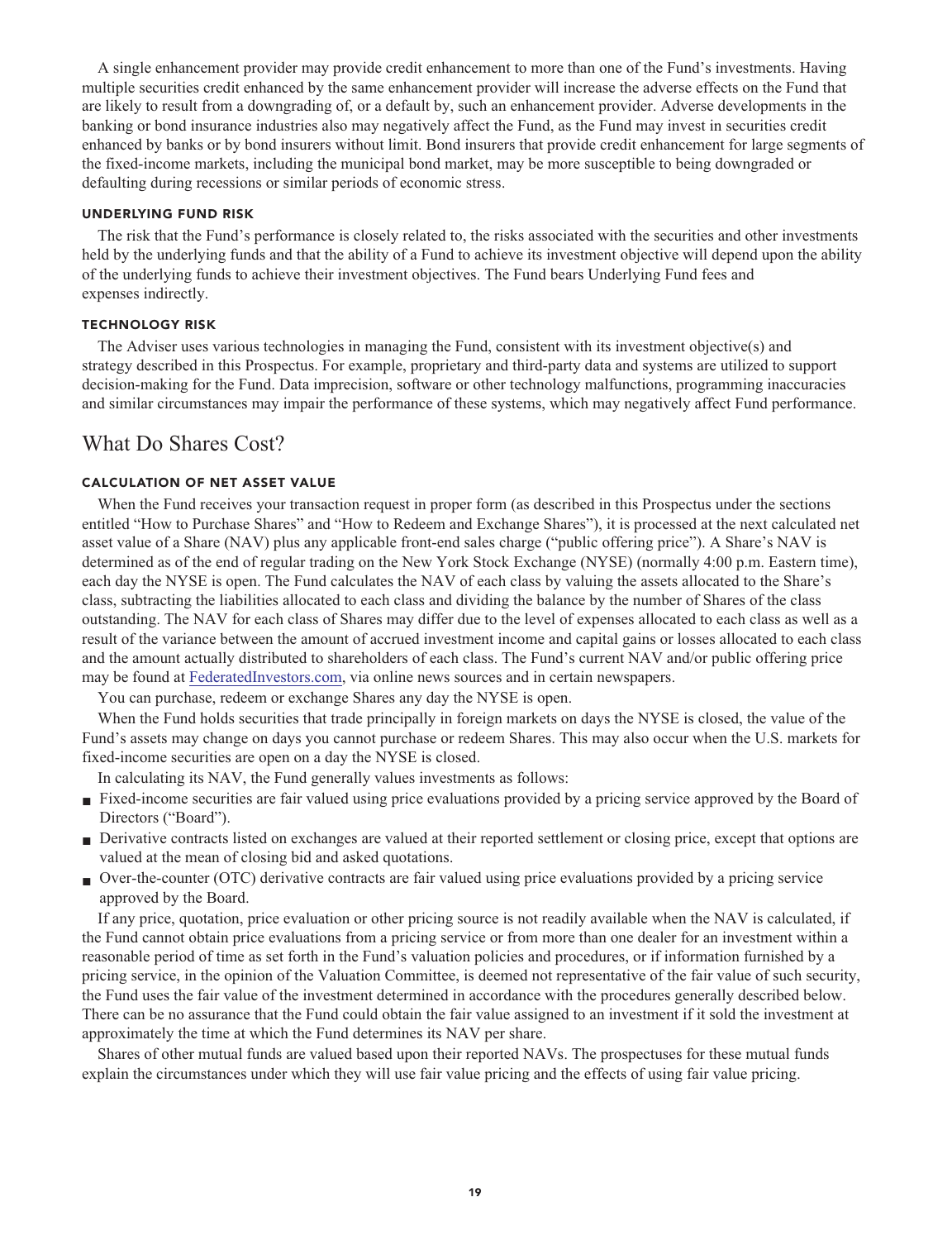#### **FAIR VALUATION AND SIGNIFICANT EVENTS PROCEDURES**

**The Board has ultimate responsibility for determining the fair value of investments for which market quotations are not readily available. The Board has appointed a Valuation Committee comprised of officers of the Fund, the Adviser and certain of the Adviser's affiliated companies to assist in determining fair value and in overseeing the calculation of the NAV. The Board has also authorized the use of pricing services recommended by the Valuation Committee to provide fair value evaluations of the current value of certain investments for purposes of calculating the NAV. In the event that market quotations and price evaluations are not available for an investment, the Valuation Committee determines the fair value of the investment in accordance with procedures adopted by the Board. The Board periodically reviews and approves the fair valuations made by the Valuation Committee and any changes made to the procedures. The Fund's SAI discusses the methods used by pricing services and the Valuation Committee to assist the Board in valuing investments.**

**Using fair value to price investments may result in a value that is different from an investment's most recent closing price and from the prices used by other mutual funds to calculate their NAVs. The application of the fair value procedures to an investment represent a good faith determination of such investment's fair value. There can be no assurance that the Fund could obtain the fair value assigned to an investment if it sold the investment at approximately the time at which the Fund determines its NAV per share, and the actual value could be materially different.**

**The Board also has adopted procedures requiring an investment to be priced at its fair value whenever the Adviser determines that a significant event affecting the value of the investment has occurred between the time as of which the price of the investment would otherwise be determined and the time as of which the NAV is computed. An event is considered significant if there is both an affirmative expectation that the investment's value will change in response to the event and a reasonable basis for quantifying the resulting change in value.**

**Examples of significant events that may occur after the close of the principal market on which a security is traded, or after the time of a price evaluation provided by a pricing service or a dealer, include:**

- **■ With respect to securities traded principally in foreign markets, significant trends in U.S. equity markets or in the trading of foreign securities index futures contracts;**
- **Political or other developments affecting the economy or markets in which an issuer conducts its operations or its securities are traded; and**
- **■ Announcements concerning matters such as acquisitions, recapitalizations or litigation developments or a natural disaster affecting the issuer's operations or regulatory changes or market developments affecting the issuer's industry.**

**The Board has adopted procedures whereby the Valuation Committee uses a pricing service to provide factors to update the fair value of equity securities traded principally in foreign markets from the time of the close of their respective foreign stock exchanges to the pricing time of the Fund. For other significant events, the Fund may seek to obtain more current quotations or price evaluations from alternative pricing sources. If a reliable alternative pricing source is not available, the Valuation Committee will determine the fair value of the investment using another method approved by the Board. The Board has ultimate responsibility for any fair valuations made in response to a significant event.**

**The fair valuation of securities following a significant event can serve to reduce arbitrage opportunities for short-term traders to profit at the expense of long-term investors in the Fund. For example, such arbitrage opportunities may exist when the market on which portfolio securities are traded closes before the Fund calculates its NAV, which is typically the case with Asian and European markets. However, there is no assurance that these significant event procedures will prevent dilution of the NAV by short-term traders. See "Account and Share Information – Frequent Trading Policies" for other procedures the Fund employs to deter such short-term trading.**

#### **COMMISSIONS ON CERTAIN SHARES**

**The Fund does not charge any front-end load, deferred sales charge or other asset-based fee for sales or distribution of IS, SS or R6 Shares. However, if you purchase IS, SS or R6 Shares through a broker acting solely as an agent on behalf of its customers, you may be required to pay a commission to the broker in an amount determined and separately disclosed to you by the broker.**

**Because the Fund is not a party to any such commission arrangement between you and your broker, any purchases and redemptions of IS, SS or R6 Shares will be made at the applicable net asset value (before imposition of the sales commission). Any such commissions charged by a broker are not reflected in the fees and expenses listed in the "Risk/Return Summary: Fees and Expenses" section of the Fund's Prospectus and described above nor are they reflected in the "Performance: Bar Chart and Table," because they are not charged by the Fund.**

**Shares of the Fund are available in other share classes that have different fees and expenses.**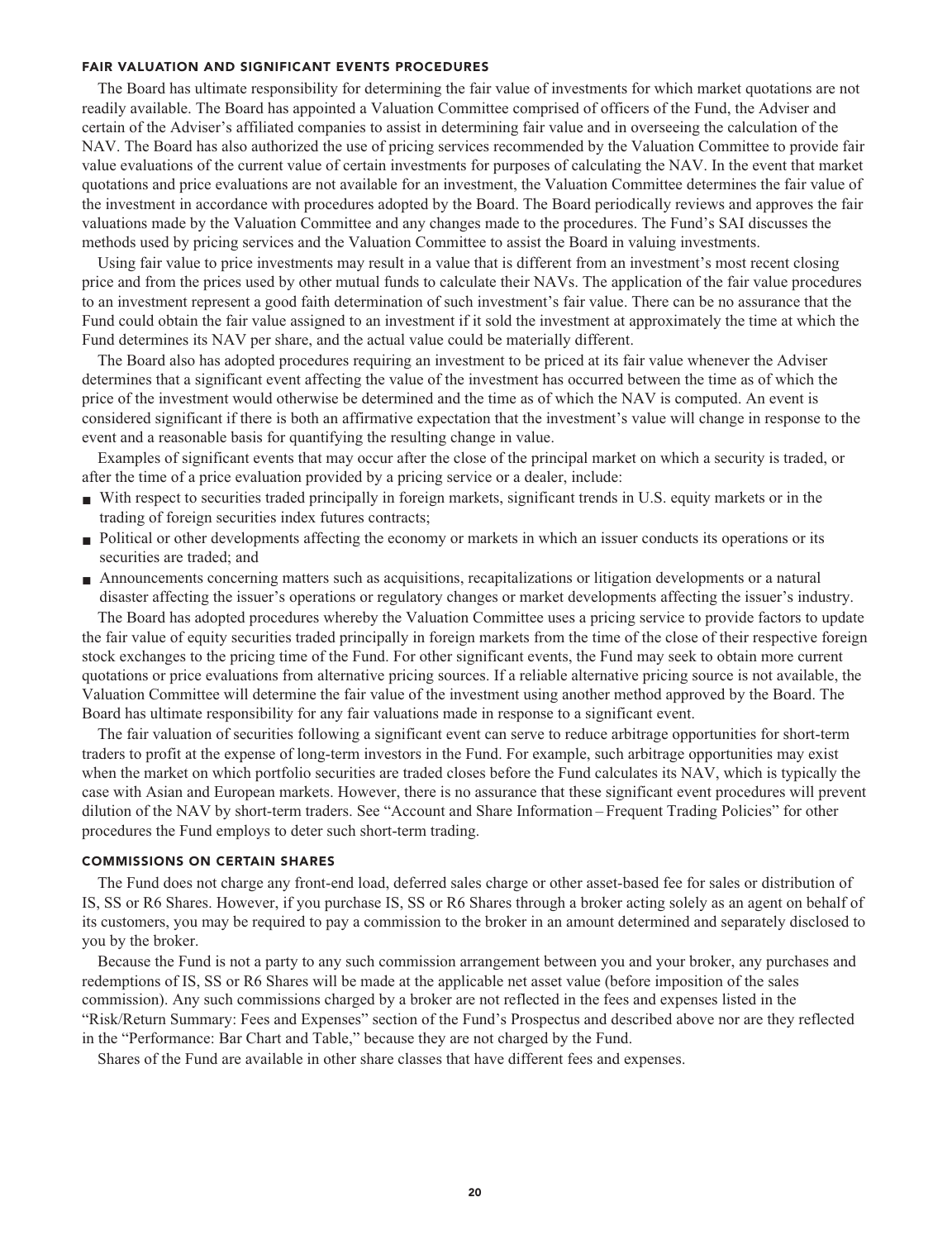# **How is the Fund Sold?**

**The Fund offers the following Share classes: Class A Shares (A), Institutional Shares (IS), Service Shares (SS) and Class R6 Shares (R6), each representing interests in a single portfolio of securities. All Share classes have different sales charges and or other expenses which affect their performance. Please note that certain purchase restrictions may apply.**

**Under the Distributor's Contract with the Fund, the Distributor, Federated Securities Corp., offers Shares on a continuous, best-efforts basis. The Distributor is a subsidiary of Federated Hermes, Inc. ("Federated Hermes," formerly, Federated Investors, Inc.).**

# **A Class**

**The Fund's Distributor markets the A class to institutions or to individuals, directly or through financial intermediaries.**

# **IS & SS Classes**

**The Fund's Distributor markets the IS and SS classes to Eligible Investors, as described below. In connection with a request to purchase an IS or SS class, you should provide documentation sufficient to verify your status as an Eligible Investor. As a general matter, IS and SS classes are not available for direct investment by natural persons.**

**The following categories of Eligible Investors are not subject to any minimum initial investment amount for the purchase of IS or SS classes (however, such accounts remain subject to the Fund's policy on "Accounts with Low Balances" as discussed later in this Prospectus):**

- An investor participating in a no-load platform, network or other fee-based program offered by a financial intermediary, **for example, a wrap-account or retirement platform where Federated Hermes has entered into an agreement with the intermediary;**
- A trustee/director, employee or former employee of the Fund, the Adviser, the Distributor and their affiliates; an **immediate family member of these individuals or a trust, pension or profit-sharing plan for these individuals;**
- **An employer-sponsored retirement plan;**
- **■ A trust institution investing on behalf of its trust customers;**
- **Additional sales to an investor (including a natural person)** who owned IS and/or SS classes of the Fund as of **December 31, 2008;**
- **■ A Federated Hermes Fund;**
- **■ An investor (including a natural person) who acquired IS and/or SS classes of a Federated Hermes fund pursuant to the terms of an agreement and plan of reorganization which permits the investor to acquire such shares; and**
- **■ In connection with an acquisition of an investment management or advisory business, or related investment services, products or assets, by Federated Hermes or its investment advisory subsidiaries, an investor (including a natural person) who: (1) becomes a client of an investment advisory subsidiary of Federated Hermes; or (2) is a shareholder or interest holder of a pooled investment vehicle or product that becomes advised or subadvised by a Federated Hermes investment advisory subsidiary as a result of such an acquisition other than as a result of a fund reorganization transaction pursuant to an agreement and plan of reorganization.**

**The following categories of Eligible Investors are subject to applicable minimum initial investment amounts for the purchase of IS or SS classes (see "How to Purchase Shares" below):**

- **■ An investor, other than a natural person, purchasing IS and/or SS classes directly from the Fund; and**
- **■ In connection with an initial purchase of IS and/or SS classes through an exchange, an investor (including a natural person) who owned IS and/or SS classes of another Federated Hermes fund as of December 31, 2008.**

# **R6 Class**

**The Fund's Distributor markets the R6 class to Eligible Investors, as described below. The R6 Shares are sold at net asset value and are not subject to any minimum initial or subsequent investment amounts. In connection with a request to purchase the R6 class, you should provide documentation sufficient to verify your status as an Eligible Investor.**

**R6 Shares do not carry sales commissions or pay Rule 12b-1 fees, or make similar payments to financial intermediaries. As a general matter, the R6 class is not available for direct investment by natural persons. Individual shareholders who purchase R6 Shares through retirement platforms or other intermediaries will not be eligible to hold R6 Shares outside of their respective plan or intermediary platform.**

**Following are categories of Eligible Investors:**

- **■ An investor participating in a no-load platform, network or other fee-based program offered by a financial intermediary, for example, a wrap-account or retirement platform where Federated Hermes has entered into an agreement with the intermediary;**
- **■ A trustee/director, employee or former employee of the Fund, the Adviser, the Distributor and their affiliates; an immediate family member of these individuals or a trust, pension or profit-sharing plan for these individuals;**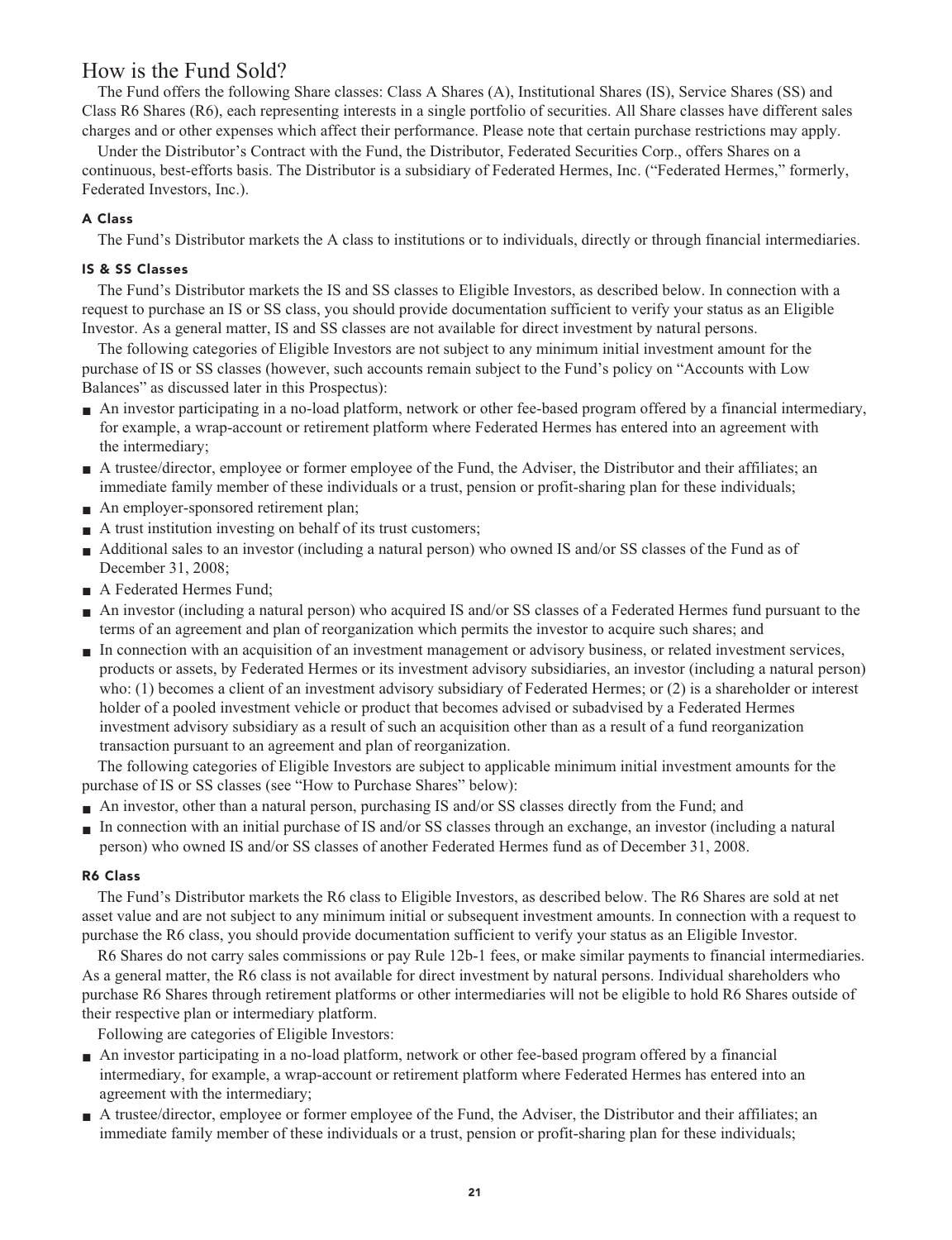- **An employer-sponsored retirement plan;**
- **■ A trust institution investing on behalf of its trust customers;**
- An investor, other than a natural person, purchasing Shares directly from the Fund;
- **■ A Federated Hermes Fund;**
- **■ An investor (including a natural person) who acquired the R6 class of a Federated Hermes fund pursuant to the terms of an agreement and plan of reorganization which permits the investor to acquire such shares; and**
- **■ In connection with an acquisition of an investment management or advisory business, or related investment services, products or assets, by Federated Hermes or its investment advisory subsidiaries, an investor (including a natural person) who: (1) becomes a client of an investment advisory subsidiary of Federated Hermes; or (2) is a shareholder or interest holder of a pooled investment vehicle or product that becomes advised or subadvised by a Federated Hermes investment advisory subsidiary as a result of such an acquisition other than as a result of a fund reorganization transaction pursuant to an agreement and plan of reorganization.**

#### **Intra-Fund Share Conversion Program**

**A shareholder in the Fund's Shares may convert their Shares at net asset value to any other share class of the Fund if the shareholder meets the investment minimum and eligibility requirements for the share class into which the conversion is sought, as applicable. The share conversion program is not applicable to the Fund's Class A Shares subject to a contingent deferred sales charge, if applicable. Such conversion of classes should not result in a realization event for tax purposes. Contact your financial intermediary or call 1-800-341-7400 to convert your Shares.**

# **Payments to Financial Intermediaries**

**The Fund and its affiliated service providers may pay fees as described below to financial intermediaries (such as broker-dealers, banks, investment advisers or third-party administrators) whose customers are shareholders of the Fund.**

**The Fund's Class R6 Shares do not make any payments to financial intermediaries, either from Fund assets or from the investment adviser and its affiliates.**

#### **SERVICE FEES**

#### **A, IS & SS Classes**

**The A Class, IS Class and SS Class may pay Service Fees of up to 0.25% of average net assets to financial intermediaries or to Federated Shareholder Services Company (FSSC), a subsidiary of Federated Hermes, for providing services to shareholders and maintaining shareholder accounts. Intermediaries that receive Service Fees may include a company affiliated with management of Federated Hermes. If a financial intermediary receives Service Fees on an account, it is not eligible to also receive Account Administration Fees on that same account.**

**The A class of the Fund has no present intention of paying, accruing or incurring more than 0.15% of any such Service Fees until such time as approved by the Fund's Board of Directors.**

**The Fund has no present intention of paying, accruing or incurring any such Service Fees on the IS class until such time as approved by the Fund's Board of Directors.**

**The SS class of the Fund has no present intention of paying, accruing or incurring more than 0.10% of any such Service Fees until such time as approved by the Fund's Board of Directors.**

#### **ACCOUNT ADMINISTRATION FEES**

#### **A, IS & SS Classes**

**The A Class, IS Class and SS Class may pay Account Administration Fees of up to 0.25% of average net assets to banks that are not registered as broker-dealers or investment advisers for providing administrative services to the Fund and its shareholders. If a financial intermediary receives Account Administration Fees on an account, it is not eligible to also receive Service Fees or Recordkeeping Fees on that same account.**

**The A class of the Fund has no present intention of paying, accruing or incurring more than 0.15% of any such Account Administration Fees until such time as approved by the Fund's Board of Directors.**

**The Fund has no present intention of paying, accruing or incurring any such Account Administration Fees on the IS class until such time as approved by the Fund's Board of Directors.**

**The SS class of the Fund has no present intention of paying, accruing or incurring more than 0.10% of any such Account Administration Fees until such time as approved by the Fund's Board of Directors.**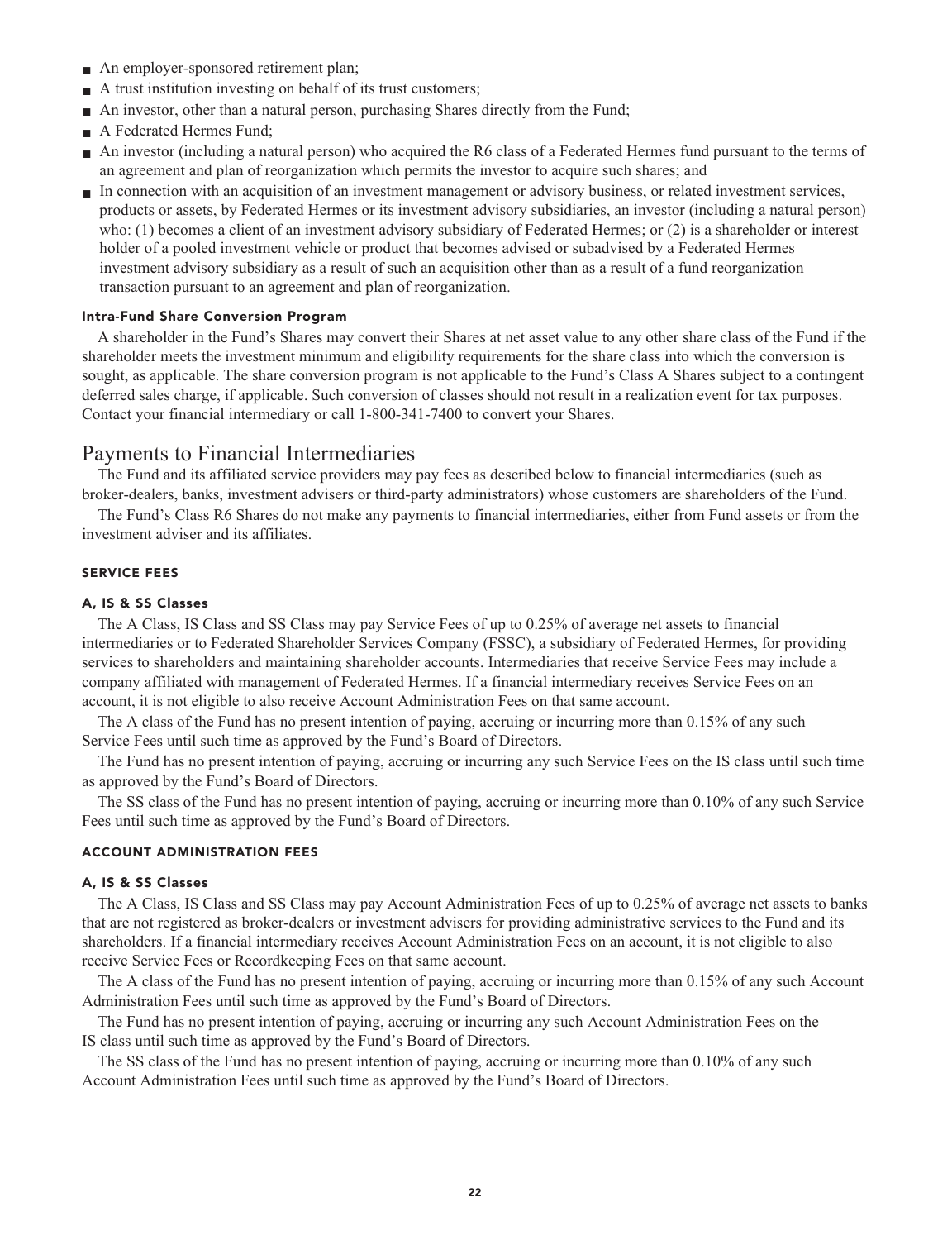#### **RECORDKEEPING FEES**

#### **A, IS & SS Classes**

**The Fund may pay Recordkeeping Fees on an average-net-assets basis or on a per-account-per-year basis to financial intermediaries for providing recordkeeping services to the Fund and its shareholders. If a financial intermediary receives Recordkeeping Fees on an account, it is not eligible to also receive Account Administration Fees or Networking Fees on that same account.**

#### **NETWORKING FEES**

#### **A, IS & SS Classes**

**The Fund may reimburse Networking Fees on a per-account-per-year basis to financial intermediaries for providing administrative services to the Fund and its shareholders on certain non-omnibus accounts. If a financial intermediary receives Networking Fees on an account, it is not eligible to also receive Recordkeeping Fees on that same account.**

#### **ADDITIONAL PAYMENTS TO FINANCIAL INTERMEDIARIES**

#### **A, IS & SS Classes**

**The Distributor may pay out of its own resources amounts to certain financial intermediaries, including broker-dealers, banks, registered investment advisers, independent financial planners and retirement plan administrators, that support the sale of Shares or provide services to Fund shareholders. The amounts of these payments could be significant, and may create an incentive for the financial intermediary or its employees or associated persons to recommend or sell Shares of the Fund to you. Not all financial intermediaries receive such payments, and the amount of compensation may vary by intermediary. In some cases, such payments may be made by or funded from the resources of companies affiliated with the Distributor (including the Adviser). These payments are not reflected in the fees and expenses listed in the fee table section of the Fund's Prospectus and described above because they are not paid by the Fund.**

**These payments are negotiated and may be based on such factors as: the number or value of Shares that the financial intermediary sells or may sell; the value of client assets invested; the level and types of services or support furnished by the financial intermediary; or the Fund's and/or other Federated Hermes funds' relationship with the financial intermediary. These payments may be in addition to payments, as described above, made by the Fund to the financial intermediary. In connection with these payments, the financial intermediary may elevate the prominence or profile of the Fund and/or other Federated Hermes funds, within the financial intermediary's organization by, for example, placement on a list of preferred or recommended funds and/or granting the Distributor preferential or enhanced opportunities to promote the funds in various ways within the financial intermediary's organization. In addition, as discussed above in "Commissions on Certain Shares," if you purchase IS, SS or R6 Shares through a broker acting solely as an agent on behalf of its customers, you may be required to pay a commission to the broker in an amount determined and separately disclosed to you by the broker. You can ask your financial intermediary for information about any payments it receives from the Distributor or the Fund and any services provided, as well as about fees and/or commissions it charges.**

# **How to Purchase Shares**

**You may purchase Shares of the Fund any day the NYSE is open. Shares will be purchased at the NAV next calculated after your investment is received by the Fund, or its agent, in proper form. The Fund reserves the right to reject any request to purchase or exchange Shares. New investors must submit a completed New Account Form. All accounts, with the exception of R6 class accounts, including those for which there is no minimum initial investment amount required, are subject to the Fund's policy on "Accounts with Low Balances" as discussed later in this Prospectus.**

**Where the Fund offers more than one Share class and you do not specify the class choice on your New Account Form or form of payment (e.g***.,* **Federal Reserve wire or check), you automatically will receive the A class.**

**For important account information, see the section "Security and Privacy Protection."**

#### **A Class**

**You may purchase Shares through a financial intermediary, directly from the Fund or through an exchange from another Federated Hermes fund.**

**The required minimum initial investment for the A class is generally \$1,500. The minimum subsequent investment amount is \$100. The minimum initial and subsequent investment amounts for Individual Retirement Accounts are generally \$250 and \$100, respectively. There is no minimum initial or subsequent investment amount for employer-sponsored retirement plans. Certain types of accounts are eligible for lower minimum investments.**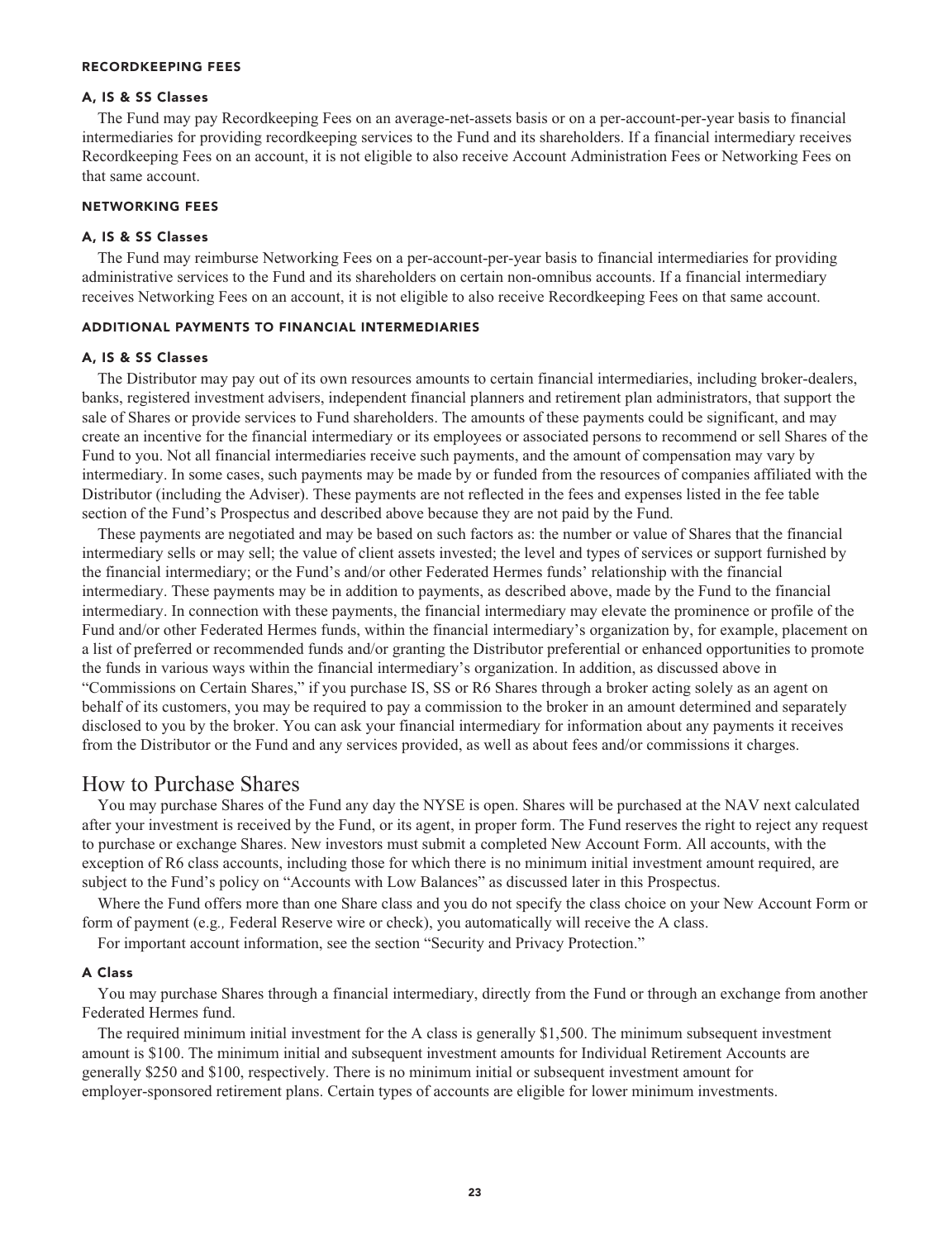#### **IS & SS Classes**

**Eligible investors may purchase Shares through a financial intermediary, directly from the Fund or through an exchange from another Federated Hermes fund in the manner described above under "How is the Fund Sold?"**

**Where applicable, the required minimum initial investment for IS and SS classes is generally \$1,000,000. There is no minimum subsequent investment amount.**

#### **R6 Class**

**Eligible Investors may purchase Shares through a financial intermediary, directly from the Fund or through an exchange from another Federated Hermes fund in the manner described above under "How is the Fund Sold?"**

**There is no minimum initial or subsequent investment amount required.**

#### **THROUGH A FINANCIAL INTERMEDIARY**

- **■ Establish an account with the financial intermediary; and**
- **■ Submit your purchase order to the financial intermediary before the end of regular trading on the NYSE (normally 4:00 p.m. Eastern time).**

**The Fund has authorized certain intermediaries to accept Share purchase orders on its behalf. When authorized intermediaries receive an order in proper form, the order is considered as being placed with the Fund, and Shares will be bought at the NAV next calculated after such an order is received by the authorized intermediary. If your financial intermediary is not an authorized intermediary, the Fund or its agent must receive the purchase order in proper form from your financial intermediary by the end of regular trading on the NYSE (normally 4:00 p.m. Eastern time) in order for your transaction to be priced at that day's NAV. In addition, your financial intermediary must forward your payment by the prescribed trade settlement date (typically within one to three business days) to the Fund's transfer agent, State Street Bank and Trust Company ("Transfer Agent"). You will become the owner of Shares and receive dividends when your payment is received in accordance with these time frames (provided that, if payment is received in the form of a check, the check clears). If your payment is not received in accordance with these time frames, or a check does not clear, your purchase will be canceled and you could be liable for any losses, fees or expenses incurred by the Fund or the Fund's Transfer Agent.**

**Financial intermediaries should send payments according to the instructions in the sections "By Wire" or "By Check."**

**Financial intermediaries may impose higher or lower minimum investment requirements on their customers than those imposed by the Fund. Keep in mind that financial intermediaries may charge you fees for their services in connection with your Share transactions.**

**Shareholders are encouraged to ask their financial intermediary if they are an authorized agent for the Fund and about any fees that may be charged by the financial intermediary.**

### **DIRECTLY FROM THE FUND**

- **■ Establish your account with the Fund by submitting a completed New Account Form; and**
- **Send your payment to the Fund by Federal Reserve wire or check.**

**You will become the owner of Shares and your Shares will be priced at the next calculated NAV after the Fund receives your wire or your check. If your check does not clear, your purchase will be canceled and you could be liable for any losses or fees incurred by the Fund or the Fund's Transfer Agent.**

#### **By Wire**

**To facilitate processing your order, please call the Fund before sending the wire. Send your wire to: State Street Bank and Trust Company Boston, MA Dollar Amount of Wire ABA Number 011000028 BNF: 23026552 Attention: Federated Hermes EDGEWIRE Wire Order Number, Dealer Number or Group Number Nominee/Institution Name Fund Name and Number and Account Number**

**You cannot purchase Shares by wire on holidays when wire transfers are restricted.**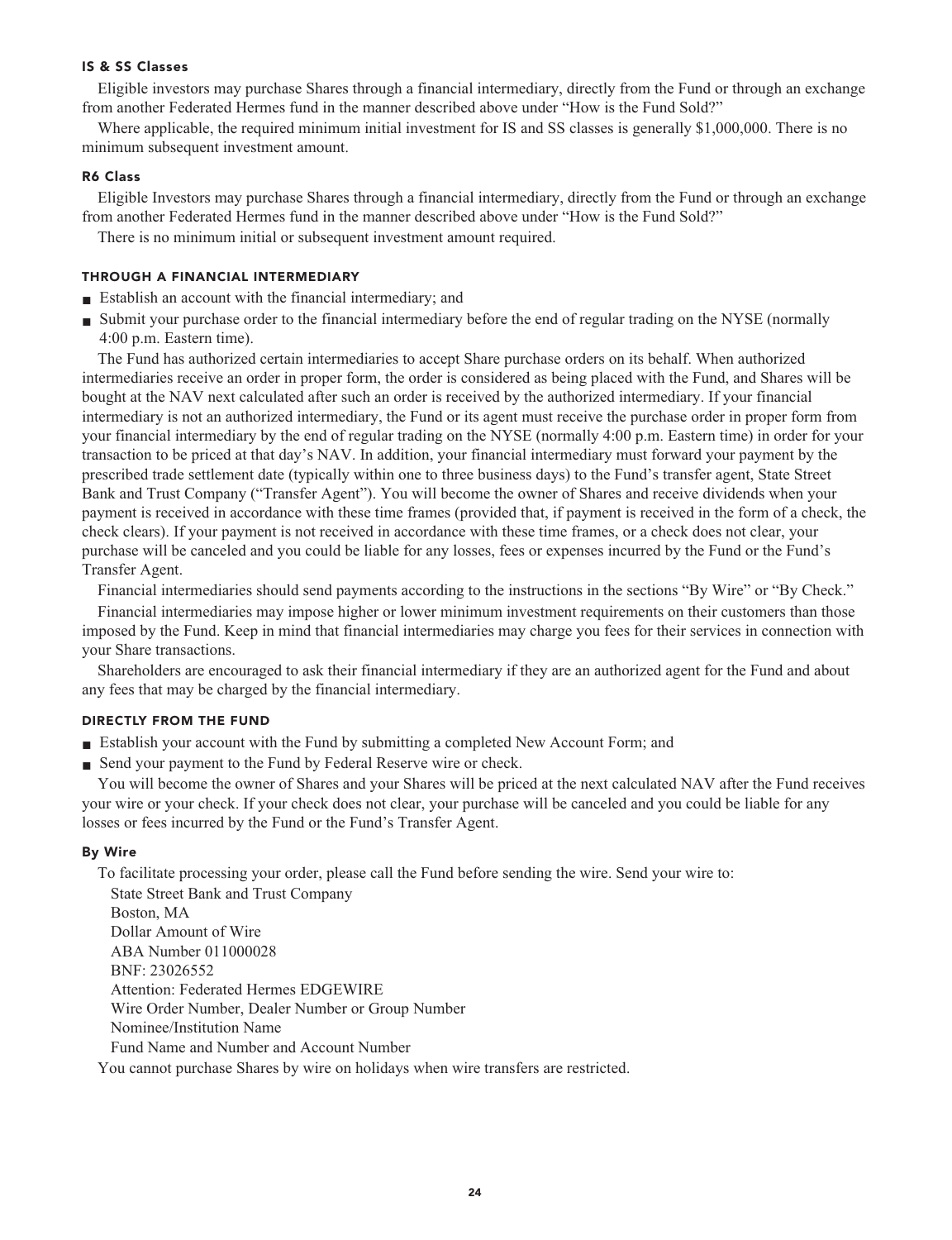# **By Check**

**Make your check payable to The Federated Hermes Funds, note your account number on the check, and send it to: The Federated Hermes Funds P.O. Box 219318**

**Kansas City, MO 64121-9318**

**If you send your check by a private courier or overnight delivery service that requires a street address, send it to:**

**The Federated Hermes Funds th 430 W 7 Street Suite 219318 Kansas City, MO 64105-1407**

**Payment should be made in U.S. dollars and drawn on a U.S. bank. The Fund reserves the right to reject any purchase request. For example, to protect against check fraud the Fund may reject any purchase request involving a check that is not made payable to The Federated Hermes Funds (including, but not limited to, requests to purchase Shares using third-party checks) or involving temporary checks or credit card checks.**

#### **By Direct Deposit**

**You may establish Payroll Deduction/Direct Deposit arrangements for investments into the Fund by either calling a Client Service Representative at 1-800-341-7400; or by completing the Payroll Deduction/Direct Deposit Form, which is available on [FederatedInvestors.com](https://www.federatedinvestors.com/home.do) under "Resources" and then "Literature and Forms," then "Forms." You will receive a confirmation when this service is available.**

#### **THROUGH AN EXCHANGE**

**You may purchase Fund Shares through an exchange from another Federated Hermes fund. To do this you must:**

- **meet any applicable shareholder eligibility requirements;**
- **■ ensure that the account registrations are identical;**
- **meet any applicable minimum initial investment requirements; and**
- **receive a prospectus for the fund into which you wish to exchange.**

**An exchange is treated as a redemption and a subsequent purchase, and is a taxable transaction. The Fund reserves the right to reject any request to purchase or exchange Shares. The Fund may modify or terminate the exchange privilege at any time.**

#### **A Class**

**You may purchase Shares through an exchange from the same share class of another Federated Hermes fund.**

#### **IS, SS & R6 Classes**

**You may purchase Shares through an exchange from any Federated Hermes fund or share class that does not have a stated sales charge or contingent deferred sales charge, except Shares of Federated Hermes Institutional Money Market Management, Federated Hermes Institutional Tax-Free Cash Trust, Federated Hermes Institutional Prime Obligations Fund, Federated Hermes Institutional Prime Value Obligations Fund, no-load Class A Shares and Class R Shares of any Fund.**

#### **By Online Account Services**

**You may access your accounts online to purchase Shares through [FederatedInvestors.com'](https://www.federatedinvestors.com/home.do)s Shareholder Account Access system once you have registered for access. Online transactions may be subject to certain limitations including limitations as to the amount of the transaction. For more information about the services available through Shareholder Account Access, please visit [FederatedInvestors.com](https://www.federatedinvestors.com/home.do) and select "Sign In" and "Access and Manage Investments," or call 1-800-245-4770 to speak with a Client Service Representative.**

#### **BY SYSTEMATIC INVESTMENT PROGRAM (SIP)**

**Once you have opened an account, you may automatically purchase additional Shares on a regular basis by completing the SIP section of the New Account Form or by contacting the Fund or your financial intermediary. The minimum investment amount for SIPs is \$50.**

#### **BY AUTOMATED CLEARING HOUSE (ACH)**

**Once you have opened an account, you may purchase additional Shares through a depository institution that is an ACH member. This purchase option can be established by completing the appropriate sections of the New Account Form.**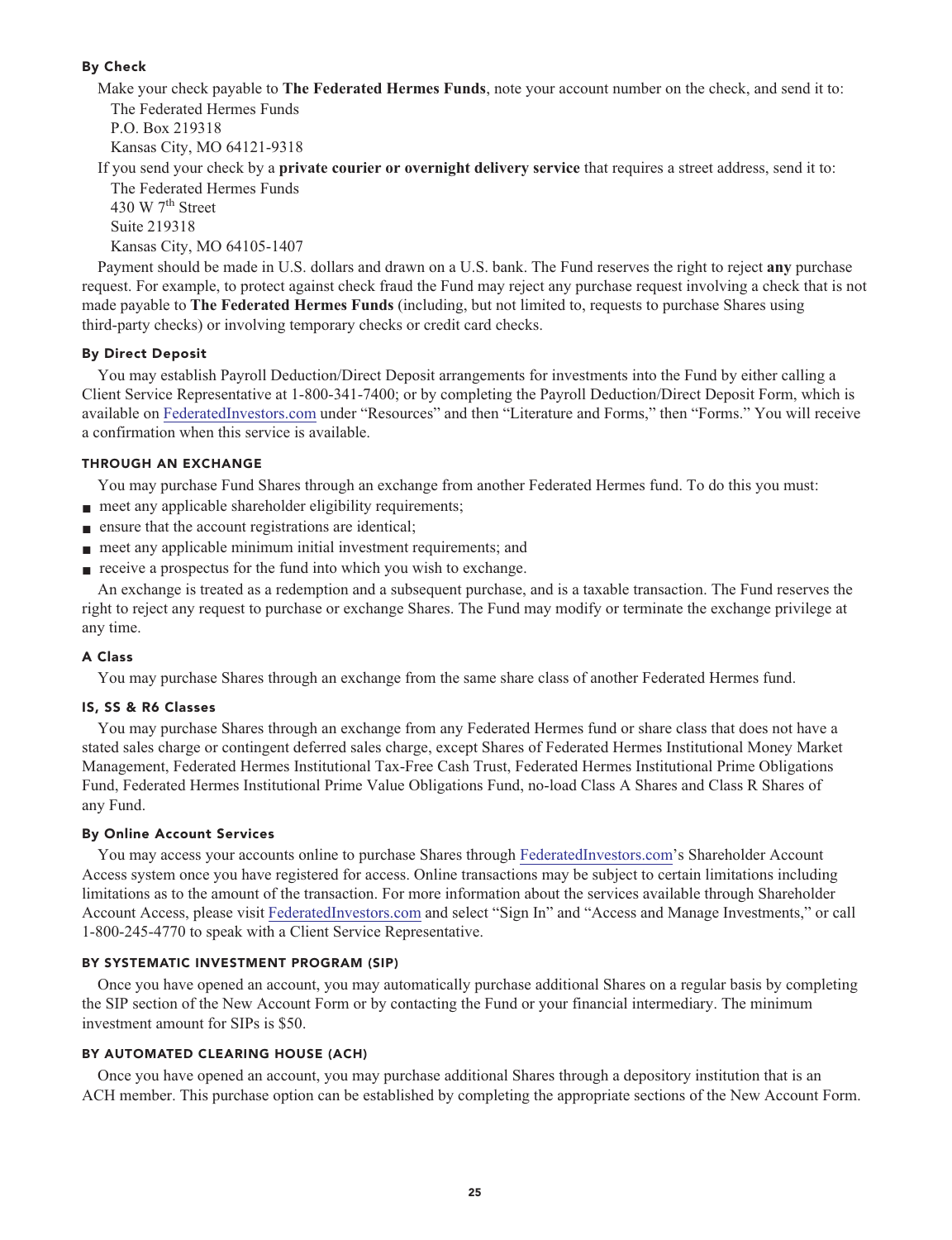#### **RETIREMENT INVESTMENTS**

#### **A Class**

**You may purchase Shares as retirement investments (such as qualified plans and IRAs or transfer or rollover of assets). Call your financial intermediary or the Fund for information on retirement investments. We suggest that you discuss retirement investments with your tax adviser. You may be subject to an account fee charged by your financial intermediary.**

#### **R6 Class**

**You may purchase Shares as retirement investments (such as qualified plans or transfer of assets). Call your financial intermediary or the Fund for information on retirement investments. We suggest that you discuss retirement investments with your tax adviser. You may be subject to an account fee charged by your financial intermediary.**

# **How to Redeem and Exchange Shares**

**You should redeem or exchange Shares:**

- **■ through a financial intermediary if you purchased Shares through a financial intermediary; or**
- **■ directly from the Fund if you purchased Shares directly from the Fund.**

**Shares of the Fund may be redeemed for cash, or exchanged for shares of other Federated Hermes funds as described herein, on days on which the Fund computes its NAV. Redemption requests may be made by telephone or in writing.**

**Redemption proceeds normally are wired or mailed within one business day for each method of payment after receiving a timely request in proper form. Depending upon the method of payment, when shareholders receive redemption proceeds can differ. Payment may be delayed for up to seven days under certain circumstances (see "Limitations on Redemption Proceeds").**

**For important account information, see the section "Security and Privacy Protection."**

#### **THROUGH A FINANCIAL INTERMEDIARY**

**Submit your redemption or exchange request to your financial intermediary by the end of regular trading on the NYSE (normally 4:00 p.m. Eastern time). The redemption amount you will receive is based upon the next calculated NAV after the Fund receives the order from your financial intermediary.**

#### **DIRECTLY FROM THE FUND**

#### **By Telephone**

**You may redeem or exchange Shares by simply calling the Fund at 1-800-341-7400.**

**If you call before the end of regular trading on the NYSE (normally 4:00 p.m. Eastern time), you will receive a redemption amount based on that day's NAV.**

#### **By Mail**

**You may redeem or exchange Shares by sending a written request to the Fund.**

**You will receive a redemption amount based on the next calculated NAV after the Fund receives your written request in proper form.**

**Send requests by mail to:**

**The Federated Hermes Funds P.O. Box 219318 Kansas City, MO 64121-9318**

#### **Send requests by private courier or overnight delivery service to:**

**The Federated Hermes Funds th 430 W 7 Street Suite 219318 Kansas City, MO 64105-1407 All requests must include:**

- **Fund name and Share class, account number and account registration;**
- **amount** to be redeemed or exchanged;
- **■ signatures of all shareholders exactly as registered; and**
- **■ if exchanging, the Fund name and Share class, account number and account registration into which you are exchanging.**

**Call your financial intermediary or the Fund if you need special instructions.**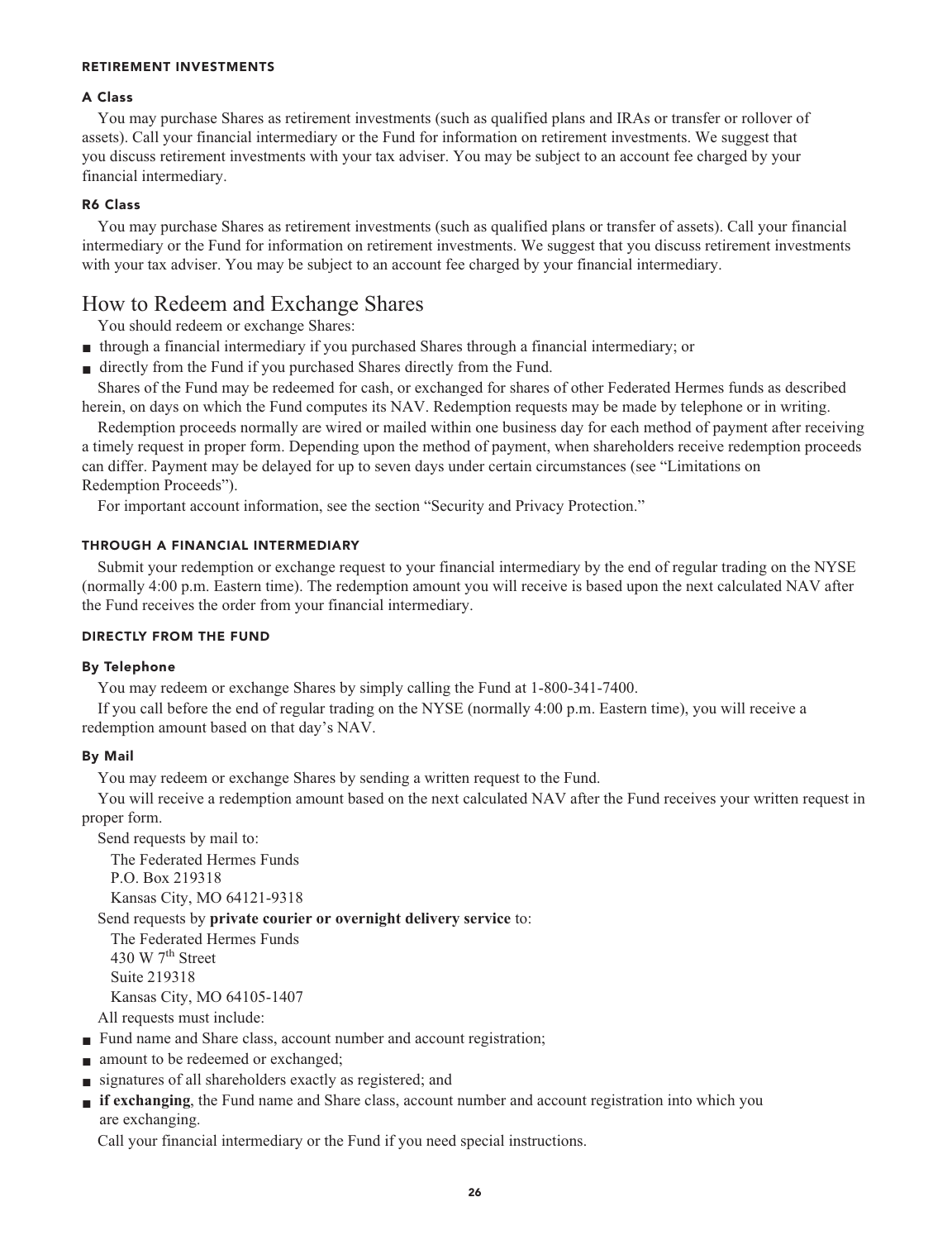#### **Signature Guarantees**

**Signatures must be guaranteed by a financial institution which is a participant in a Medallion signature guarantee program if:**

- **your redemption will be sent to an address other than the address of record;**
- **your redemption will be sent to an address of record that was changed within the last 30 days;**
- **■ a redemption is payable to someone other than the shareholder(s) of record; or**
- **■ transferring into another fund with a different shareholder registration.**

**A Medallion signature guarantee is designed to protect your account from fraud. Obtain a Medallion signature guarantee from a bank or trust company, savings association, credit union or broker, dealer or securities exchange member. A notary public cannot provide a signature guarantee.**

#### **By Online Account Services**

**You may access your accounts online to redeem or exchange Shares through [FederatedInvestors.com'](https://www.federatedinvestors.com/home.do)s Shareholder Account Access system once you have registered for access. Online transactions may be subject to certain limitations including limitations as to the amount of the transaction. For more information about the services available through Shareholder Account Access, please visit [FederatedInvestors.com](https://www.federatedinvestors.com/home.do) and select "Sign In" and "Access and Manage Investments," or call 1-800-245-4770 to speak with a Client Service Representative.**

# **PAYMENT METHODS FOR REDEMPTIONS**

**Your redemption proceeds will be mailed by check to your address of record. The following payment options are available if you complete the appropriate section of the New Account Form or an Account Service Options Form. These payment options require a signature guarantee if they were not established when the account was opened:**

- **■ An electronic transfer to your account at a financial institution that is an ACH member; or**
- **■ Wire payment to your account at a domestic commercial bank that is a Federal Reserve System member.**

# **METHODS THE FUND MAY USE TO MEET REDEMPTION REQUESTS**

**The Fund intends to pay Share redemptions in cash. To ensure that the Fund has cash to meet Share redemptions on any day, the Fund typically expects to hold a cash or cash equivalent reserve or sell portfolio securities.**

**In unusual or stressed circumstances, the Fund may generate cash in the following ways:**

- **■ Inter-fund Borrowing and Lending. The SEC has granted an exemption that permits the Fund and all other funds advised by subsidiaries of Federated Hermes ("Federated Hermes funds") to lend and borrow money for certain temporary purposes directly to and from other Federated Hermes funds. Inter-fund borrowing and lending is permitted only: (a) to meet shareholder redemption requests; (b) to meet commitments arising from "failed" trades; and (c) for other temporary purposes. All inter-fund loans must be repaid in seven days or less.**
- **Committed Line of Credit.** The Fund participates with certain other Federated Hermes funds, on a several basis, in an **up to \$500,000,000 unsecured, 364-day, committed, revolving line of credit (LOC) agreement. The LOC was made available to temporarily finance the repurchase or redemption of shares of the funds, failed trades, payment of dividends, settlement of trades and for other short-term, temporary or emergency general business purposes. The Fund cannot borrow under the LOC if an inter-fund loan is outstanding.**
- **Redemption in Kind.** Although the Fund intends to pay Share redemptions in cash, it reserves the right to pay the **redemption price in whole or in part by an "in-kind" distribution of the Fund's portfolio securities. Because the Fund has elected to be governed by Rule 18f-1 under the 1940 Act, the Fund is obligated to pay Share redemptions to any one shareholder in cash only up to the lesser of \$250,000 or 1% of the net assets represented by such Share class during any 90-day period. Redemptions in kind are made consistent with the procedures adopted by the Fund's Board, which generally include distributions of a pro rata share of the Fund's portfolio assets. Redemption in kind is not as liquid as a cash redemption. If redemption is made in kind, securities received may be subject to market risk and the shareholder could incur taxable gains and brokerage or other charges in converting the securities to cash.**

#### **LIMITATIONS ON REDEMPTION PROCEEDS**

**Redemption proceeds normally are wired or mailed within one business day after receiving a request in proper form. Payment may be delayed for up to seven days:**

- **to allow your purchase to clear (as discussed below);**
- **■ during periods of market volatility;**
- **■ when a shareholder's trade activity or amount adversely impacts the Fund's ability to manage its assets; or**
- **■ during any period when the Federal Reserve wire or applicable Federal Reserve banks are closed, other than customary weekend and holiday closings.**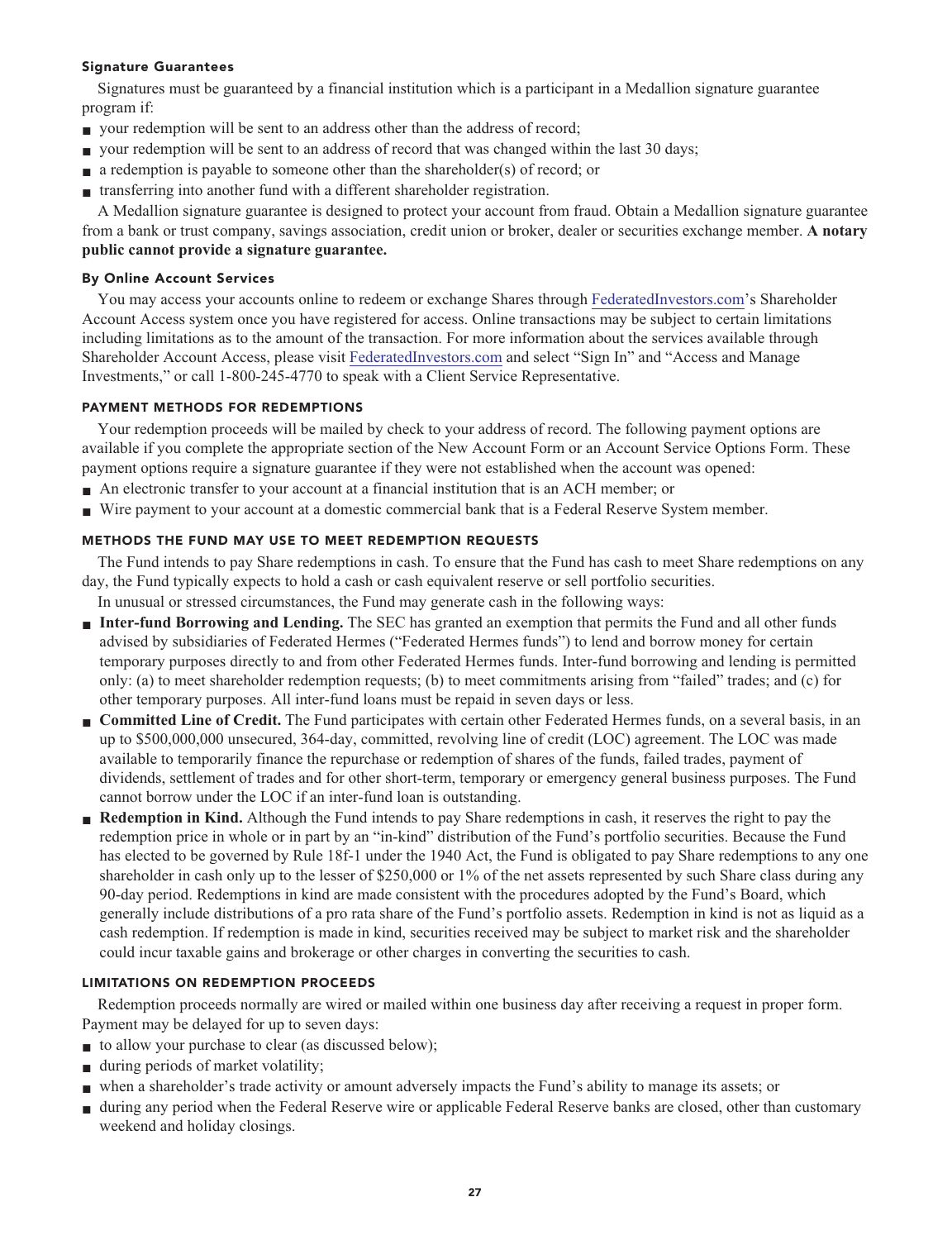**If you request a redemption of Shares recently purchased by check (including a cashier's check or certified check), money order, bank draft or ACH, your redemption proceeds may not be made available for up to seven calendar days to allow the Fund to collect payment on the instrument used to purchase such Shares. If the purchase instrument does not clear, your purchase order will be canceled and you will be responsible for any losses incurred by the Fund as a result of your canceled order.**

**In addition, the right of redemption may be suspended, or the payment of proceeds may be delayed (including beyond seven days), during any period:**

- when the NYSE is closed, other than customary weekend and holiday closings;
- when trading on the NYSE is restricted, as determined by the SEC;
- **■ in which an emergency exists, as determined by the SEC, so that disposal of the Fund's investments or determination of its NAV is not reasonably practicable; or**
- **■ as the SEC may by order permit for the protection of Fund shareholders.**

**You will not accrue interest or dividends on uncashed redemption checks from the Fund when checks are undeliverable and returned to the Fund.**

#### **REDEMPTIONS FROM RETIREMENT ACCOUNTS**

#### **A & R6 Classes**

**In the absence of your specific instructions, 10% of the value of your redemption from a retirement account in the Fund may be withheld for taxes. This withholding only applies to certain types of retirement accounts.**

#### **EXCHANGE PRIVILEGE**

**You may exchange Shares of the Fund. To do this, you must:**

- **meet any applicable shareholder eligibility requirements;**
- **■ ensure that the account registrations are identical;**
- **meet any applicable minimum initial investment requirements; and**
- **receive a prospectus for the fund into which you wish to exchange.**

**An exchange is treated as a redemption and a subsequent purchase, and is a taxable transaction. The Fund reserves the right to reject any request to purchase or exchange Shares. The Fund may modify or terminate the exchange privilege at any time.**

#### **A Class**

**You may exchange Shares into shares of the same class of another Federated Hermes fund.**

#### **Possible Sales Charge on A Share Exchanges**

**You may incur a sales charge if you exchange A Shares of the Fund for A Shares of another Federated Hermes fund. If you acquired your A Shares of the Fund prior to December 1, 2019, you will not be charged a sales charge when exchanging those shares for A shares of another Federated Hermes fund. However, if your A Shares of the Fund were acquired on or after December 1, 2019, you may have to pay the sales charge when exchanging to A Shares of another Federated Hermes fund.**

**In determining whether you will incur a sales charge on an exchange to another Federated Hermes fund, Shares that are not subject to a sales charge will be deemed to have been exchanged first. You will also not incur a sales charge on an exchange to another Federated Hermes fund if your exchange would not have been subject to a sales charge if treated as a purchase of shares of the other Federated Hermes fund. For information on the sales charges applicable to purchases of A Shares of another Federated Hermes fund, please refer to that fund's Prospectus.**

#### **IS, SS & R6 Classes**

**You may exchange Shares of the Fund for shares of any Federated Hermes fund or share class that does not have a stated sales charge or contingent deferred sales charge, except Shares of Federated Hermes Institutional Money Market Management, Federated Hermes Institutional Tax-Free Cash Trust, Federated Hermes Institutional Prime Obligations Fund, Federated Hermes Institutional Prime Value Obligations Fund, no-load Class A Shares and Class R Shares of any Fund.**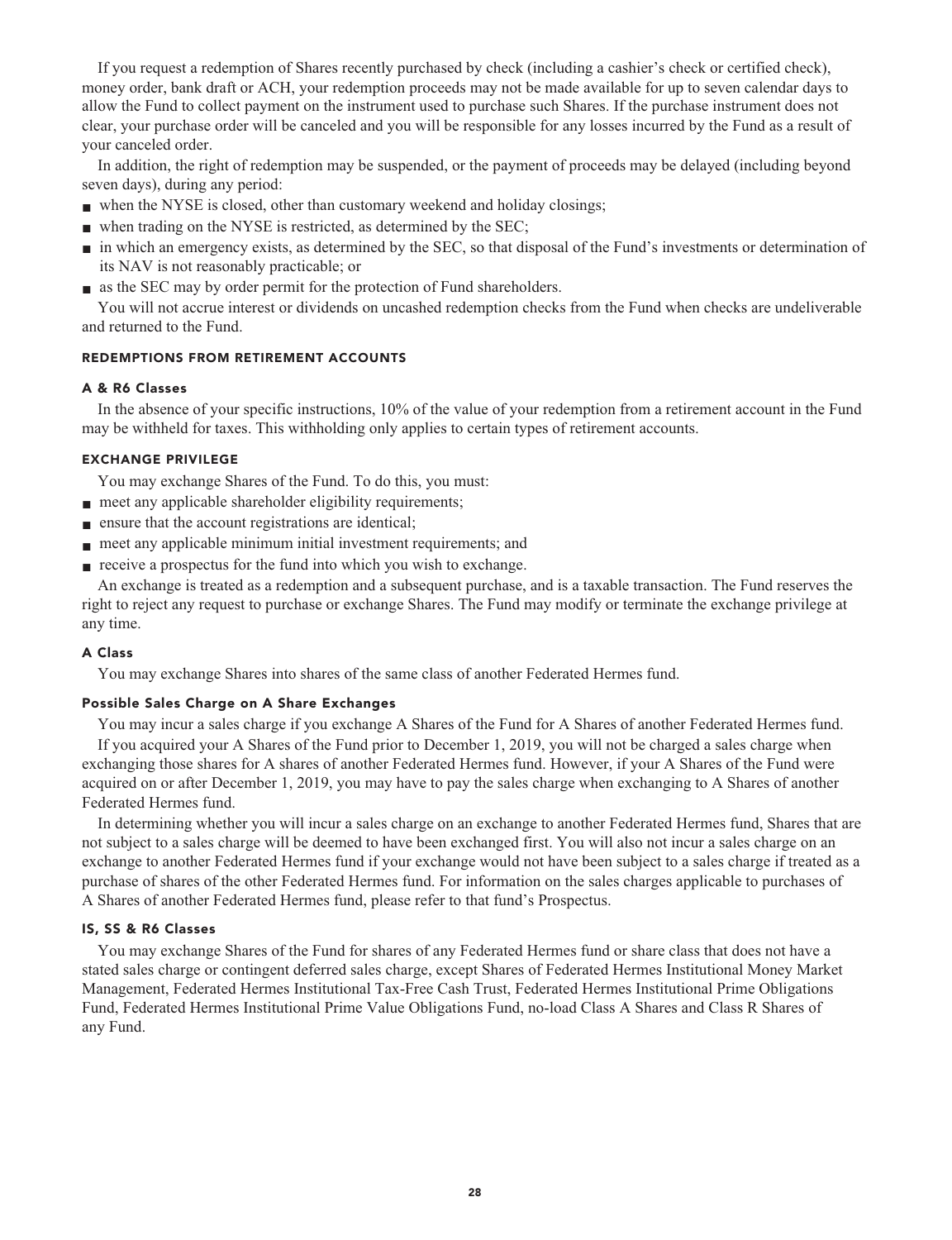#### **SYSTEMATIC WITHDRAWAL/EXCHANGE PROGRAM**

**You may automatically redeem or exchange Shares. The minimum amount for all new or revised systematic redemptions or exchanges of Shares is \$50 per transaction per fund. Complete the appropriate section of the New Account Form or an Account Service Options Form or contact your financial intermediary or the Fund. Your account value must meet the minimum initial investment amount at the time the program is established. This program may reduce, and eventually deplete, your account. Payments should not be considered yield or income.**

**Generally, it is not advisable to continue to purchase Shares subject to a sales charge while redeeming Shares using this program.**

### **ADDITIONAL CONDITIONS**

#### **Telephone Transactions**

**The Fund will record your telephone instructions. If the Fund does not follow reasonable procedures, it may be liable for losses due to unauthorized or fraudulent telephone instructions.**

#### **Share Certificates**

**The Fund no longer issues share certificates. If you are redeeming or exchanging Shares represented by certificates previously issued by the Fund, you must return the certificates with your written redemption or exchange request. For your protection, send your certificates by registered or certified mail, but do not endorse them.**

# **Security and Privacy Protection**

#### **ONLINE ACCOUNT AND TELEPHONE ACCESS SECURITY**

**Federated Hermes will not be responsible for losses that result from unauthorized transactions, unless Federated Hermes does not follow procedures designed to verify your identity. When initiating a transaction by telephone or online, shareholders should be aware that any person with access to your account and other personal information including PINs (Personal Identification Numbers) may be able to submit instructions by telephone or online. Shareholders are responsible for protecting their identity by using strong usernames and complex passwords which utilize combinations of mixed case letters, numbers and symbols, and change passwords and PINs frequently.**

**Using [FederatedInvestors.com'](https://www.federatedinvestors.com/home.do)s Account Access website means you are consenting to sending and receiving personal financial information over the Internet, so you should be sure you are comfortable with the risks. You will be required to accept the terms of an online agreement and to establish and utilize a password in order to access online account services. The Transfer Agent has adopted security procedures to confirm that internet instructions are genuine. The Transfer Agent will also send you written confirmation of share transactions. The Transfer Agent, the Fund and any of its affiliates will not be liable for losses or expenses that occur from fraudulent Internet instructions reasonably believed to be genuine.**

**The Transfer Agent or the Fund will employ reasonable procedures to confirm that telephone transaction requests are genuine, which may include recording calls, asking the caller to provide certain personal identification information, sending you written confirmation, or requiring other confirmation security procedures. The Transfer Agent, the Fund and any of its affiliates will not be liable for relying on instructions submitted by telephone that the Fund reasonably believes to be genuine.**

#### **ANTI-MONEY LAUNDERING COMPLIANCE**

**To help the government fight the funding of terrorism and money laundering activities, federal law requires financial institutions to obtain, verify and record information that identifies each new customer who opens a Fund account and to determine whether such person's name appears on governmental lists of known or suspected terrorists or terrorist organizations. Pursuant to the requirements under the USA PATRIOT Act, the information obtained will be used for compliance with the USA PATRIOT Act or other applicable laws, regulations and rules in connection with money laundering, terrorism or other illicit activities.**

**Information required includes your name, residential or business address, date of birth (for an individual), and other information that identifies you, including your social security number, tax identification number or other identifying number. The Fund cannot waive these requirements. The Fund is required by law to reject your Account Application if the required information is not provided. If, after reasonable effort, the Fund is unable to verify your identity or that of any other person(s) authorized to act on your behalf, or believes it has identified potentially suspicious, fraudulent or criminal activity, the Fund reserves the right to close your account and redeem your shares at the next calculated NAV without your permission. Any applicable contingent deferred sales charge (CDSC) will be assessed upon redemption of your shares.**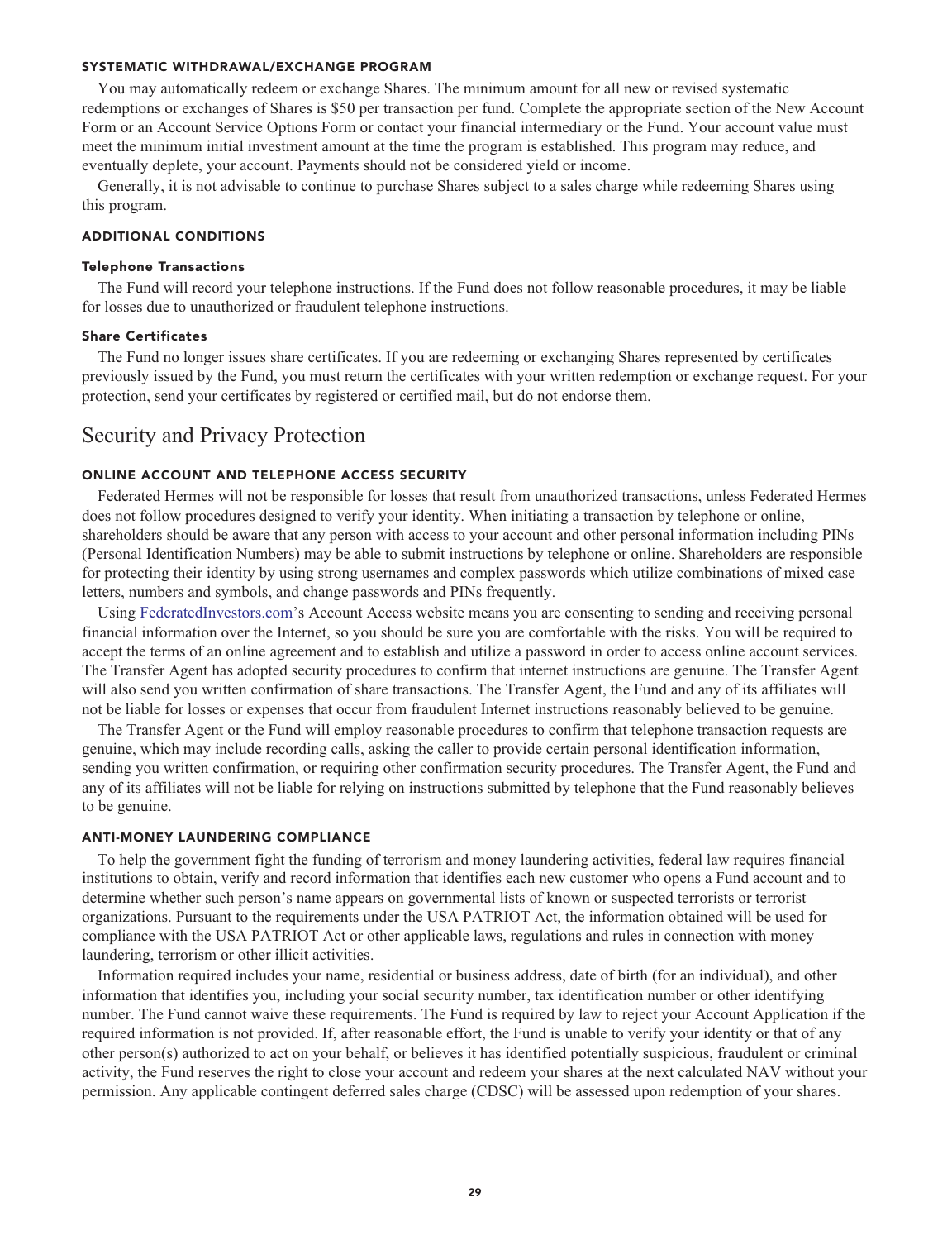**The Fund has a strict policy designed to protect the privacy of your personal information. A copy of Federated Hermes' privacy policy notice was given to you at the time you opened your account. The Fund sends a copy of the privacy notice to you annually. You may also obtain the privacy notice by calling the Fund, or through [FederatedInvestors.com.](https://www.federatedinvestors.com/home.do)**

# **Account and Share Information**

#### **CONFIRMATIONS AND ACCOUNT STATEMENTS**

**You will receive confirmation of purchases, redemptions and exchanges (except for systematic transactions). In addition, you will receive periodic statements reporting all account activity, including systematic transactions, dividends and capital gains paid.**

# **DIVIDENDS AND CAPITAL GAINS**

**The Fund declares any dividends daily and pays them monthly to shareholders. If you purchase Shares by wire, you begin earning dividends on the day your wire is received. If you purchase Shares by check, you begin earning dividends on the business day after the Fund receives your check. In either case, you earn dividends through the day your redemption request is received.**

**In addition, the Fund pays any capital gains at least annually, and may make such special distributions of dividends and capital gains as may be necessary to meet applicable regulatory requirements. Your dividends and capital gains distributions will be automatically reinvested in additional Shares without a sales charge, unless you elect cash payments. Dividends may also be reinvested without sales charges in shares of any class of any other Federated Hermes fund of which you are already a shareholder.**

**If you purchase Shares just before the record date for a capital gain distribution, you will pay the full price for the Shares and then receive a portion of the price back in the form of a taxable distribution, whether or not you reinvest the distribution in Shares. Therefore, you should consider the tax implications of purchasing Shares shortly before the record date for a capital gain. Contact your financial intermediary or the Fund for information concerning when dividends and capital gains will be paid.**

**Under the federal securities laws, the Fund is required to provide a notice to shareholders regarding the source of distributions made by the Fund if such distributions are from sources other than ordinary investment income. In addition, important information regarding the Fund's distributions, if applicable, is available via the link to the Fund and share class name at [FederatedInvestors.com/FundInformation.](https://www.federatedinvestors.com/product-info/prospectuses-and-regulatory-reports.do)**

### **SMALL DISTRIBUTIONS AND UNCASHED CHECKS**

**Generally, dividend and/or capital gain distributions payable by check in an amount of less than \$25 will be automatically reinvested in additional shares. This policy does not apply if you have elected to receive cash distributions that are directly deposited into your bank account via wire or ACH.**

**Additionally, if one or more dividend or capital gain distribution checks are returned as "undeliverable," or remain uncashed for 180 days, all subsequent dividend and capital gain distributions will be reinvested in additional shares. No interest will accrue on amounts represented by uncashed distribution checks. For questions on whether reinvestment applies to your distributions, please contact a Client Service Representative at 1-800-341-7400.**

**Certain states, including the State of Texas, have laws that allow shareholders to designate a representative to receive abandoned or unclaimed property ("escheatment") notifications by completing and submitting a designation form that generally can be found on the official state website. If a shareholder resides in an applicable state, and elects to designate a representative to receive escheatment notifications, escheatment notices generally will be delivered as required by such state laws, including, as applicable, to both the shareholder and the designated representative. A completed designation form may be mailed to the Fund (if Shares are held directly with the Fund) or to the shareholder's financial intermediary (if Shares are not held directly with the Fund). Shareholders should refer to relevant state law for the shareholder's specific rights and responsibilities under his or her state's escheatment law(s), which can generally be found on a state's official website.**

#### **ACCOUNTS WITH LOW BALANCES**

**Federated Hermes reserves the right to close accounts if redemptions or exchanges cause the account balance to fall below:**

- **■ \$1,500 for the A class (or in the case of IRAs, \$250);**
- **■ \$25,000 for the IS and SS classes.**

**Before an account is closed, you will be notified and allowed at least 30 days to purchase additional Shares to meet the minimum.**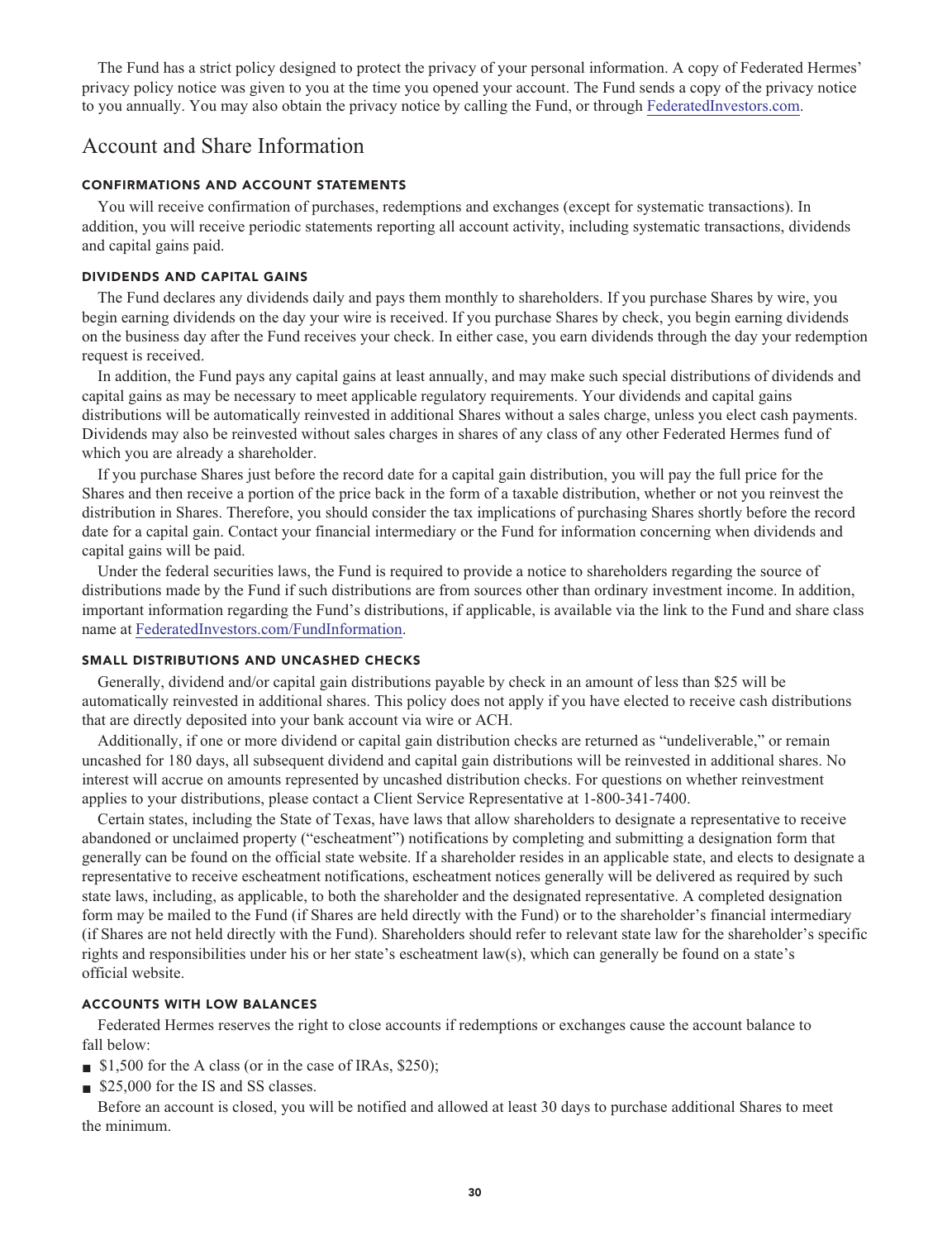#### **TAX INFORMATION**

**The Fund sends an IRS Form 1099 and an annual statement of your account activity to assist you in completing your federal, state and local tax returns. Fund distributions of dividends and capital gains are taxable to you whether paid in cash or reinvested in the Fund. Dividends are taxable at different rates depending on the source of dividend income. Capital gains are taxable at different rates depending upon the length of time the Fund holds its assets.**

**Fund distributions are expected to be both dividends and capital gains. Redemptions and exchanges are taxable sales. Please consult your tax adviser regarding your federal, state and local tax liability.**

#### **FREQUENT TRADING POLICIES**

**The Fund is intended as a liquid, short-term investment and generally permits frequent or short-term trading into and out of the Fund. Given the short-term nature of a majority of the Fund's investments, under normal market conditions the Fund does not expect that such trading will have material adverse consequences for the Fund or its shareholders. For these reasons, the Fund's Board has not adopted policies or procedures to monitor or discourage frequent or short-term trading of the Fund's Shares. It is possible, however, that under certain market conditions, such frequent or short-term trading or certain sized trades or other trading practices could have material adverse consequences for the Fund or its shareholders, particularly long-term shareholders. The Fund at all times reserves the right to refuse any purchase or exchange request for any reason.**

**Other funds in the Federated Hermes family of funds may impose monitoring policies. Under normal market conditions such monitoring policies are designed to protect the Funds being monitored and their shareholders, and the operation of such policies and shareholder investments under such monitoring are not expected to have materially adverse impact on the Federated Hermes funds or their shareholders. If you plan to exchange your Fund Shares for shares of another Federated Hermes fund, please read the prospectus of that other Federated Hermes fund for more information.**

#### **PORTFOLIO HOLDINGS INFORMATION**

**Information concerning the Fund's portfolio holdings is available via the link to the Fund and share class name at [FederatedInvestors.com/FundInformation.](https://www.federatedinvestors.com/product-info/prospectuses-and-regulatory-reports.do) A complete listing of the Fund's portfolio holdings as of the end of each month is posted on the website 7 days (or the next business day) after the end of the month and remains posted for six months thereafter. Summary portfolio composition information as of the close of each month is posted on the website 15 days (or the next business day) after month-end and remains posted until replaced by the information for the succeeding month. The summary portfolio composition information may include identification of the Fund's top 10 holdings and percentage breakdowns of the portfolio by sector and credit quality.**

**You may also access portfolio information as of the end of the Fund's fiscal quarters via the link to the Fund and share class name at [FederatedInvestors.com.](https://www.federatedinvestors.com/home.do) The Fund's Annual and Semi-Annual Shareholder Reports contain complete listings of the Fund's portfolio holdings as of the end of the Fund's second and fourth fiscal quarters. Fiscal quarter information is made available on the website within 70 days after the end of the fiscal quarter. This information is also available in reports filed with the SEC at the SEC's website at [sec.gov.](https://www.sec.gov/)**

**Each fiscal quarter, the Fund will file with the SEC a complete schedule of its monthly portfolio holdings on "Form N-PORT." The Fund's holdings as of the end of the third month of every fiscal quarter, as reported on Form N-PORT, will be publicly available on the SEC's website at [sec.gov](https://www.sec.gov/) within 60 days of the end of the fiscal quarter upon filing. You may also access this information via the link to the Fund and share class name at [FederatedInvestors.com.](https://www.federatedinvestors.com/home.do)**

**In addition, from time to time (for example, during periods of unusual market conditions), additional information regarding the Fund's portfolio holdings and/or composition may be posted to [FederatedInvestors.com.](https://www.federatedinvestors.com/home.do) If and when such information is posted, its availability will be noted on, and the information will be accessible from, the home page of the website.**

# **Who Manages the Fund?**

**The Board governs the Fund. The Board selects and oversees the Adviser, Federated Investment Management Company. The Adviser manages the Fund's assets, including buying and selling portfolio securities. Federated Advisory Services Company (FASC), an affiliate of the Adviser, provides certain support services to the Adviser. The fee for these services is paid by the Adviser and not by the Fund. The address of the Adviser and FASC is 1001 Liberty Avenue, Pittsburgh, PA 15222-3779.**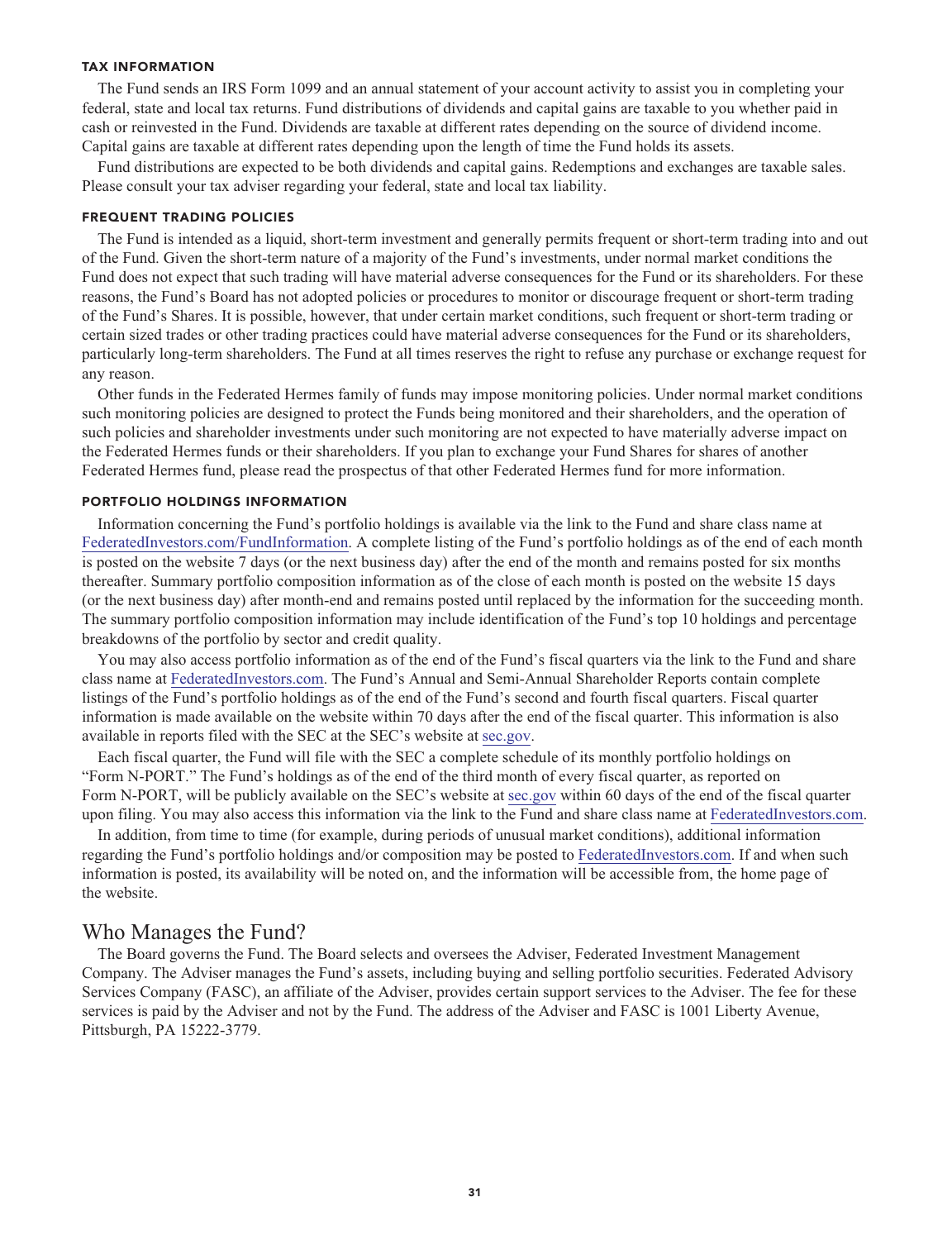**The Adviser and other subsidiaries of Federated Hermes advise approximately 163 equity, fixed-income and money market mutual funds as well as a variety of other pooled investment vehicles, private investment companies and customized separately managed accounts (including non-U.S./offshore funds) which totaled approximately \$619.4 billion in assets as of December 31, 2020. Federated Hermes was established in 1955 as Federated Investors, Inc. and is one of the largest investment managers in the United States with approximately 1,900 employees. Federated Hermes provides investment products to more than 11,000 investment professionals and institutions.**

**The Adviser advises approximately 75 fixed-income and money market mutual funds (including sub-advised funds) and private investment companies, which totaled approximately \$370.2 billion in assets as of December 31, 2020.**

#### **PORTFOLIO MANAGEMENT INFORMATION**

#### **Randall S. Bauer**

**Randall S. Bauer, CFA, Senior Portfolio Manager, has been the Fund's portfolio manager since October of 1998.**

**Mr. Bauer is a Senior Portfolio Manager and Head of the Low Duration/Structured Products Group. He is responsible for day to day management of the Fund focusing on asset allocation, interest rate strategy and security selection. He has been with the Adviser or an affiliate since 1989; has worked in investment management since 1989; has managed investment portfolios since 1991. Education: B.A., University of Pennsylvania; M.B.A., The Pennsylvania State University.**

#### **Nicholas S. Tripodes**

**Nicholas S. Tripodes, CFA, has been the Fund's portfolio manager since November of 2017.**

**Mr. Tripodes is responsible for providing research and advice on sector allocation and security selection. He has been with the Adviser or an affiliate since 1993; has worked in investment management since 2002; has managed investment portfolios since 2013. Education: B.S., Carnegie Mellon University; M.B.A., University of Pittsburgh.**

**The Fund's SAI provides additional information about the Portfolio Managers' compensation, management of other accounts and ownership of securities in the Fund.**

#### **ADVISORY FEES**

**The Fund's investment advisory contract provides for payment to the Adviser of an annual investment advisory fee of 0.30% of the Fund's average daily net assets. The Adviser may voluntarily waive a portion of its fee or reimburse the Fund for certain operating expenses. The Adviser and its affiliates have also agreed to certain "Fee Limits" as described in the footnote to the "Risk/Return Summary: Fees and Expenses" table found in the "Fund Summary" section of the Prospectus.**

**A discussion of the Board's review of the Fund's investment advisory contract is available in the Fund's annual and semi-annual shareholder reports for the periods ended September 30 and March 31, respectively.**

# **Financial Information**

#### **FINANCIAL HIGHLIGHTS**

**The Financial Highlights will help you understand the Fund's financial performance for its past five fiscal years, or since inception, if the life of the Fund's share class is shorter. Some of the information is presented on a per Share basis. Total returns represent the rate an investor would have earned (or lost) on an investment in the Fund, assuming reinvestment of any dividends and capital gains.**

**This information has been audited by KPMG LLP, an independent registered public accounting firm, whose report, along with the Fund's audited financial statements, is included in the Annual Report.**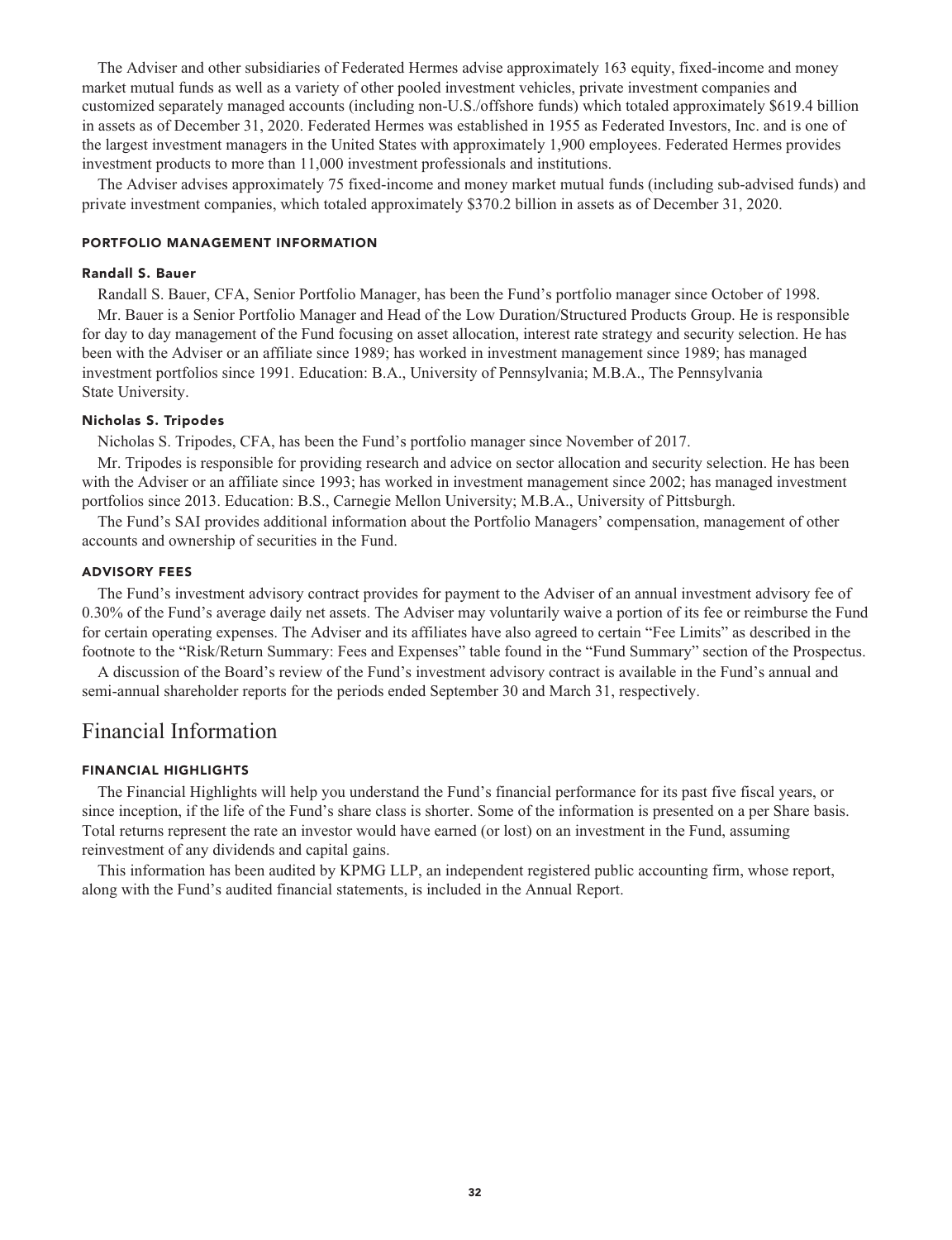# **Financial Highlights – Class A Shares**

**(For a Share Outstanding Throughout Each Period)**

|                                           | Year Ended September 30, |            |        |        |                   |  |
|-------------------------------------------|--------------------------|------------|--------|--------|-------------------|--|
|                                           | 2021                     | 2020       | 2019   | 2018   | 2017              |  |
| Net Asset Value, Beginning of Period      | \$9.19                   | \$9.16     | \$9.10 | \$9.12 | \$9.12            |  |
| <b>Income From Investment Operations:</b> |                          |            |        |        |                   |  |
| Net investment income (loss)              | 0.06                     | $0.15^{1}$ | 0.19   | 0.15   | 0.09              |  |
| Net realized and unrealized gain (loss)   | 0.04                     | 0.03       | 0.06   | (0.02) | 0.00 <sup>2</sup> |  |
| TOTAL FROM INVESTMENT OPERATIONS          | 0.10                     | 0.18       | 0.25   | 0.13   | 0.09              |  |
| <b>Less Distributions:</b>                |                          |            |        |        |                   |  |
| Distributions from net investment income  | (0.07)                   | (0.15)     | (0.19) | (0.15) | (0.09)            |  |
| Net Asset Value, End of Period            | \$9.22                   | \$9.19     | \$9.16 | \$9.10 | \$9.12            |  |
| Total Return <sup>3</sup>                 | 1.07%                    | 2.03%      | 2.79%  | 1.39%  | 1.04%             |  |
| <b>Ratios to Average Net Assets:</b>      |                          |            |        |        |                   |  |

| Net expenses <sup>4</sup>                 | 0.51%       | 0.56%     | 0.91%     | 0.91%     | 0.92%     |
|-------------------------------------------|-------------|-----------|-----------|-----------|-----------|
| Net investment income                     | 0.69%       | 1.65%     | 2.10%     | 1.60%     | 1.02%     |
| Expense waiver/reimbursement <sup>5</sup> | 0.10%       | 0.09%     | 0.09%     | 0.12%     | 0.13%     |
| Supplemental Data:                        |             |           |           |           |           |
| Net assets, end of period (000 omitted)   | \$1,604,459 | \$664,369 | \$318,992 | \$281,543 | \$269,004 |
| Portfolio turnover                        | 26%         | 47%       | 36%       | 32%       | 33%       |

**1 Per share numbers have been calculated using the average shares method.**

**2 Represents less than \$0.01.**

**3 Based on net asset value, which does not reflect the sales charge, redemption fee or contingent deferred sales charge, if applicable.**

**4 Amount does not reflect net expenses incurred by investment companies in which the Fund may invest.**

**5 This expense decrease is reflected in both the net expense and the net investment income ratios shown above. Amount does not reflect expense waiver/ reimbursement recorded by investment companies in which the Fund may invest.**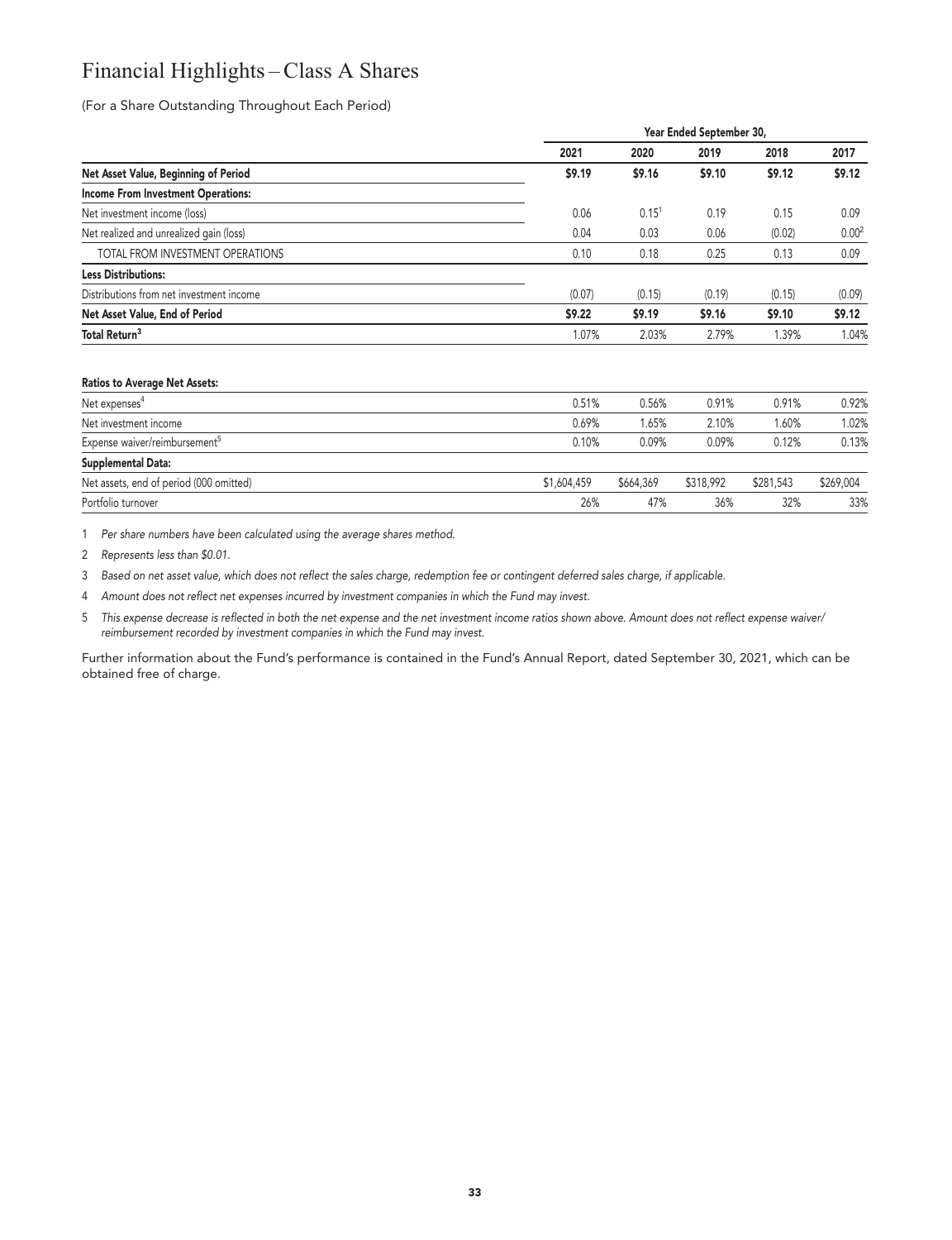# **Financial Highlights – Institutional Shares**

**(For a Share Outstanding Throughout Each Period)**

|                                           |        | Year Ended September 30, |        |        |        |  |  |  |  |
|-------------------------------------------|--------|--------------------------|--------|--------|--------|--|--|--|--|
|                                           | 2021   | 2020                     | 2019   | 2018   | 2017   |  |  |  |  |
| Net Asset Value, Beginning of Period      | \$9.19 | \$9.15                   | \$9.09 | \$9.12 | \$9.11 |  |  |  |  |
| <b>Income From Investment Operations:</b> |        |                          |        |        |        |  |  |  |  |
| Net investment income (loss)              | 0.08   | 0.17 <sup>1</sup>        | 0.24   | 0.20   | 0.14   |  |  |  |  |
| Net realized and unrealized gain (loss)   | 0.03   | 0.04                     | 0.06   | (0.03) | 0.01   |  |  |  |  |
| TOTAL FROM INVESTMENT OPERATIONS          | 0.11   | 0.21                     | 0.30   | 0.17   | 0.15   |  |  |  |  |
| <b>Less Distributions:</b>                |        |                          |        |        |        |  |  |  |  |
| Distributions from net investment income  | (0.08) | (0.17)                   | (0.24) | (0.20) | (0.14) |  |  |  |  |
| Net Asset Value, End of Period            | \$9.22 | \$9.19                   | \$9.15 | \$9.09 | \$9.12 |  |  |  |  |
| Total Return <sup>2</sup>                 | 1.22%  | 2.36%                    | 3.36%  | 1.83%  | 1.70%  |  |  |  |  |
| <b>Ratios to Average Net Assets:</b>      |        |                          |        |        |        |  |  |  |  |
| Net expenses <sup>3</sup>                 | 0.36%  | 0.36%                    | 0.36%  | 0.37%  | 0.37%  |  |  |  |  |
| Net investment income                     | 0.85%  | 1.91%                    | 2.65%  | 2.17%  | 1.58%  |  |  |  |  |
| Expense waiver/reimbursement <sup>4</sup> | 0.08%  | 0.09%                    | 0.08%  | 0.12%  | 0.13%  |  |  |  |  |

| <b>Supplemental Data:</b>               |             |             |             |             |             |
|-----------------------------------------|-------------|-------------|-------------|-------------|-------------|
| Net assets, end of period (000 omitted) | \$6,845,790 | \$3,669,765 | \$3,248,715 | \$3,237,960 | \$2,629,099 |
| Portfolio turnover                      | 26%         | 47%         | 36%         | 32%         | 33%         |

**1 Per share numbers have been calculated using the average shares method.**

**2 Based on net asset value.**

**3 Amount does not reflect net expenses incurred by investment companies in which the Fund may invest.**

**4 This expense decrease is reflected in both the net expense and the net investment income ratios shown above. Amount does not reflect expense waiver/ reimbursement recorded by investment companies in which the Fund may invest.**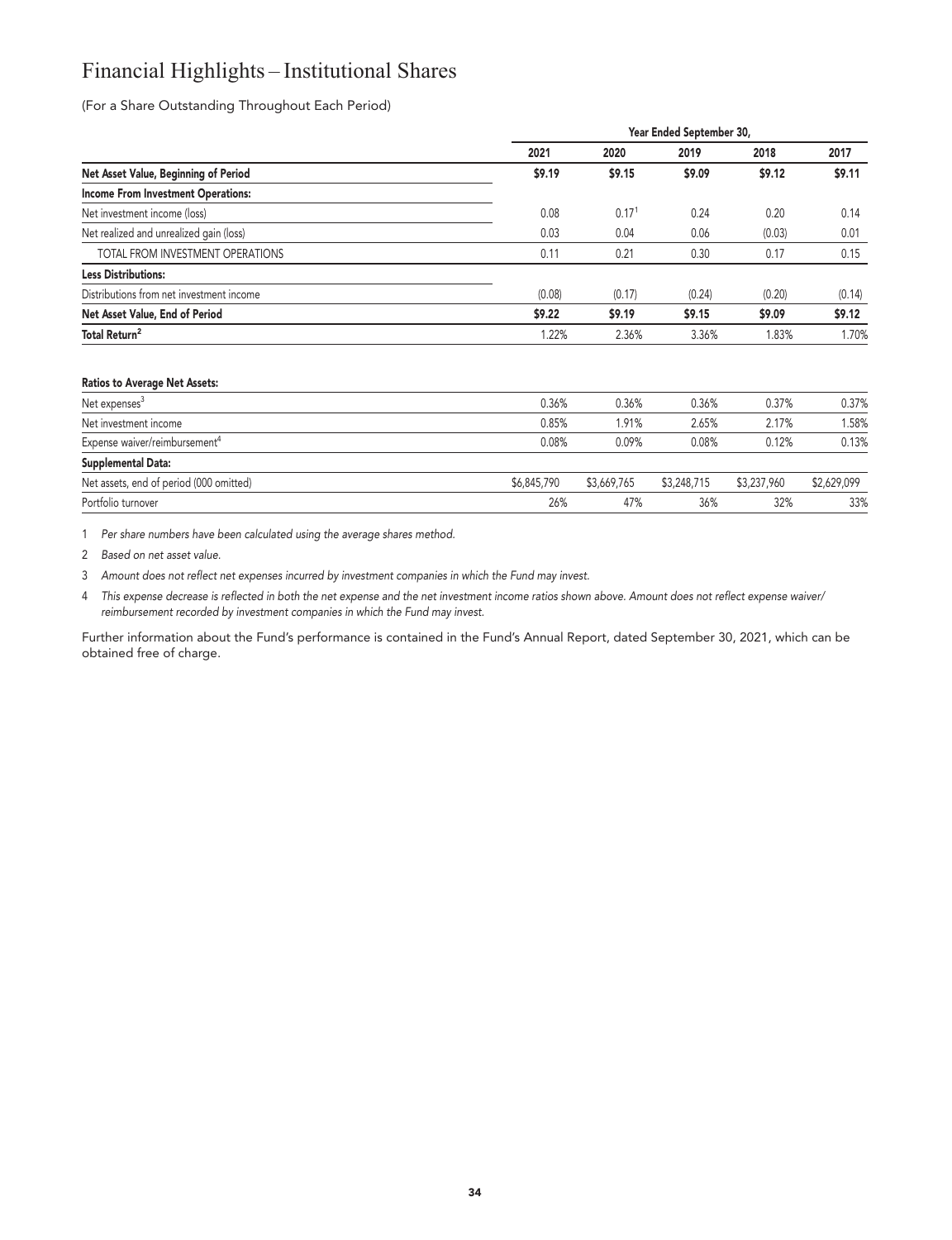# **Financial Highlights – Service Shares**

**(For a Share Outstanding Throughout Each Period)**

|                                           | Year Ended September 30, |                   |        |        |        |  |
|-------------------------------------------|--------------------------|-------------------|--------|--------|--------|--|
|                                           | 2021                     | 2020              | 2019   | 2018   | 2017   |  |
| Net Asset Value, Beginning of Period      | \$9.19                   | \$9.15            | \$9.10 | \$9.12 | \$9.11 |  |
| <b>Income From Investment Operations:</b> |                          |                   |        |        |        |  |
| Net investment income (loss)              | 0.06                     | 0.16 <sup>1</sup> | 0.21   | 0.16   | 0.10   |  |
| Net realized and unrealized gain (loss)   | 0.04                     | 0.04              | 0.04   | (0.03) | 0.01   |  |
| TOTAL FROM INVESTMENT OPERATIONS          | 0.10                     | 0.20              | 0.25   | 0.13   | 0.11   |  |
| <b>Less Distributions:</b>                |                          |                   |        |        |        |  |
| Distributions from net investment income  | (0.07)                   | (0.16)            | (0.20) | (0.15) | (0.10) |  |
| Net Asset Value, End of Period            | \$9.22                   | \$9.19            | \$9.15 | \$9.10 | \$9.12 |  |
| Total Return <sup>2</sup>                 | 1.12%                    | 2.20%             | 2.78%  | 1.49%  | 1.25%  |  |

#### **Ratios to Average Net Assets:**

| Net expenses <sup>3</sup>                 | 0.46%    | 0.56%    | 0.81%    | 0.82%    | 0.82%    |
|-------------------------------------------|----------|----------|----------|----------|----------|
| Net investment income                     | 0.76%    | 1.80%    | 2.20%    | 1.72%    | 1.09%    |
| Expense waiver/reimbursement <sup>4</sup> | 0.09%    | 0.10%    | 0.13%    | 0.15%    | 0.16%    |
| Supplemental Data:                        |          |          |          |          |          |
| Net assets, end of period (000 omitted)   | \$16,322 | \$17,458 | \$74,205 | \$53,156 | \$33,431 |
| Portfolio turnover                        | 26%      | 47%      | 36%      | 32%      | 33%      |

**1 Per share numbers have been calculated using the average shares method.**

**2 Based on net asset value.**

**3 Amount does not reflect net expenses incurred by investment companies in which the Fund may invest.**

**4 This expense decrease is reflected in both the net expense and the net investment income ratios shown above. Amount does not reflect expense waiver/ reimbursement recorded by investment companies in which the Fund may invest.**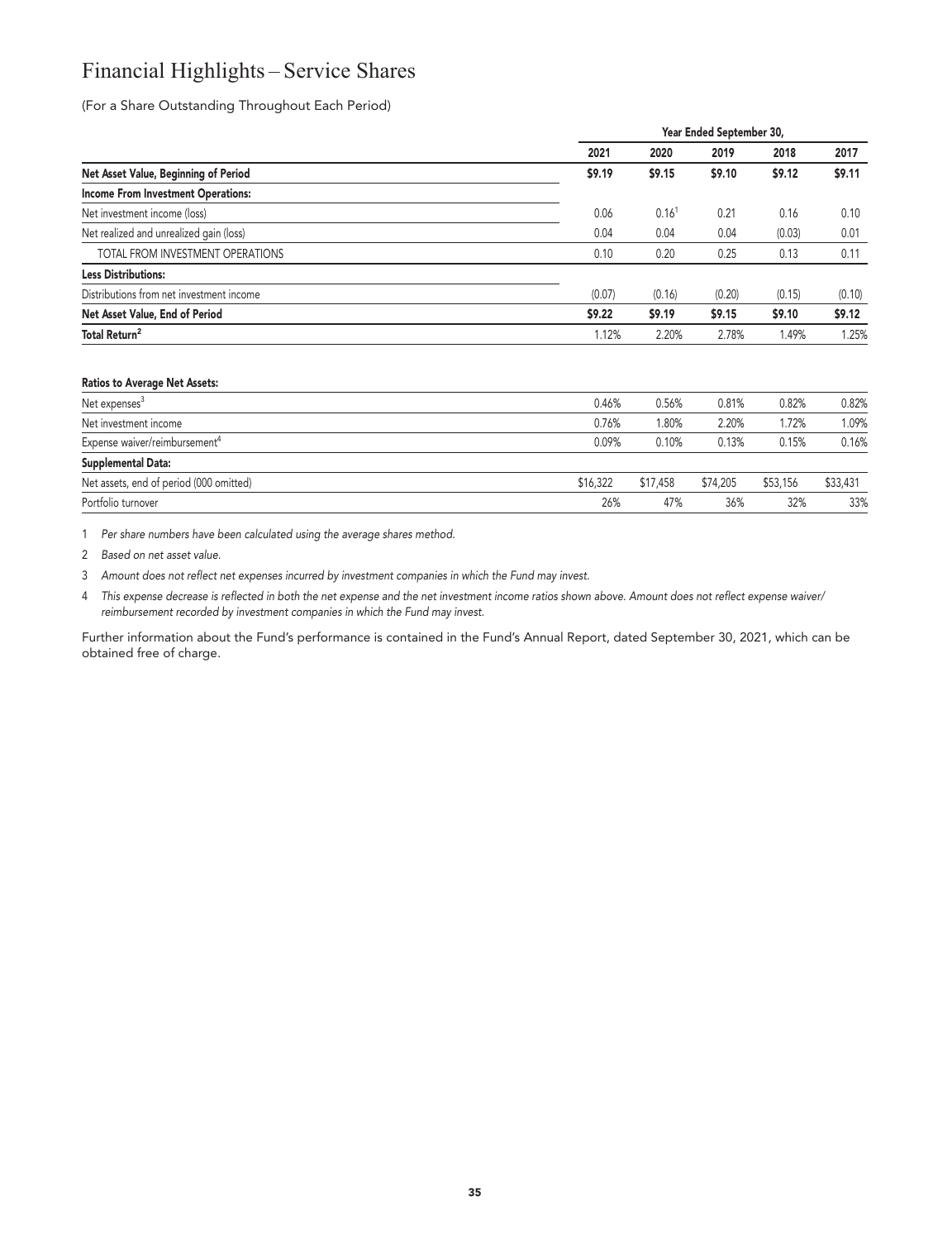# **Financial Highlights – Class R6 Shares**

**(For a Share Outstanding Throughout Each Period)**

|                                           |        | Year Ended September 30, |            |  |
|-------------------------------------------|--------|--------------------------|------------|--|
|                                           | 2021   | 2020                     | 9/30/20191 |  |
| Net Asset Value, Beginning of Period      | \$9.19 | \$9.15                   | \$9.12     |  |
| <b>Income From Investment Operations:</b> |        |                          |            |  |
| Net investment income (loss)              | 0.08   | $0.16^2$                 | 0.08       |  |
| Net realized and unrealized gain (loss)   | 0.03   | 0.05                     | 0.03       |  |
| TOTAL FROM INVESTMENT OPERATIONS          | 0.11   | 0.21                     | 0.11       |  |
| <b>Less Distributions:</b>                |        |                          |            |  |
| Distributions from net investment income  | (0.08) | (0.17)                   | (0.08)     |  |
| Net Asset Value, End of Period            | \$9.22 | \$9.19                   | \$9.15     |  |
| Total Return <sup>3</sup>                 | 1.23%  | 2.37%                    | 1.23%      |  |

#### **Ratios to Average Net Assets:**

| Net expenses <sup>4</sup>                 | 0.35%     | 0.35%     | $0.35\%$ <sup>5</sup> |
|-------------------------------------------|-----------|-----------|-----------------------|
| Net investment income                     | 0.85%     | 1.70%     | 2.65%                 |
| Expense waiver/reimbursement <sup>6</sup> | 0.05%     | 0.06%     | $0.06\%$ <sup>5</sup> |
| Supplemental Data:                        |           |           |                       |
| Net assets, end of period (000 omitted)   | \$805,078 | \$313,440 | \$30,911              |
| Portfolio turnover                        | 26%       | 47%       | 36%7                  |

**1 Reflects operations for the period from May 29, 2019 (date of initial investment) to September 30, 2019.**

**2 Per share numbers have been calculated using the average shares method.**

**3 Based on net asset value. Total returns for periods of less than one year are not annualized.**

**4 Amount does not reflect net expenses incurred by investment companies in which the Fund may invest.**

**5 Computed on an annualized basis.**

**6 This expense decrease is reflected in both the net expense and the net investment income ratios shown above. Amount does not reflect expense waiver/ reimbursement recorded by investment companies in which the Fund may invest.**

**7 Portfolio turnover is calculated at the Fund level. Percentage indicated was calculated for the year ended September 30, 2019.**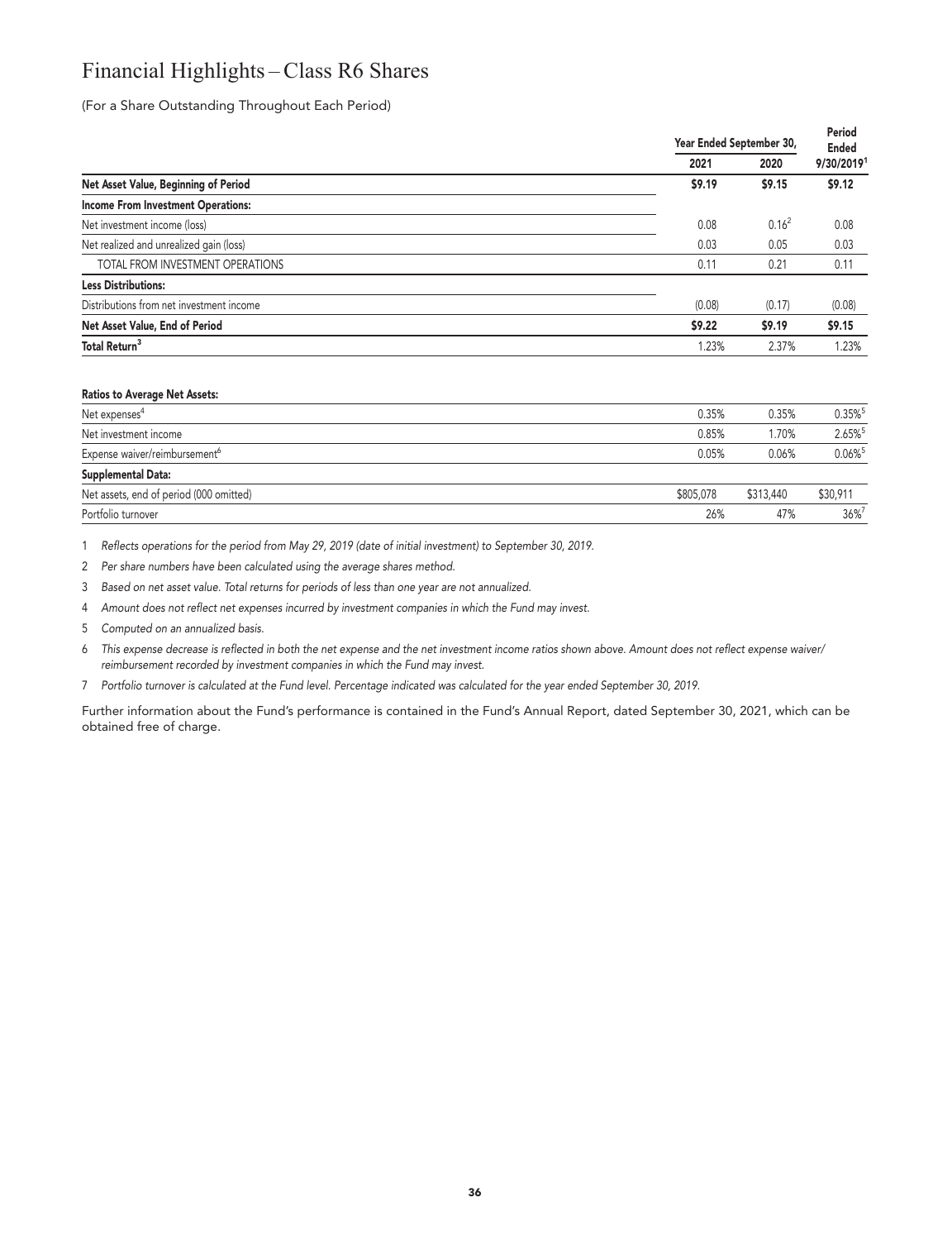# **Appendix A: Hypothetical Investment and Expense Information**

**The following charts provide additional hypothetical information about the effect of the Fund's expenses, including investment advisory fees and other Fund costs, on the Fund's assumed returns over a 10-year period. The charts show the estimated expenses that would be incurred in respect of a hypothetical investment of \$10,000, assuming a 5% return each year, and no redemption of Shares. Each chart also assumes that the Fund's annual expense ratio stays the same throughout the 10-year period and that all dividends and distributions are reinvested. The annual expense ratio used in each chart is the same as stated in the "Fees and Expenses" table of this Prospectus (and thus may not reflect any fee waiver or expense reimbursement currently in effect). The maximum amount of any sales charge that might be imposed on the** *purchase* **of Shares (and deducted from the hypothetical initial investment of \$10,000; the "Front-End Sales Charge") is reflected in the "Hypothetical Expenses" column. The hypothetical investment information does not reflect the effect of charges (if any) normally applicable to** *redemptions* **of Shares (e.g., deferred sales charges, redemption fees). Mutual fund returns, as well as fees and expenses, may fluctuate over time, and your actual investment returns and total expenses may be higher or lower than those shown below.**

# **FEDERATED HERMES ULTRASHORT BOND FUND - A CLASS ANNUAL EXPENSE RATIO: 0.62% MAXIMUM FRONT-END SALES CHARGE: NONE**

| Year       | Hypothetical<br><b>Beginning</b><br>Investment | Hypothetical<br>Performance<br><b>Earnings</b> | Investment<br>After<br>Returns | Hypothetical<br><b>Expenses</b> | Hypothetical<br>Ending<br>Investment |
|------------|------------------------------------------------|------------------------------------------------|--------------------------------|---------------------------------|--------------------------------------|
|            | \$10,000.00                                    | \$500.00                                       | \$10,500.00                    | \$63.36                         | \$10,438.00                          |
| 2          | \$10,438.00                                    | \$521.90                                       | \$10,959.90                    | \$66.13                         | \$10,895.18                          |
| 3          | \$10,895.18                                    | \$544.76                                       | \$11,439.94                    | \$69.03                         | \$11,372.39                          |
| 4          | \$11,372.39                                    | \$568.62                                       | \$11,941.01                    | \$72.05                         | \$11,870.50                          |
| 5          | \$11,870.50                                    | \$593.53                                       | \$12,464.03                    | \$75.21                         | \$12,390.43                          |
| 6          | \$12,390.43                                    | \$619.52                                       | \$13,009.95                    | \$78.50                         | \$12,933.13                          |
| 7          | \$12,933.13                                    | \$646.66                                       | \$13,579.79                    | \$81.94                         | \$13,499.60                          |
| 8          | \$13,499.60                                    | \$674.98                                       | \$14,174.58                    | \$85.53                         | \$14,090.88                          |
| 9          | \$14,090.88                                    | \$704.54                                       | \$14,795.42                    | \$89.28                         | \$14,708.06                          |
| 10         | \$14,708.06                                    | \$735.40                                       | \$15,443.46                    | \$93.19                         | \$15,352.27                          |
| Cumulative |                                                | \$6,109.91                                     |                                | \$774.22                        |                                      |

### **FEDERATED HERMES ULTRASHORT BOND FUND - IS CLASS ANNUAL EXPENSE RATIO: 0.45% MAXIMUM FRONT-END SALES CHARGE: NONE**

| Year       | Hypothetical<br><b>Beginning</b><br>Investment | Hypothetical<br>Performance<br><b>Earnings</b> | Investment<br>After<br>Returns | Hypothetical<br><b>Expenses</b> | Hypothetical<br>Ending<br>Investment |
|------------|------------------------------------------------|------------------------------------------------|--------------------------------|---------------------------------|--------------------------------------|
|            | \$10,000.00                                    | \$500.00                                       | \$10,500.00                    | \$46.02                         | \$10,455.00                          |
| 2          | \$10,455.00                                    | \$522.75                                       | \$10,977.75                    | \$48.12                         | \$10,930.70                          |
| 3          | \$10,930.70                                    | \$546.54                                       | \$11,477.24                    | \$50.31                         | \$11,428.05                          |
| 4          | \$11,428.05                                    | \$571.40                                       | \$11,999.45                    | \$52.60                         | \$11,948.03                          |
| 5          | \$11,948.03                                    | \$597.40                                       | \$12,545.43                    | \$54.99                         | \$12,491.67                          |
| 6          | \$12,491.67                                    | \$624.58                                       | \$13,116.25                    | \$57.49                         | \$13,060.04                          |
| 7          | \$13,060.04                                    | \$653.00                                       | \$13,713.04                    | \$60.11                         | \$13,654.27                          |
| 8          | \$13,654.27                                    | \$682.71                                       | \$14,336.98                    | \$62.84                         | \$14,275.54                          |
| 9          | \$14,275.54                                    | \$713.78                                       | \$14,989.32                    | \$65.70                         | \$14,925.08                          |
| 10         | \$14,925.08                                    | \$746.25                                       | \$15,671.33                    | \$68.69                         | \$15,604.17                          |
| Cumulative |                                                | \$6,158.41                                     |                                | \$566.87                        |                                      |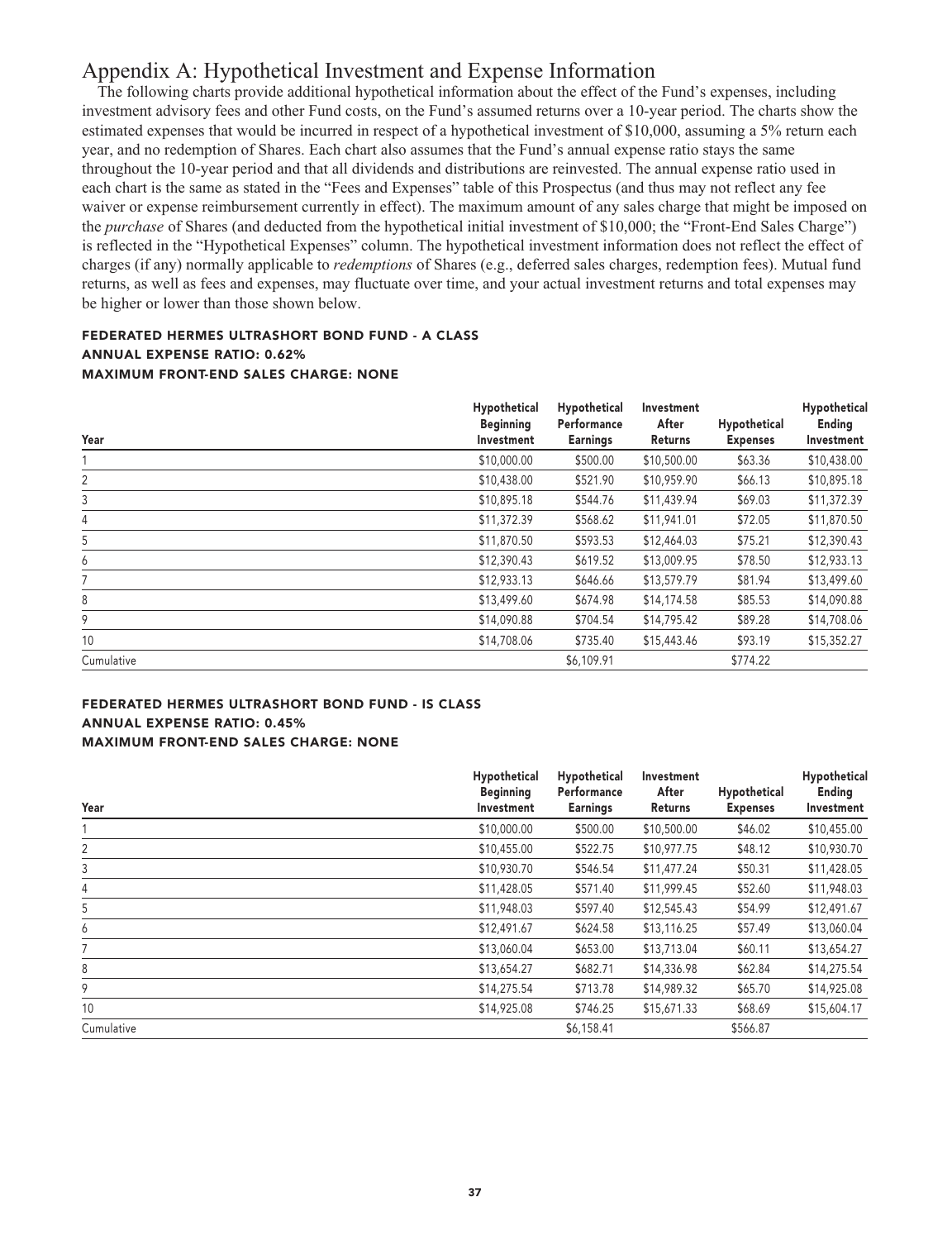# **FEDERATED HERMES ULTRASHORT BOND FUND - SS CLASS ANNUAL EXPENSE RATIO: 0.56% MAXIMUM FRONT-END SALES CHARGE: NONE**

| Year           | Hypothetical<br><b>Beginning</b> | Hypothetical<br>Performance | Investment<br>After<br>Returns | Hypothetical<br><b>Expenses</b> | Hypothetical<br>Ending<br>Investment |
|----------------|----------------------------------|-----------------------------|--------------------------------|---------------------------------|--------------------------------------|
|                | Investment                       | <b>Earnings</b>             |                                |                                 |                                      |
|                | \$10,000.00                      | \$500.00                    | \$10,500.00                    | \$57.24                         | \$10,444.00                          |
| $\overline{2}$ | \$10,444.00                      | \$522.20                    | \$10,966.20                    | \$59.78                         | \$10,907.71                          |
| 3              | \$10,907.71                      | \$545.39                    | \$11,453.10                    | \$62.44                         | \$11,392.01                          |
| 4              | \$11,392.01                      | \$569.60                    | \$11,961.61                    | \$65.21                         | \$11,897.82                          |
| 5              | \$11,897.82                      | \$594.89                    | \$12,492.71                    | \$68.11                         | \$12,426.08                          |
| 6              | \$12,426.08                      | \$621.30                    | \$13,047.38                    | \$71.13                         | \$12,977.80                          |
|                | \$12,977.80                      | \$648.89                    | \$13,626.69                    | \$74.29                         | \$13,554.01                          |
| 8              | \$13,554.01                      | \$677.70                    | \$14,231.71                    | \$77.59                         | \$14,155.81                          |
| 9              | \$14,155.81                      | \$707.79                    | \$14,863.60                    | \$81.03                         | \$14,784.33                          |
| 10             | \$14,784.33                      | \$739.22                    | \$15,523.55                    | \$84.63                         | \$15,440.75                          |
| Cumulative     |                                  | \$6,126.98                  |                                | \$701.45                        |                                      |

# **FEDERATED HERMES ULTRASHORT BOND FUND - R6 CLASS ANNUAL EXPENSE RATIO: 0.42% MAXIMUM FRONT-END SALES CHARGE: NONE**

| Year       | Hypothetical | Hypothetical<br>Performance<br><b>Beginning</b><br><b>Earnings</b><br>Investment | Investment<br>After<br>Returns | Hypothetical<br><b>Expenses</b> | Hypothetical<br>Ending<br>Investment |
|------------|--------------|----------------------------------------------------------------------------------|--------------------------------|---------------------------------|--------------------------------------|
|            |              |                                                                                  |                                |                                 |                                      |
|            | \$10,000.00  | \$500.00                                                                         | \$10,500.00                    | \$42.96                         | \$10,458.00                          |
| 2          | \$10,458.00  | \$522.90                                                                         | \$10,980.90                    | \$44.93                         | \$10,936.98                          |
| 3          | \$10,936.98  | \$546.85                                                                         | \$11,483.83                    | \$46.99                         | \$11,437.89                          |
| 4          | \$11,437.89  | \$571.89                                                                         | \$12,009.78                    | \$49.14                         | \$11,961.75                          |
| 5          | \$11,961.75  | \$598.09                                                                         | \$12,559.84                    | \$51.39                         | \$12,509.60                          |
| 6          | \$12,509.60  | \$625.48                                                                         | \$13,135.08                    | \$53.74                         | \$13,082.54                          |
|            | \$13,082.54  | \$654.13                                                                         | \$13,736.67                    | \$56.20                         | \$13,681.72                          |
| 8          | \$13,681.72  | \$684.09                                                                         | \$14,365.81                    | \$58.78                         | \$14,308.34                          |
| 9          | \$14,308.34  | \$715.42                                                                         | \$15,023.76                    | \$61.47                         | \$14,963.66                          |
| 10         | \$14,963.66  | \$748.18                                                                         | \$15,711.84                    | \$64.29                         | \$15,649.00                          |
| Cumulative |              | \$6,167.03                                                                       |                                | \$529.89                        |                                      |